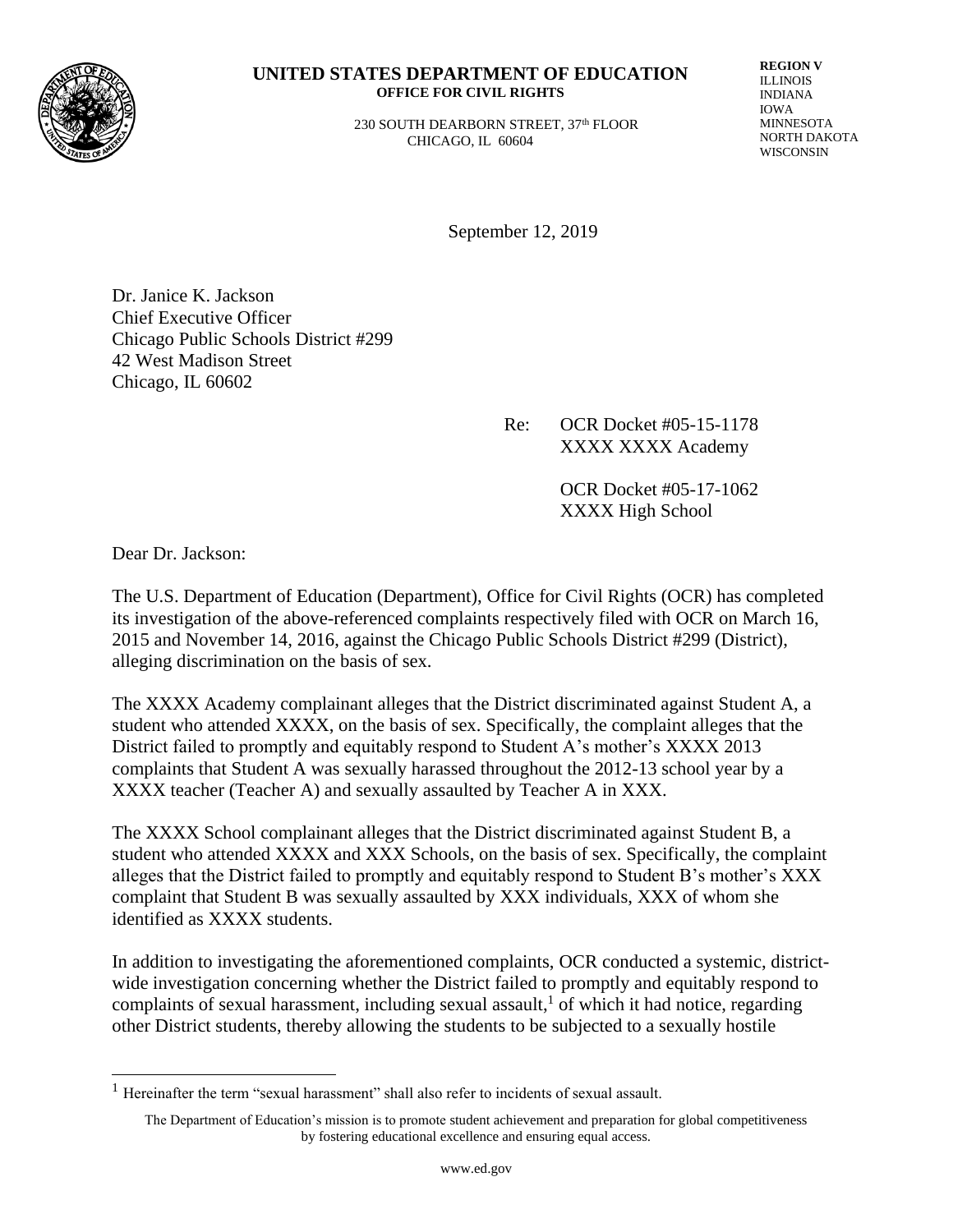environment that denied or limited their ability to participate in or benefit from the District's program.

OCR is responsible for enforcing Title IX of the Education Amendments of 1972, 20 U.S.C. § 1681 et seq., and its implementing regulation, 34 C.F.R. Part 106. Title IX prohibits discrimination on the basis of sex in any education program and activity operated by a recipient of Federal financial assistance from the Department. As a recipient of Federal financial assistance from the Department, the District is subject to the requirements of Title IX.

### **Summary of Findings**

For years, the District's management, handling, and oversight of complaints of student on student and adult on student sexual harassment have been in a state of disarray, to the great detriment of the students the District is responsible for educating. The District's investigations were poorly managed and were often conducted by staff who were not properly trained in effective investigative techniques or the specific requirements that Title IX imposes on recipients in addressing instances of sexual harassment. Investigations were conducted by a patchwork of both school-level personnel and District personnel without any District-wide coordination of efforts and results. This patchwork structure compromised the ability of students to learn in a safe educational environment. Finally, the District's lack of organizational strategies to ensure adequate and reliable investigations and coordinated efforts to address and prevent sexual harassment was exacerbated by poor record-keeping. Documentation concerning complaint investigations was very often incomplete, and much of it was maintained in schools, rather than in a centralized location where it could be easily reviewed by high-level administrators.

Based on its findings below, OCR determines that the District violated Title IX regulations at 34 C.F.R. §§ 106.8(a), 106.8(b), 106.9(a) and 106.31, because the District failed to respond promptly and equitably to complaints alleging sexual harassment.

Specifically, OCR determined that:

- The District failed to respond promptly and equitably to the complaints of sexual harassment filed on behalf of Student A in August 2013 and Student B in May 2016.
- Since the 2012-13 school year, on a District-wide basis, the District has failed to respond promptly and equitably to other complaints of adult on student and student on student sexual harassment.
- From 1999 to December 2018, the District did not have a Title IX Coordinator.
- The District's Interim Title IX Coordinator, who served from December 2018 to March 2019, did not have, and the District's current Title IX Coordinator-- who was appointed on March 27, 2019-- does not have the full authority to coordinate the District's efforts to comply with and carry out the District's responsibilities under Title IX.
- The District's current grievance procedures, adopted in April 2012, do not provide for the prompt and equitable resolution of Title IX complaints.
- Since May 2013, the District has failed to provide adequate notice to students and parents of elementary and secondary school students of the District's Title IX grievance procedures.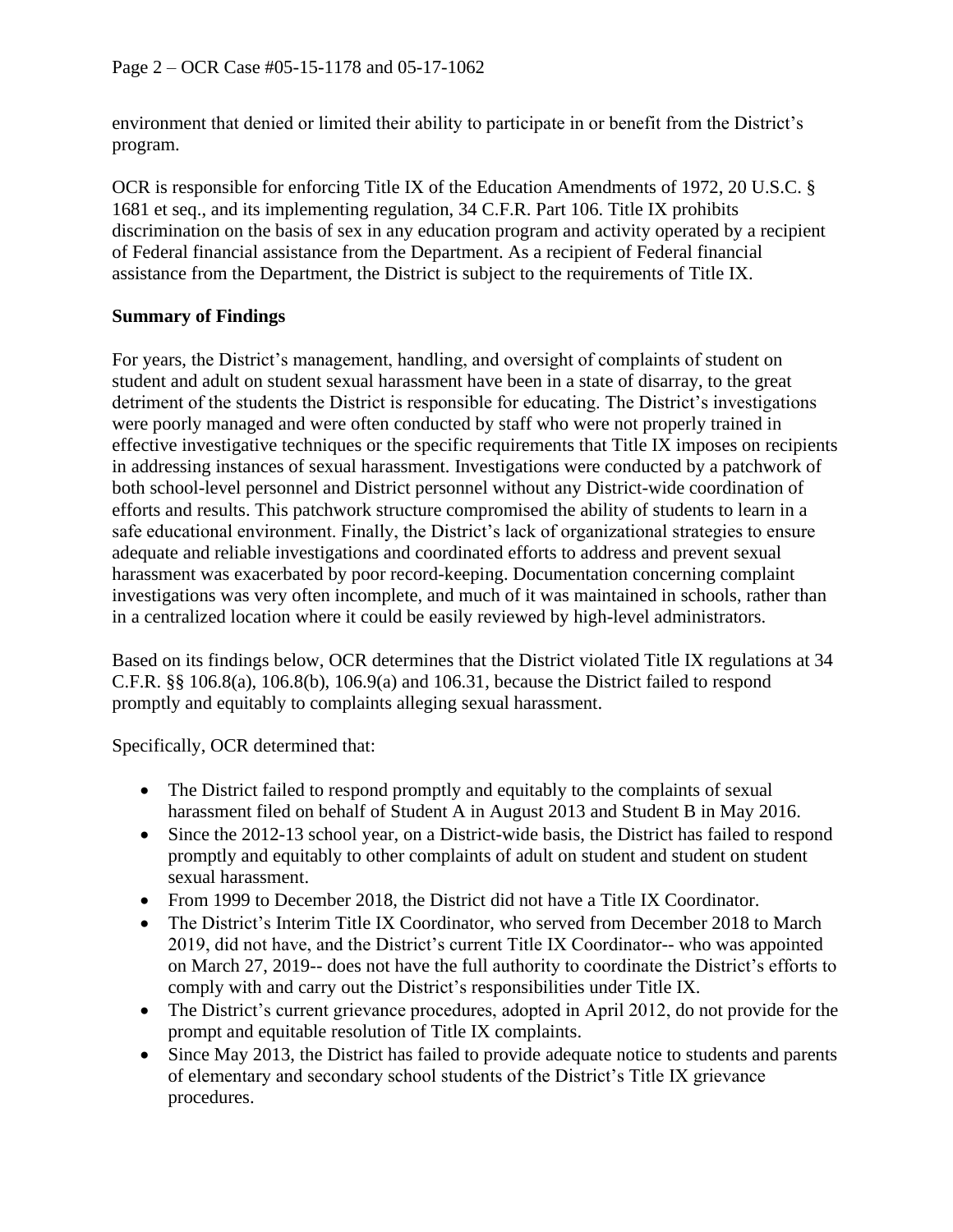- Since May 2013, the District has failed to notify applicants for admission and employment, students and parents, and employees that the District does not discriminate on the basis of sex and is required by Title IX not to discriminate on that basis in the educational programs or activities it operates, and further failed to state that inquiries concerning sex discrimination may be referred to the District's Title IX Coordinator or OCR.
- The District failed to maintain records sufficient to enable OCR to ascertain its compliance with Title IX.

In addition to the aforementioned violations, OCR has the following concerns.

• Conflicts of interest may have existed when the Deputy General Counsel served as the Interim Title IX Coordinator in 2018-2019 because he provided both legal advice to the District regarding possible liabilities from student on student sexual harassment complaints and supervised and directed staff investigating and resolving student on student sexual harassment complaints.

On September 11, 2019, the District voluntarily entered into a resolution agreement (Agreement), which commits the District to take specific steps to begin to address the identified Title IX violations and areas of concern.

This letter presents the applicable legal standards, the information gathered during the investigation, the reasons for OCR's determination, and the steps the District has agreed to take to resolve the violations.

#### **Methodology**

In addition to its investigation of the XXXX and XXXX complaints, OCR's systemic investigation included a review of data provided by the District. The data included documentation related to the District's response to student sexual harassment complaints for four school years (2012-13, 2013-14, 2014-15, and 2017-18), which pertained to 2,800 student on student sexual harassment complaints, and 280 adult on student complaints. OCR reviewed narrative summaries of each complaint from the District's incident reporting system, entitled "Verify." The complaints involved students at over 400 District schools.

Additionally, OCR received and reviewed over 9,000 pages of documentation that the District provided in response to OCR's data requests in 2018, including training materials, documents related to the District's data collection system, posters, and communications issued to the broader CPS community. The 2018 documentation included all of the information that the District obtained from schools in a representative sample of student on student complaints and the completed adult on student complaints that the District received during the 2017-18 school year. This documentation was the only information that the District was able to provide to OCR regarding over 1,000 student on student and adult on student sexual harassment and misconduct complaints that it received during the 2017-18 school year.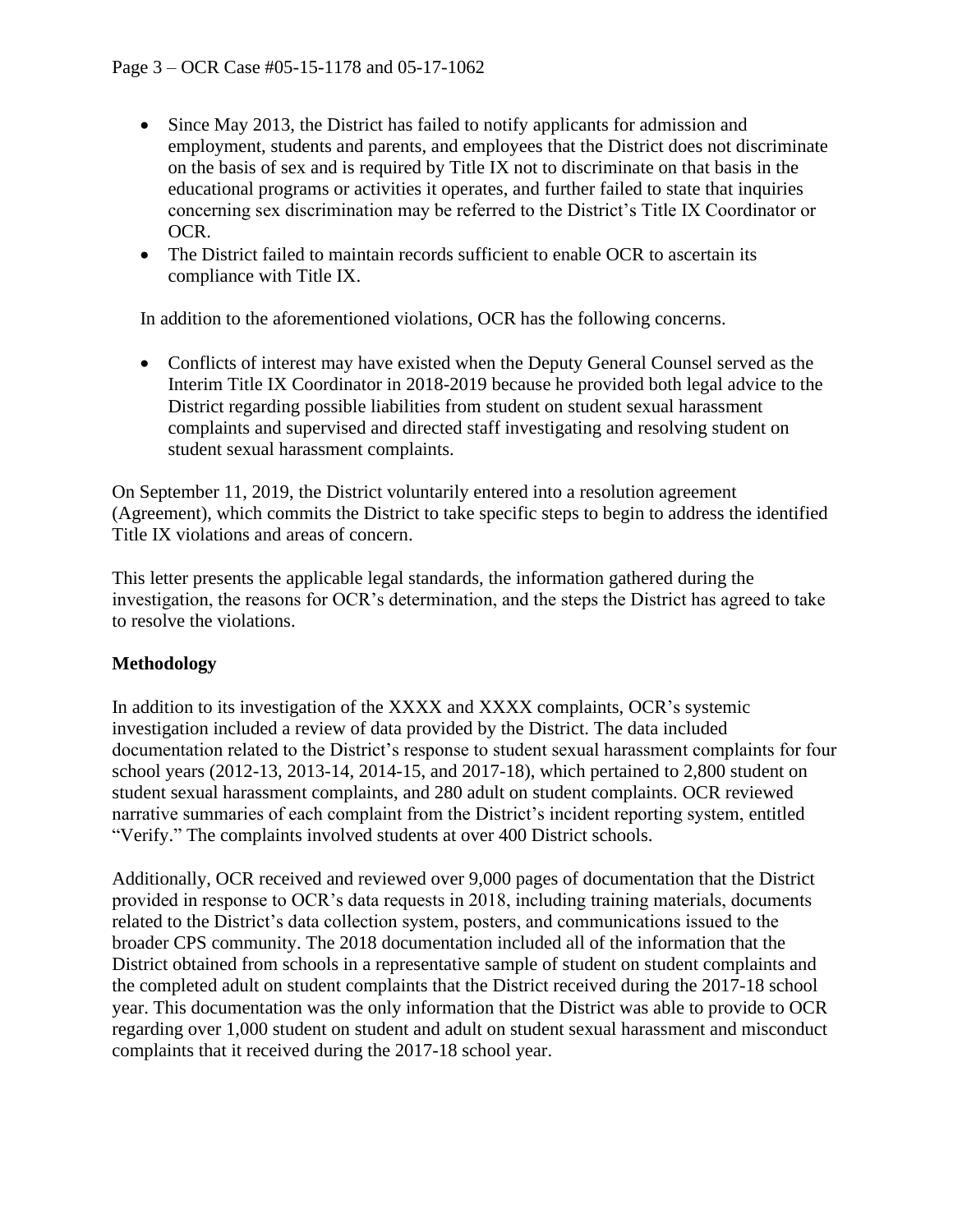Additionally, OCR interviewed current and former District staff and administrators whom the District informed OCR were responsible for responding to and investigating Title IX complaints. OCR also reviewed the District's Title IX policies in effect from May 25, 2016, until May 22, 2019 (the time relevant to the XXXX and XXXX complaints), and the policy adopted on May 22, 2019. OCR also reviewed data provided by the complainants, and interviewed Student A's mother, Student B and her mother, and school administrators and staff at XXXX, XXXX, XXXX and XXXX Schools.

### **I. Chicago Public Schools**

The District is the nation's third largest public school district, with over 370,000 students enrolled in 644 schools, including 513 District-run schools, 121 charter schools, nine contract schools, and one SAFE school. The District has over 36,000 permanent employees and over 4,000 active vendors. The District's CEO and Central Office manage the District and report to the Chicago Board of Education (Board).

# **II. The District's Response to Student Sexual Harassment Complaints**

# **A. XXXX Complaint**

Student A was a XXX, student in the XXX during the 2012-13 school year. That school year, she earned marks of "A" in each of her courses. In her complaint to OCR, Student A states that over the course of the 2012-13 school year, Teacher A-- a XXX teacher-- frequently commented on her body and appearance, excused her from other classes so she could spend time with him in his classroom, bought her food and gifts, and communicated with her via text and a private email account in which he sent her pictures of himself and professed his love for her.

Student A also states that on XXX, Teacher A asked Student A to join him on a private, paid XXX job after school, in order to build her skills. After they left XXXX, Teacher A told Student A that the XXX job had been cancelled, and instead drove her to a restaurant where he purchased alcohol for Student A and kissed her. Student A became upset and asked Teacher A to take her home. Student A alleges that while driving her home, Teacher A parked his car, kissed and fondled her neck, legs and breasts, removed her pants, and performed non-consensual oral sex and digitally penetrated her while she cried and begged him to stop. After the sexual assault, Student A continued to attend XXXX for the remaining two weeks of school and completed the school year. She avoided Teacher A but claims he repeatedly attempted to contact her by text message, phone and email, sent her pictures and gifts, invited her to social events, professed his love, asked her to meet him, and begged her for forgiveness. Teacher A also asked that Student A remain silent about his actions. In XXX, she informed her mother that Teacher A had sexually assaulted her.

On XXX, Student A's mother reported to the XXXX Guidance Counselor that Teacher A had sexually assaulted Student A. On XXX, the Guidance Counselor contacted Student A's mother to obtain additional information about her complaint. The report created by the Guidance Counselor in Verify indicates that Student A's mother described Teacher A's treatment of Student A, including his use of a personal email account to communicate with Student A and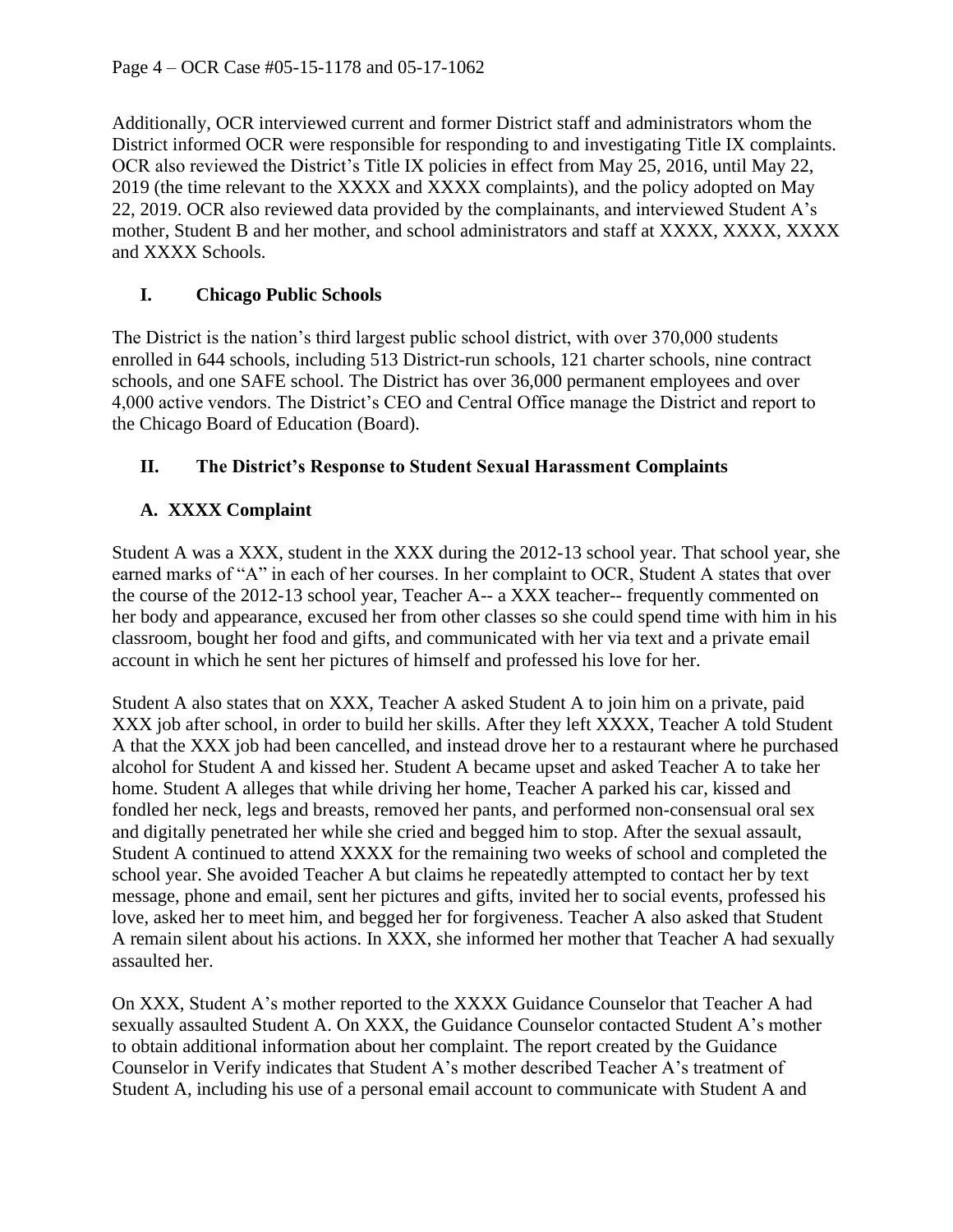serving Student A alcohol at a restaurant. The report does not reference sexual assault but notes that Student A's mother agreed to provide copies of the emails and other correspondence that Teacher A sent her daughter. The Counselor reported the allegations to the Illinois Department of Children and Family Services (DCFS) that day and informed the Assistant Principal, who submitted the Guidance Counselor's Verify report to the Law Department Investigations Unit.

On XXX, Student A's mother met with the Guidance Counselor and Assistant Principal and reported that Teacher A sexually assaulted Student A. She provided copies of text messages and emails that Teacher A sent to Student A as well as an email that Student A's mother sent to Teacher A on XXX, directing him to stop contacting Student A and threatening to report him to the police and the District. She also provided an envelope containing gifts that Teacher A mailed to Student A's home address.

On XXX, an investigator from the Law Department's Investigations Unit visited XXXX, and interviewed the Guidance Counselor, the Assistant Principal, and Student A's friend in whom Student A had confided about Teacher A. The Assistant Principal and the investigator informed Teacher A by letter dated XXX, that he was temporarily assigned to a District Network Office and barred from attending XXXX events. The Investigator interviewed Student A on XXX, and interviewed Teacher A on XXX, and XXX. Teacher A denied inappropriate conduct with Student A. Between XXX and XXX, the investigator interviewed other witnesses, including Student A's mother and stepfather, Student A's neighbor (whom Teacher A visited regarding Student A's complaint), the manager of the restaurant where Teacher A provided alcohol to Student A on XXX, and other XXXX staff and students, including students who visited Student A's home to show their support for Teacher A. The investigator also reviewed handwritten notes, emails and text messages from Teacher A to Student A.

The Investigator prepared an Investigation Report, dated XXX, that summarized his investigation and findings, in which he found that Teacher A transported Student A in his car without authorization in XXX, sent her text messages and mailed her gifts in XXX, and throughout the XXX sent Student A personal email messages.

Upon obtaining more information concerning the alleged incident, the investigator found that Teacher A provided an alcoholic beverage to Student A, kissed her, and sexually assaulted her. This finding was incorporated into the investigator's Investigation Report, dated XXX.

The District acknowledges that its staff did not provide Student A or her mother notice of the outcome of the investigation. On XXX, the Investigator forwarded his Investigation Reports to the Deputy General Counsel of the Law Department's Labor Division to make a final determination and consider disciplinary sanctions. After the Law Department received the XXX Investigation Report, the District initiated termination proceedings against Teacher A. Student A's mother informed OCR that the Law Department Investigator told her that Teacher A was removed from the School at some point in the XXX

Although the District asserted to OCR that Student A left the District XXX, documentation submitted to OCR by the District established that Student A enrolled in the District's XXX on XXX, and attended school XXX, during which she reported to the District that she suffered from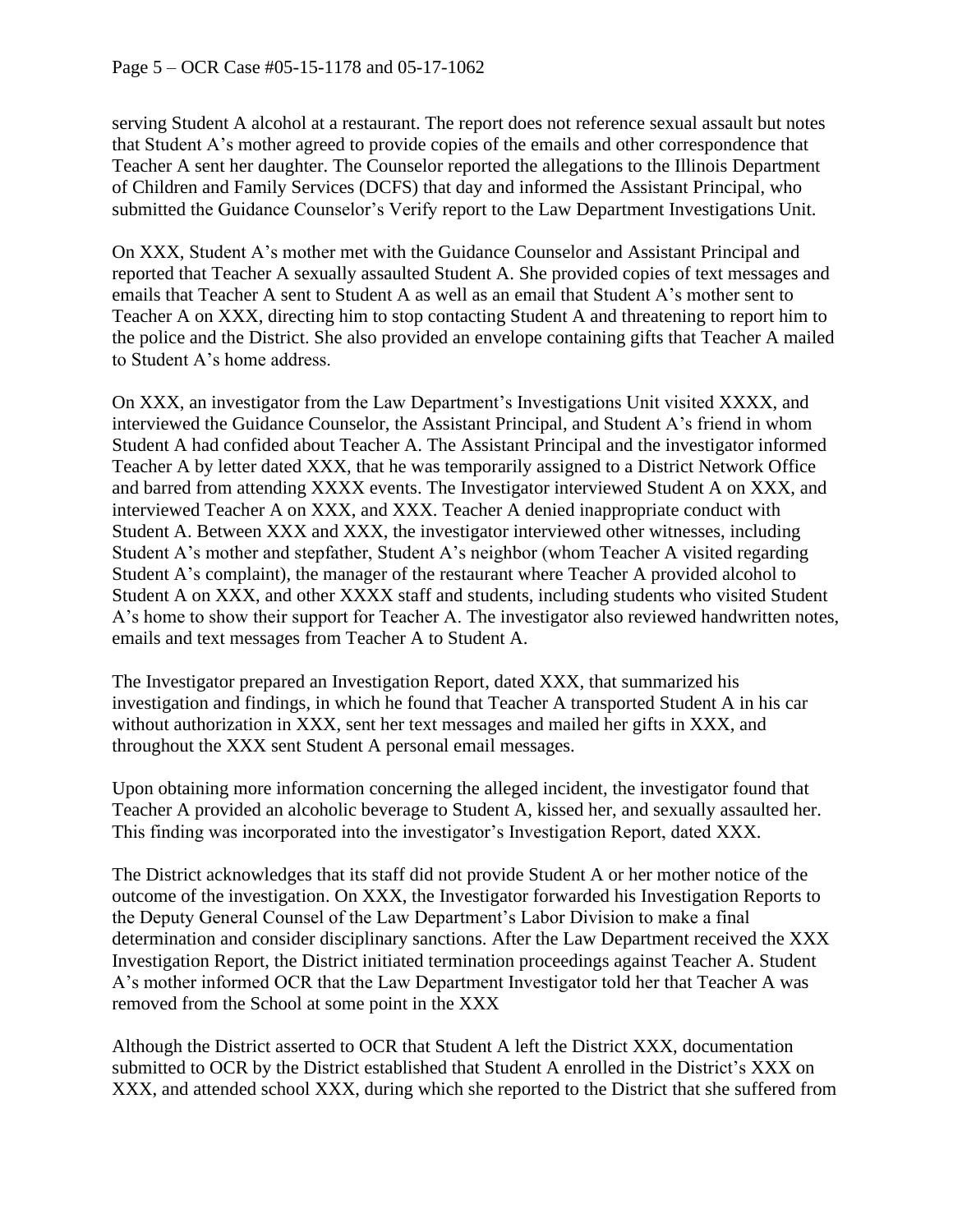panic attacks, flashbacks, depression, and anxiety. On XXX, Student A's mother submitted a District "Home and Hospital Instruction" referral form for Student A, which Student A's psychologist signed. In a note dated XXX, Student A's psychologist wrote that she had completed an initial assessment of Student A XXX, and determined that Student A presented symptoms consistent with XXX." The psychologist recommended that Student A receive "home study services so she does not fall behind at school," and indicated that Student A's treatment would consist of XXX."

On XXX, Student A and her mother participated in an educational planning conference with the XXX Homebound Coordinator, who completed an "Education Planning Conference for Students Receiving Home/Hospital Services" form dated XXX. The Coordinator provided Student A's mother a copy of a planning document that describes Student A's class schedule and how the School intended to deliver her curriculum through Homebound instruction. The Coordinator also provided Student A's mother a document, also dated XXX, that the Coordinator signed, and which approved Student A for Home/Hospital Services. Notwithstanding this approval, the Complainant reported to OCR, and the District confirmed, that the District did not provide Student A any homebound services.

The District's records establish that Student A formally withdrew from the District XXX, while the District's investigation of Teacher A was pending. After withdrawing from the District, Student A XXX returned to the District XXX when she enrolled in XXX to complete her high school education. XXX.

The District acknowledged that no interim measures were provided to Student A during the Law Department's investigation.

#### Prior Complaints of Sexual Harassment by Teacher A

Teacher A worked at XXXX. Before Teacher A sexually assaulted Student A during the XXX, the District had received three complaints of sexual harassment against Teacher A.

- In XXX, the District notified the DCFS and the Chicago Police Department (CPD) that a XXX (Student C) complained that Teacher A touched her inappropriately during an extracurricular XXX, gave her Valentine's Day gifts, and asked her to serve as his partner at an off-campus XXX" XXXX staff reported Teacher A to DCFS, CPD, and the Law Department; the Law Department Investigations Unit did not substantiate Student C's allegations. The District did not provide documentation that XXXX staff offered Student C services while her complaint was investigated or documentation that the parties were notified of the outcome of the investigation. Although Teacher A was arrested in connection with this report, his arrest was expunged by the time Student A filed a police report against him.
- In XXX, the District investigated a complaint from Student D XXX who alleged that Teacher A touched her and other female students inappropriately in class and made sexually suggestive comments during the XXX school years. The District notified DCFS, which conducted an investigation. Several female students confirmed that Teacher A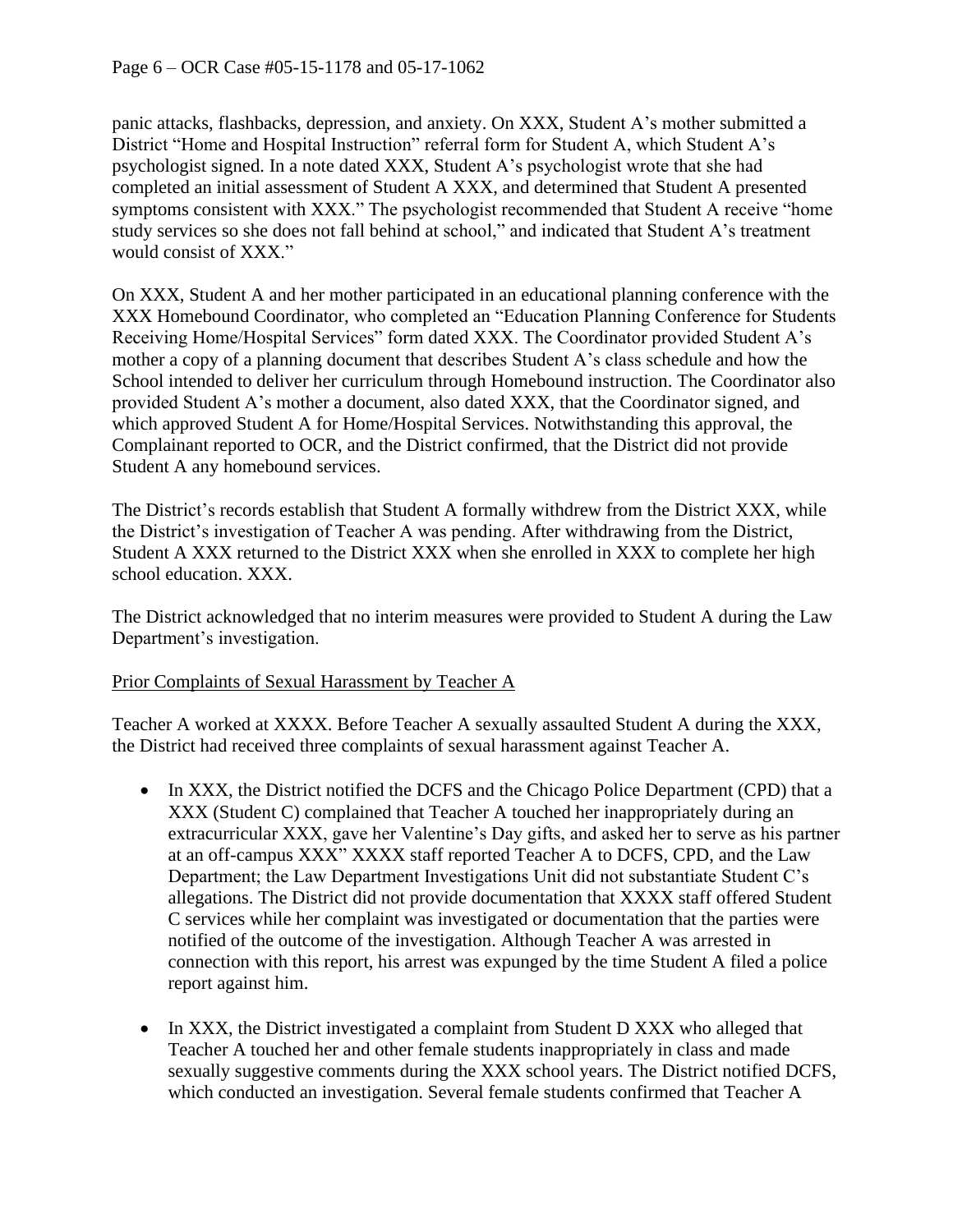inappropriately touched them in class and made sexually suggestive comments. The Investigations Unit substantiated the allegations and found that Teacher A's conduct violated the District's Title IX Policy. The District admonished Teacher A to maintain appropriate boundaries with his students and refrain from making comments that could be construed as sexual in nature, or inappropriately touching students in the future. There is no evidence that the District informed Student D or her parents of the outcome of its investigation or offered her or any of the students counseling or other interim or remedial services.

• In XXX, a female XXXX teacher alleged that Teacher A touched her inappropriately in XXX during an extracurricular activity XXX, and again in XXX at school. There is no evidence that the District took any action to address the teacher's allegations.

#### Student A's Complaint of Sexual Harassment

Pursuant to its Employee Discipline and Due Process Policy, the Labor Department held a presuspension hearing for Teacher A in XXX on dismissal charges for "violating the warning that you not engage in physical contact with female students after an investigation found that, in XXX, you touched female students on the waists and shoulders, while moving about the classroom," and for violations of the District's Title IX Policy among others. Teacher A requested a hearing with the Illinois State Board of Education (ISBE). The hearing officer suspended Teacher A without pay effective XXX, pending the outcome of the proceedings.

In XXX, a District lawyer met with Student A and informed her of the dismissal proceedings against Teacher A and the ISBE hearing. Student A testified for the District on XXX. In XXX, before the ISBE hearing was completed, the District and Teacher A entered into a settlement agreement in which the District permitted Teacher A to resign with a "do not hire" (DNH) designation in his personnel file, which rendered Teacher A ineligible for further employment at a District school. The District did not notify Student A or her mother of the conclusion of Teacher A's disciplinary proceedings or of its determination concerning her sexual assault complaint. 2

# **B. XXXX Complaint**

On XXX, Student B, who was XXXX at the time, was on her way home from XXXX with a classmate when, according to her complaint, she was surrounded in a park by XXX boys, XXX of whom she recognized as XXXX students.<sup>3</sup> According to the District's documentation, Student B asserted that the boys forced her into a vacant building where they repeatedly sexually assaulted her. Student B did not return home that evening but went to school the following

 $2$  XXX

 $3$  The District's Student Code of Conduct in effect in May 2016 stated that the Code "applies to students at all times" during the school day, while on school property, while traveling to and from school, at any school-related event, on any vehicle funded by CPS (such as a school bus), and while using the [District] network. The [Code] also applies to student behavior outside of school if: (a) a student engaged in a Group 5 or 6 behavior, and (2) the behavior disrupts or may disrupt the educational process or orderly operation of the school." Group 5 or 6 behavior includes sexual harassment and sex acts involving the use of force.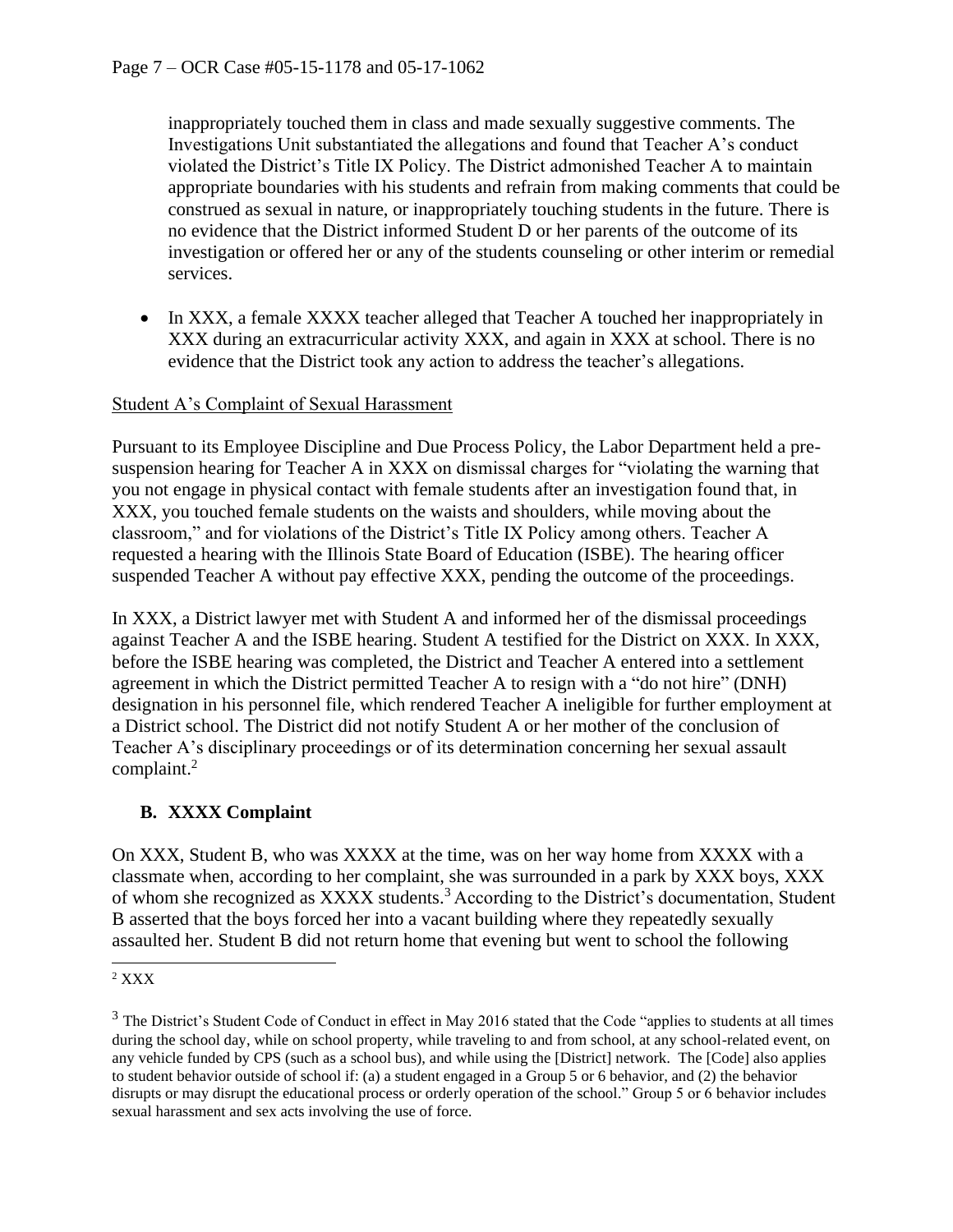morning. When Student B's mother found her at the school the next morning, Student B told her mother and the Dean that she had been sexually assaulted the day before by XXXX students.

According to the District, on the day of Student B's complaint, the Dean and a CPD officer spoke with all but one of the accused male students who were enrolled at XXXX at the time. According to the Dean's notes, Student B told the Dean and the police officer that she was raped by XXX current and XXX former XXXX student. She provided the Dean and the Police Officer the address of the building where the assault allegedly occurred. The notes indicate that he and the police officer asked Student B a series of questions and suggested to her mother that she take Student B to the hospital for observation. The Dean collected Student B's assignments from her teachers and gave her the work she would miss that day. In his interview with OCR, the Dean acknowledged that the only interim measures the School provided Student B were the assignments that she would miss when she went to the hospital. The Dean also documented the statements that he and the police officer obtained when they jointly interviewed XXX of the alleged perpetrators. The Dean's notes state that before leaving for the hospital, Student B's mother asked the Dean to transfer the male students out of XXXX so Student B could return to school. According to the Dean's notes, he told her it would be easier for Student B to transfer schools than to transfer the male students who had ties to the school community.

The Assistant Principal documented that around XXX, he checked in with the Dean who confirmed that he had created a Verify report for Student B's complaint. According to the Assistant Principal, the Dean also told him that he and the CPD officer had determined that the encounter was consensual. The Assistant Principal reported that he had no further communications with XXXX staff about Student B's complaint after approximately XXX.

In his interview with OCR, the Dean contradicted the Assistant Principal's assertion that the Dean and the CPD completed their investigations and determined that the encounter was consensual. The Dean stated that he was unable to complete his investigation after speaking with the accused students because he could not reach Student B, XXX at that time, to obtain her response to the boys' assertions that the encounter was consensual. Student B and her mother also stated that neither the Dean nor anyone else from XXXX attempted to interview Student B about the incident after the day of her report.

In addition, the narrative statement that the District provided to OCR and the information communicated to Student B's attorney by the CPD contradict the Assistant Principal's assertion regarding the conclusion of the investigations. In its narrative statement, the District described the School's handling of Student B's complaint, reporting that "[b]ecause the police were actively involved in gathering evidence, the school suspended their investigation." The District was not aware of when (or whether) the CPD concluded its investigation and informed OCR that "the police were still gathering evidence as of XXX." According to the attorney for Student B, the CPD detective who handled the case informed them in XXX that the rape kit results lacked DNA, and thus could not be used to bring criminal charges against the accused male students. However, the detective reportedly had concerns about the male students because they had been the subjects of a similar complaint. He stated he would suspend Student B's complaint investigation yet keep it "open" in the event that the male students were accused of future criminal activity.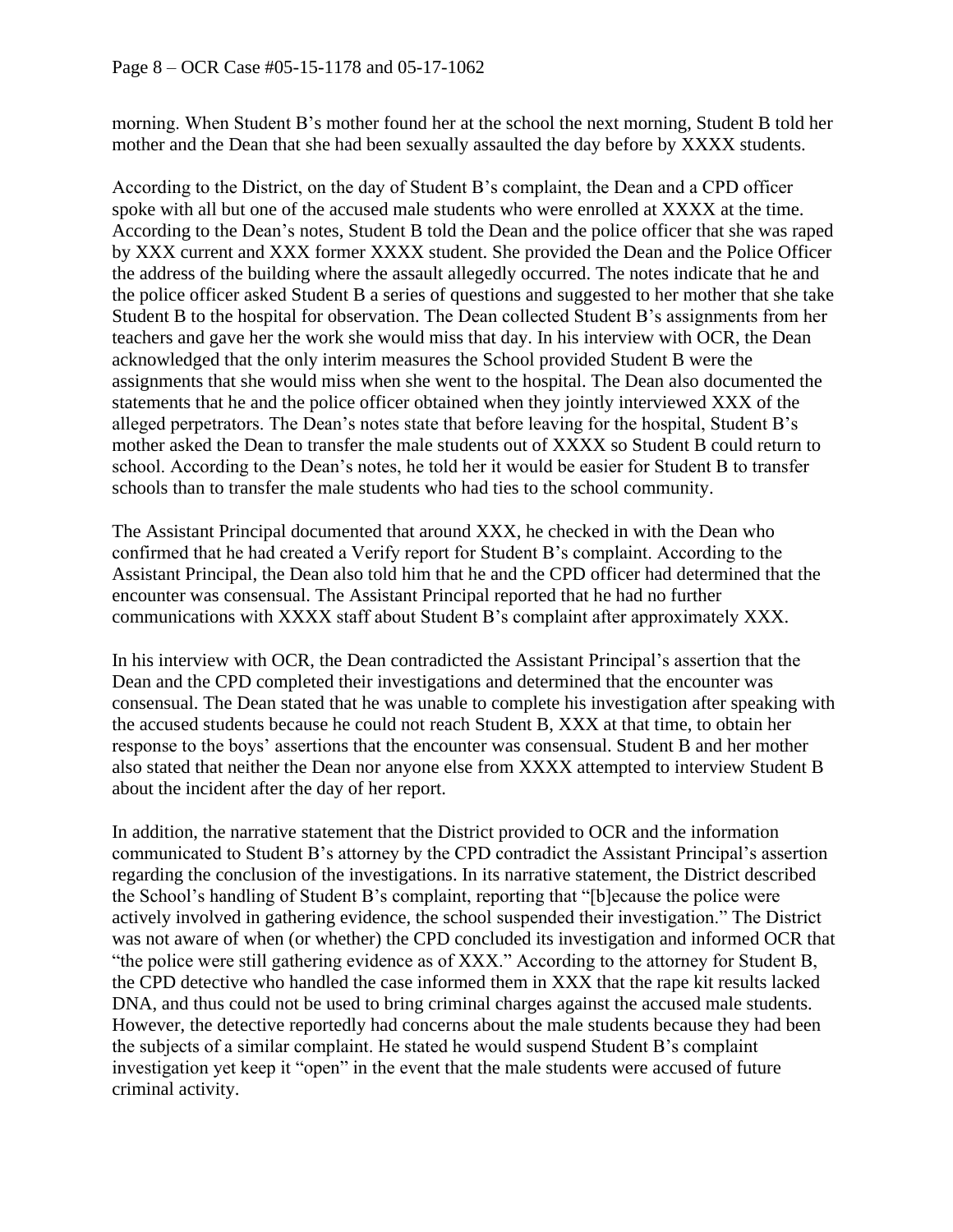According to Student B's mother, she called the Dean while Student B was XXX to ask how Student B could safely return to XXXX, and how the school was dealing with the male students enrolled at the School. The Dean reportedly told her he could not transfer the male students because of their right to an education. According to Student B's mother, the Dean did not offer any services to enable Student B to safely return to XXXX. Furthermore, although seven of the students accused of raping Student B remained enrolled in XXXX, the school neither assessed the risk of their continued attendance nor took any actions designed to ensure that the school environment was safe for all the other students who attended XXXX.

In XXX, Student B's attorney requested that for Student B's safety she be permitted to transfer to the District's XXX, which the District granted. Student B attended the school for approximately XXX during which she missed more than XXX days of school because she was afraid of taking public transportation to school alone.

In XXX, Student B's family moved to a different neighborhood within the District and requested a transfer to the District's XXX School. After meeting with Student B, her mother, and their lawyer, XXX staff developed a safety plan for Student B effective XXX. Although the safety plan included an assigned staff escort for Student B between classes, Student B and her mother reported, which the District denied, that the person who was assigned to escort Student B between classes failed to show up at times or picked Student B up late and the School did not have a back-up escort. On XXX, Student B informed a clerk in the attendance office that her escort failed to pick her up and the clerk allegedly laughed at Student B, told her that she was not going to walk her to class, and stated "I hope you don't have an anxiety attack." On XXX, Student B's lawyer wrote a letter to the Assistant General Counsel complaining about the Philips staff conduct and stated that Student B needed XXX from XXX. Student B's lawyer requested that the District provide Student B homebound educational services, but informed OCR that the District did not provide the requested services.

#### **C. District-wide Responses to Student Sexual Harassment Complaints**

OCR investigated the District's implementation of its Title IX policies and grievance procedures (including the Title IX Policy and Code of Conduct) for the 2012-13, 2013-14, 2014-15 and 2017-18 school years. The District provided OCR incomplete information related to approximately 357 incidents of adult on student sexual harassment and approximately 2,800 incidents of student on student sexual harassment. The information included only the narrative descriptions of student sexual harassment complaints that the District school employees recorded in the District's Verify incident reporting system. The District did not provide OCR supporting documentation related to the investigations that occurred at 411 District schools. OCR reviewed the District's documentation and assessed the District's systemic practices by interviewing key witnesses involved in the District's response to all student sexual harassment complaints.

*The District's Response to Student Sexual Harassment Complaints Prior to June 2018*

*Title IX Coordinator*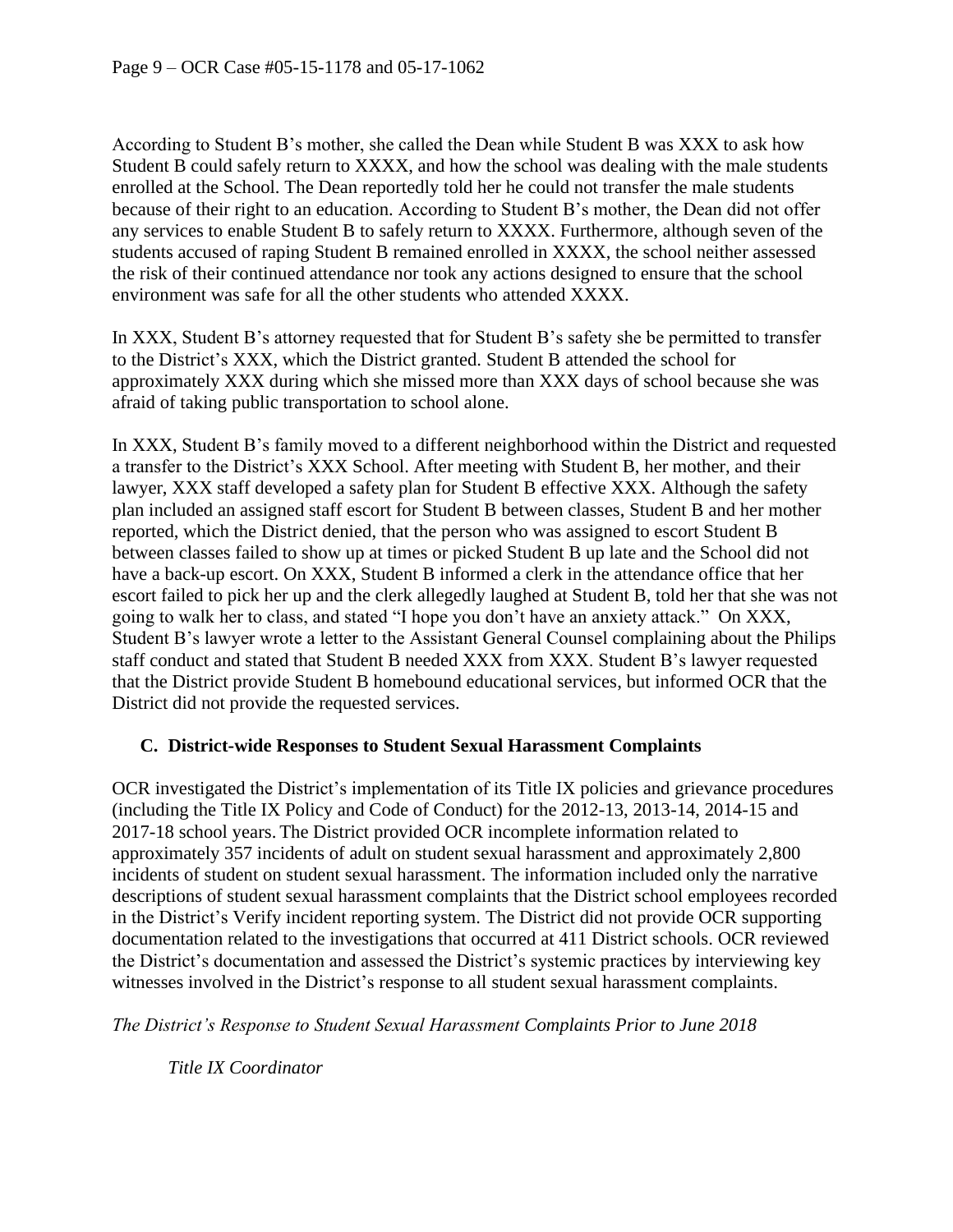In October 2015, the District informed OCR that the Equal Opportunity Compliance Office (EOCO) Administrator is the District designated Title IX Coordinator. It reported that the EOCO Administrator had the qualifications and training to serve as the Title IX Coordinator. Specifically, she "has served as the District's Equal Opportunity Compliance Office Administrator since 1997. As such, she has eighteen years of experience supervising the implementation of CPS' Policies and Agreements and supervising investigations of sexual harassment, discrimination and retaliation complaints." However, when OCR interviewed the EOCO Administrator in July 2017, she stated that she was not the District's Title IX Coordinator. According to the EOCO Administrator, the District changed her title from "Title IX Coordinator" to EOCO Administrator in 1999, and she has not had the authority to coordinate the District's response to student on student sexual harassment complaints since that time. She explained that she learns of a limited number of student sexual harassment complaints if a parent or student appeals the District's determination in a particular case. The EOCO Administrator also stated that she does not coordinate the District's response to adult on student sexual harassment complaints; she was not aware of the process for how the District addresses such complaints nor did she know who investigates them. She further explained that the District never provided her training on her duties as Title IX Coordinator. The EOCO Administrator informed OCR that she was not involved in the District's response to the XXXX or XXXX complaints and had not been informed of the complaints.

In August 2018, in response to OCR's interrogatories, the District stated that "[t]here is not one District employee responsible for tracking and monitoring all student reports or complaints of sexual harassment (including sexual misconduct and sexual assault) against a District employee. The District currently has a decentralized system wherein each school is responsible for tracking student reports."

#### *Law Department Investigations Unit*

The Law Department Investigations Unit investigated complaints of sexual harassment of students by adults at all times relevant to the XXXX and XXXX complaints. Although the Title IX Policy states that all student complaints of sexual harassment against a District affiliated adult "shall" be "refer[red] to the Law Department for investigation, the Investigations Unit Manager informed OCR that in practice, his Unit reviewed the allegations to determine whether they could be handled at the school level. The Unit ceased investigating adult on student sexual harassment complaints at the start of the 2018-19 school year.

The Title IX Policy does not set forth procedures governing Law Department investigations and the District did not provide OCR procedures for the Investigations Unit's work. According to the Investigation's Unit Manager, the only standard used to determine whether the Unit would investigate an allegation was whether Investigations Unit staff "collectively feel it calls for an investigation."

The Investigation's Unit Manager stated that his Unit did not inform the EOCO Administrator when it opened an investigation and had no timeframe within which to complete its investigations (he reported that they typically took 2-3 months). He was unaware of any District guidance regarding whether the District informed students of the outcome of investigations.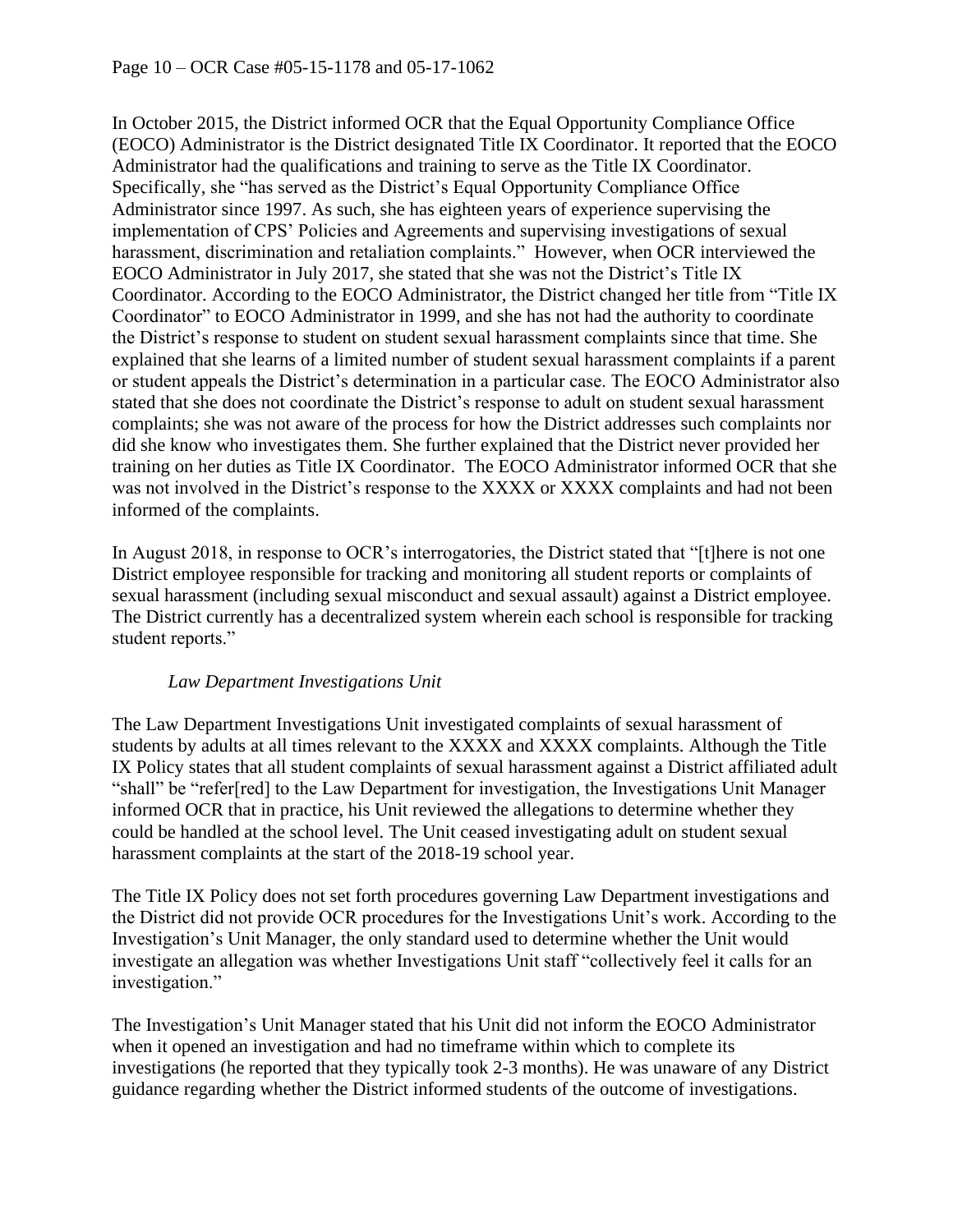According to the Investigations Unit Manager, Law Department attorneys in the Labor Unit determined sanctions for adults whom the Investigations Unit found responsible for sexual harassment in violation of the Title IX Policy and school administrators provided interim measures and remedial services to students. Although the Investigations Unit Manager asserted that the investigators in his unit kept records of their investigations and looked for Title IX trends, the documents produced by the District did not support this assertion.

### *School-based Investigations*

The District lacked written guidelines or procedures for school-based Title IX investigations, and District witnesses did not describe a consistent practice or approach. The District's General Counsel acknowledged that no entity in the District's central office, including the Law Department, supervised investigations into sexual harassment allegations that were handled at the school level. As discussed below, OCR observed significant variations in school-based responses to student on student sexual harassment.

#### *Student on student incidents*

OCR selected 223 incidents from the 2017-18 school year as a representative sample of complaints and requested that the District provide all documentation concerning its investigations of these cases, including interview notes, services provided, and relevant sanctions. The District located and provided OCR information related to an additional 26 student on student complaints during the 2017-18 school year, which OCR reviewed as well.

OCR reviewed the documentation that the District provided concerning the 249 student on student sexual harassment and misconduct complaints reported to District operated schools during the 2017-18 school year. OCR reviewed files involving elementary, middle, and high school students, and observed widespread, documented reports of sexual harassment among students at all grades, including complaints involving serious allegations of rape and attempted rape, as well as other forms of sexual assault of students. Students reported sexual assaults by their peers while traveling to and from school, at school during the school day.

Many complaints alleged on-going physical sexual harassment of District students, including that students were repeatedly groped, grabbed, or fondled by their peers, who were often repeat offenders with a history of sexually harassing other students. These complaints documented reports of unwelcome touching over and under clothing, on the breasts, buttocks, and groin throughout the school day and at all locations in school buildings, including in school bathrooms, on the staircase and in hallways, while lining up at the water fountain, during recess on the playground in front of their peers, in the school parking lot, on school buses while traveling for school-sponsored field trips, to extra-curricular activities, and to/from their homes to school.

OCR observed that many of the complaints described students exposing their genitals at school to and in front of peers – in the classroom, on the playground, in the school bathroom – and during field trips and extra-curricular activities. Schools reported a significant number of complaints of verbal threats and harassment, with students disclosing that their classmates and peers made comments such as "I'm going to rape you in the bathroom;" ordered them to "suck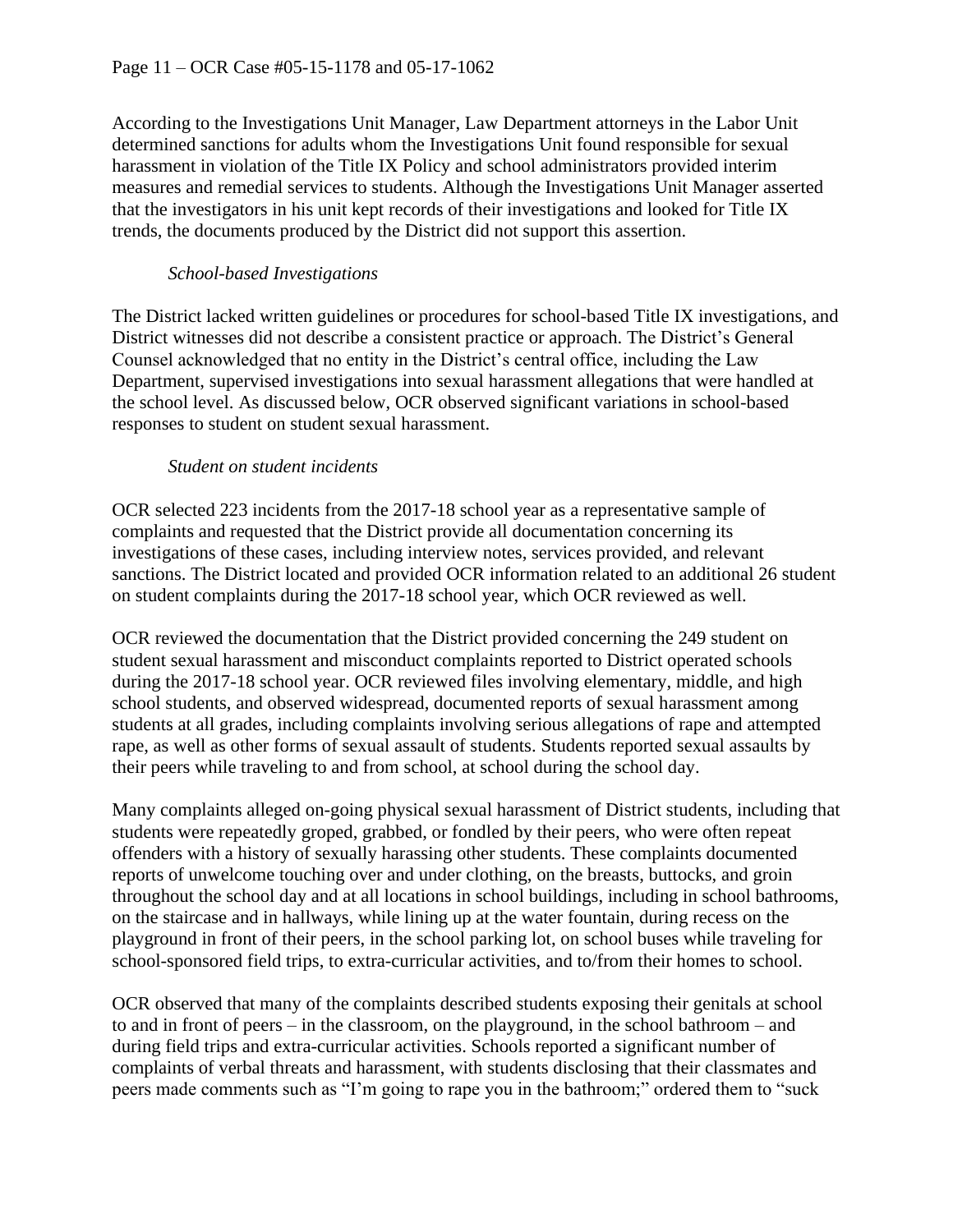my d—k"; spoke extensively about graphic sex acts they would perform at school on their peers; and claimed "It isn't rape if you enjoy it." Some students threatened more violence if their peers reported the conduct. Finally, the complaints included numerous reports of widespread social media distribution of sexually explicit images and videos that were shared with classmates and peers both during the school day and after school. The complaints suggested that some students were coaxed and pressured by their peers to send sexually explicit images and videos of themselves, which classmates then distributed widely in the school without the student's consent. In other cases, students who engaged in consensual activities were filmed by their peers engaging in the conduct without their knowledge and consent, and fellow students then widely shared the images among the student's peers who discussed, viewed, and shared the images during the school day. In many of these cases, students reported suicidal ideation or threatened self-harm.

The District represented to OCR that the information it had provided in connection with these files constituted all of the information available that the District obtained from each involved school in response to these sexual harassment and misconduct complaints.<sup>4</sup> For each of the 249 complaints, at a minimum, the District provided OCR a copy of the Verify report the School created for the incident. In a number of the complaints, the District provided OCR a narrative statement to supplement the contemporaneous Verify report. The narrative describes information that the District obtained from each school (for example, lists of witnesses who school staff interviewed, services or remedies staff offered students, and sanctions and disciplinary actions staff took) but did not provide any independent, supporting documentation, such as notes from meetings in which services were offered to parents and/or complainant and respondent students, related service provider records showing counseling and social work services that were provided to student complainants and respondents, or email or other communications corroborating the District's assertions. One school administrator in a case reviewed by OCR explained to the parent of a complainant who asked for a safety plan for her child that the school's general practice is to develop such plans for offending students, to ensure the school environment is safe, but that there was not a practice to develop such plans for complainants to ensure their safety.

Of the cases of substantiated sexual harassment or misconduct where School staff disciplined a student for violating Code provisions, including 5-07 (Inappropriate sexual conduct, including unwelcome sexual contact), 5-09 (persistent or severe acts of sexual harassment), and/or 6-07 (sex acts involving use of force), the District provided no information in 100 cases to show how it provided remedial measures to the students who experienced the sexual harassment and misconduct. In some of the substantiated cases, the District indicated that it provided or offered counseling to students who experienced sexual harassment and/or sexual assault by their peers at school. However, the District provided counseling records in only two cases to document the support that school staff provided to the complainant and respondent students.

Finally, several of the cases that OCR reviewed involved incidents among students who attended different District schools. In those cases, the information the District provided OCR indicates that it did not coordinate with the involved schools either with respect to investigations of allegations or in connection with ensuring future student safety.

<sup>&</sup>lt;sup>4</sup> To gather this information in response to OCR's investigation, the District asked each school to provide the Law Department an explanation and supporting documentation to show how the school responded to the report.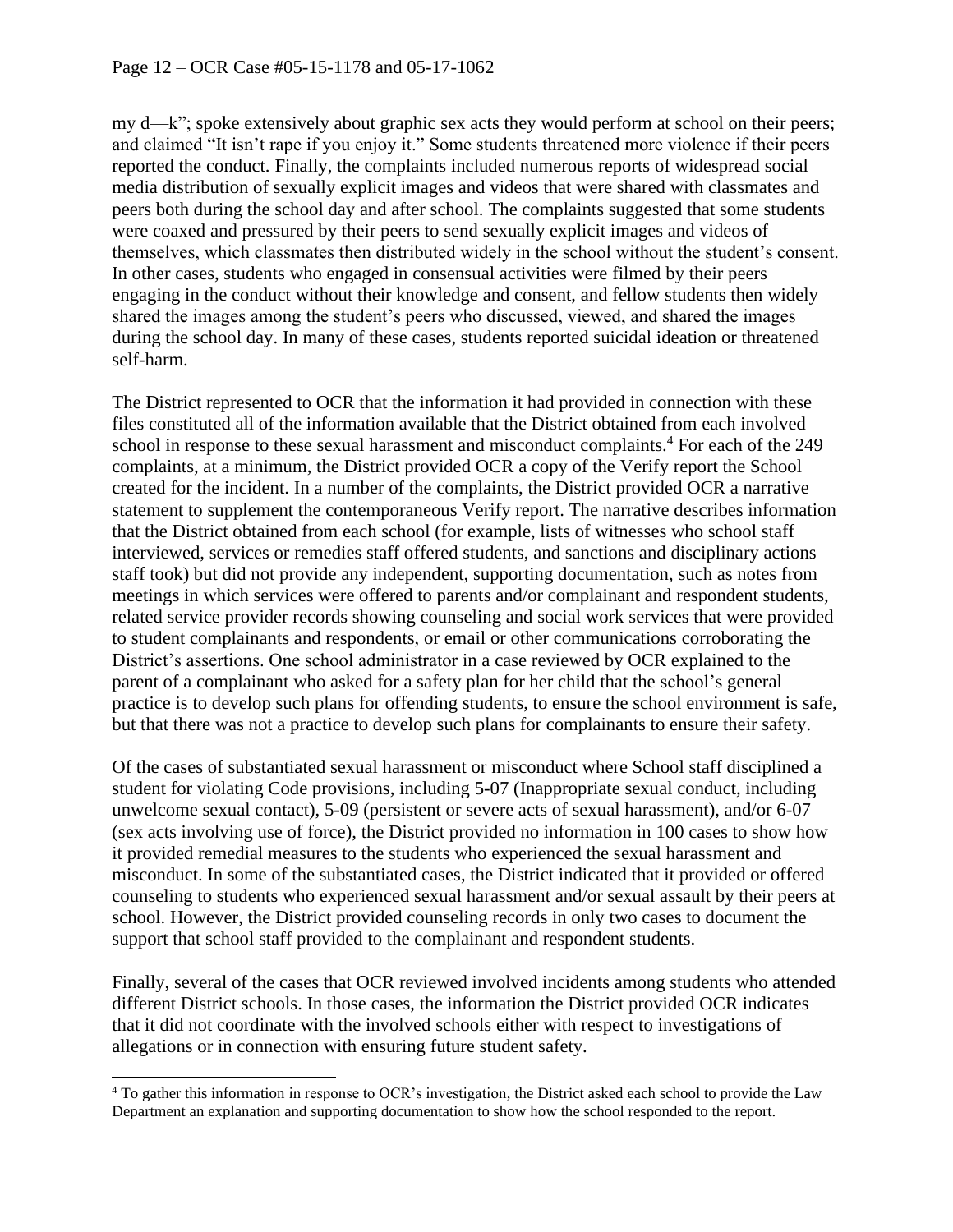#### *Selected Incidents: Student on Student*

- OCR reviewed two complaints from a District XXX school that involved the same male student. In the first complaint, the male student lured a female classmate out of class by taking some of her possessions and leaving the room. When the female student followed him to retrieve her belongings, the male student ran down a corridor where he then grabbed the female student and pulled her into an empty corridor, grabbed her breasts, and attempted to kiss and sexually assault the female student. She was able to get away from the male student, leave and report the misconduct to a peer and teacher. The male student received a two-day out of school suspension. The District notified his parents and the police of the incident. According to the School, it developed a safety plan for the female student and offered her counseling; however, she transferred out of the school after the incident and did not avail herself of the school-offered services. No counseling or safety plan was developed for the male student who continued to attend the School. Two months after the first incident the male student engaged in similar sexual misconduct with another female student. He lured the female student to the library by taking her belongings from her. Once she was in the library, the male student grabbed her breasts, attempted to kiss her, exposed his penis, and tried to sexually assault her while prying open her legs. After the female student reported the attempted assault, the School contacted the parents of both students and local police. The District's narrative indicates that the male student's mother withdrew her son from the School before disciplinary action could be taken and did not re-enroll him in the school thereafter. XXX
- At another District school, a XXX male XXX student choked a female student (age unknown) in the hallway as she was walking by him. The male student turned her around and tried to grab her buttocks and breasts, and after she slipped on to the floor, he pinned her down in the hallway with his body while he touched one of her breasts and grabbed her buttocks, notwithstanding her protests. Another female student ended the assault by hitting the male student on the head. The female student reported that this was the third time the male student had assaulted her. She also said that he had done "inappropriate things to other girls in the in XXX grade but no one says anything because they're afraid…." The Verify report indicates that the school provided counseling services to the male student, but did not discipline the male student, and the Verify report contains no information indicating that the District provided services to the female student, that it implemented a safety plan for either student, or that it investigated the male student's alleged sexual misconduct towards other students.
- Another incident involved a XXX female District high school student who was sexually assaulted in her hotel room on a school-sponsored extracurricular trip to visit colleges by a sixteen-year-old male student who attended a different District high school. The male student entered the female student's room when her roommates were present and remained after the roommates left. Thereafter, the male student groped her legs, thighs and breasts despite her protests; he grabbed the female student around the neck and asked her if she liked "the aggressive type;" she clung to a dresser to avoid being pulled onto the bed and when she was able to break free, he chased her down, and continued the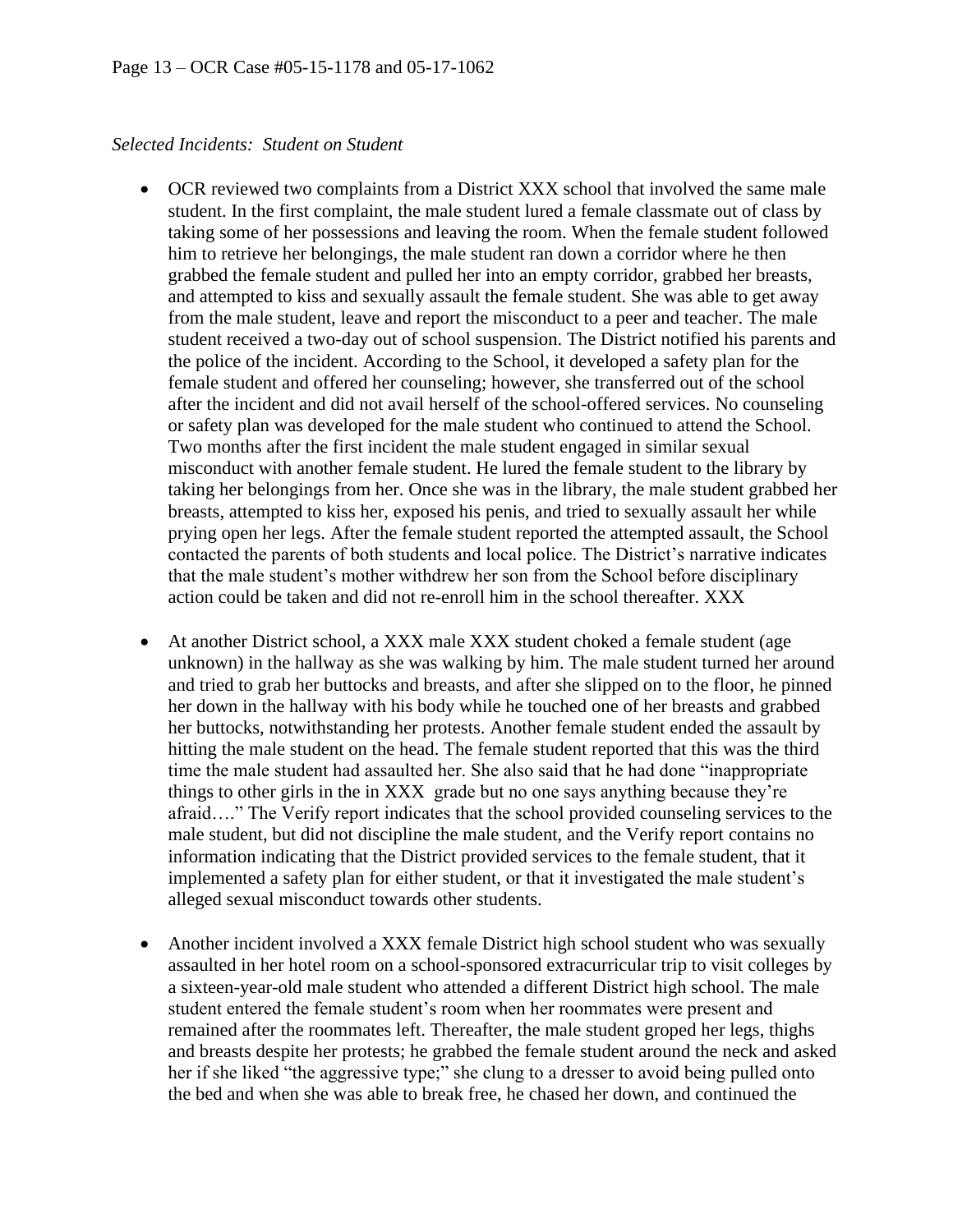assault. The female student wrote a lengthy description of the event describing it as "A Traumatic Experience" in which she "was almost a rape victim." District staff interviewed the male student, who denied engaging in the alleged sexual misconduct, and the roommates who said that the female student told them as soon as they returned to the room that the male student tried to force himself on her and would not take no for answer. About a week after preparing the Verify report, the Principal of the female student's school wrote to District staff<sup>5</sup> "... is anybody on the same page with how to support this student and complete an investigation on this student's situation? [The Principal of the accused student's school] has also sent you a string of emails related to this matter. The ay that this situation is being handled is unacceptable." The male student was not disciplined (and no finding was made as to the allegation of attempted sexual assault), because he transferred to another school. Although school staff provided escort services to the female student's home-- as she feared retribution from students who attended the male student's school-- the investigative file contains no documentation indicating that the District offered the female student counseling services or any other supportive measures.

- In another XXX school complaint, a male student was arrested and placed on home confinement for engaging in sexual misconduct in XXX. School staff investigated the allegation, and found that the male student engaged in nonconsensual sexual misconduct when he attempted to remove the female student's shorts and skirt at school, but only after the State's Attorney became involved and reviewed evidence available to the District that it failed to consider during its first investigation. When the complaint was first filed, school staff did not review available video footage or offer services to the female student or discipline the male student. That summer, the male student was arrested and the State's Attorney subpoenaed the school's video. The District's narrative states that the male student was suspended for the rest of the school year but does not indicate when this occurred (XXX). It was not until the beginning of the 2018-2019 school year that the District required the School to develop a safety plan for the female student, connected her with social work services, and modified her schedule so that she would not need to take tests near the area where the assault allegedly occurred.
- In an elementary school complaint, a male XXX student announced to his peers that he was going to rape one of his female classmates. He then chased this XXX female classmate around the playground during recess, threatening her with anal rape. Six students tried to restrain the male student, but they were unable to hold him back. When he could not catch the targeted female student, the male student attacked another female student, grabbing her wrist and pulling her toward him; she yanked her arm away and slapped the male student. The female student cried as she reported to school staff that previously, the male student had walked behind her, moaned and said: "I can finally stick my dick in you", "so you're clean?" She also reported that the male student constantly touches her and "pokes her all over her body" and chases her around during recess. She reported that she told him several times to leave her alone. The female student said she was frightened of the male student. Other students corroborated her testimony. While the

<sup>&</sup>lt;sup>5</sup> The District has assigned an investigator from the Law Department Investigation's Unit to investigate the chaperone's role in the incident (i.e., why was the accused student in a female student's room).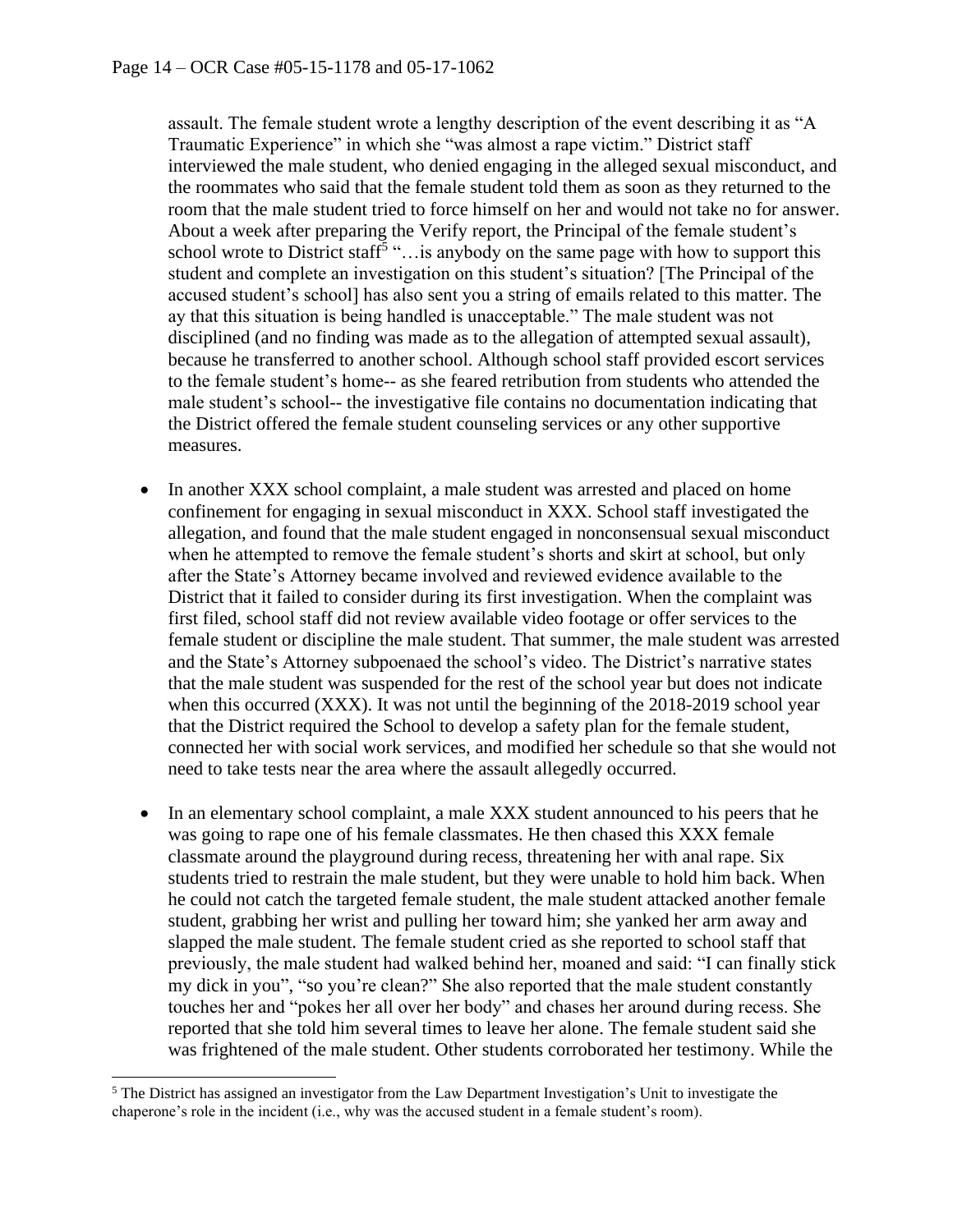District issued the male student a five-day out-of-school suspension and referred him to counseling and an evaluation, the documentation does not include a safety plan for the female student or that the school offered her counseling services or other resources.

- Another complaint involved a male XXX student who was accused of "touching the nuts" of a male classmate. The school contacted both parents and held a parent conference with the parent of the accused student. The complainant male student's parent kept him home from school because she was not confident that the school had adequately addressed the male student's misconduct or taken steps to ensure her son's safety at school. The male student again inappropriately touched other students in school and exposed his penis to another student in class. It was only after the second incident that the District took action to address the student's harassing behavior by developing a "sexualized behaviors safety plan" for him.
- An XXX male student admitted in front of the entire class that he had told several female classmates "Give me a lap dance and give me head." He was also accused of rubbing girls' thighs and throwing coins between their legs that he would then attempt to retrieve despite their protests. The Verify report states that the male student stated he was "just playing." School staff informed the male student that his conduct was "indicative of sexual harassment" and warned him "not to touch females in this manner again or authorities will be contacted." Despite the fact that the principal acknowledged that the conduct raised serious allegations and involved multiple student complainants and witnesses, the school did not address the alleged harassment, and instead responded by referring the male student for counseling and mediation. No services or remedies were offered to the harassed female students.
- An XXX male student inappropriately touched a female student on the breasts and buttocks and attempted to simulate intercourse with her in front of a group of students at the water fountain. During the school's investigation, staff learned that this male student had taken another student's chap stick and coerced her to touch his genitals to get it back. The school suspended the student for two days and developed a "sexualized behaviors safety plan," but offered no services or remedies for the female students despite determining that the male students' behavior amounted to sexual harassment.
- OCR reviewed numerous reports of unwanted sexualized touching by students during school hours, which in many cases left students fearful and reluctant to return to school. For example, during a computer class a XXX male student asked a female student if he could touch her "tit," she said no but he did it anyway. He then asked her for a "hand job" and pulled her hand toward his private area. She pulled her hand away and he grabbed her breast. He then sat on her lap even though she told him not to do so and asked her to massage his leg. According to the Verify report the male student admitted that he sat on the female student's lap and "touched her inappropriately, not following directions." He further admitted that he touched the female student's breast, she asked him not to do that again and he pulled her hand towards his private area. The school notified both parents of the incident, the female student's parent took her daughter home and filed a police report. According to the Verify report "…and now the young lady does not want to come to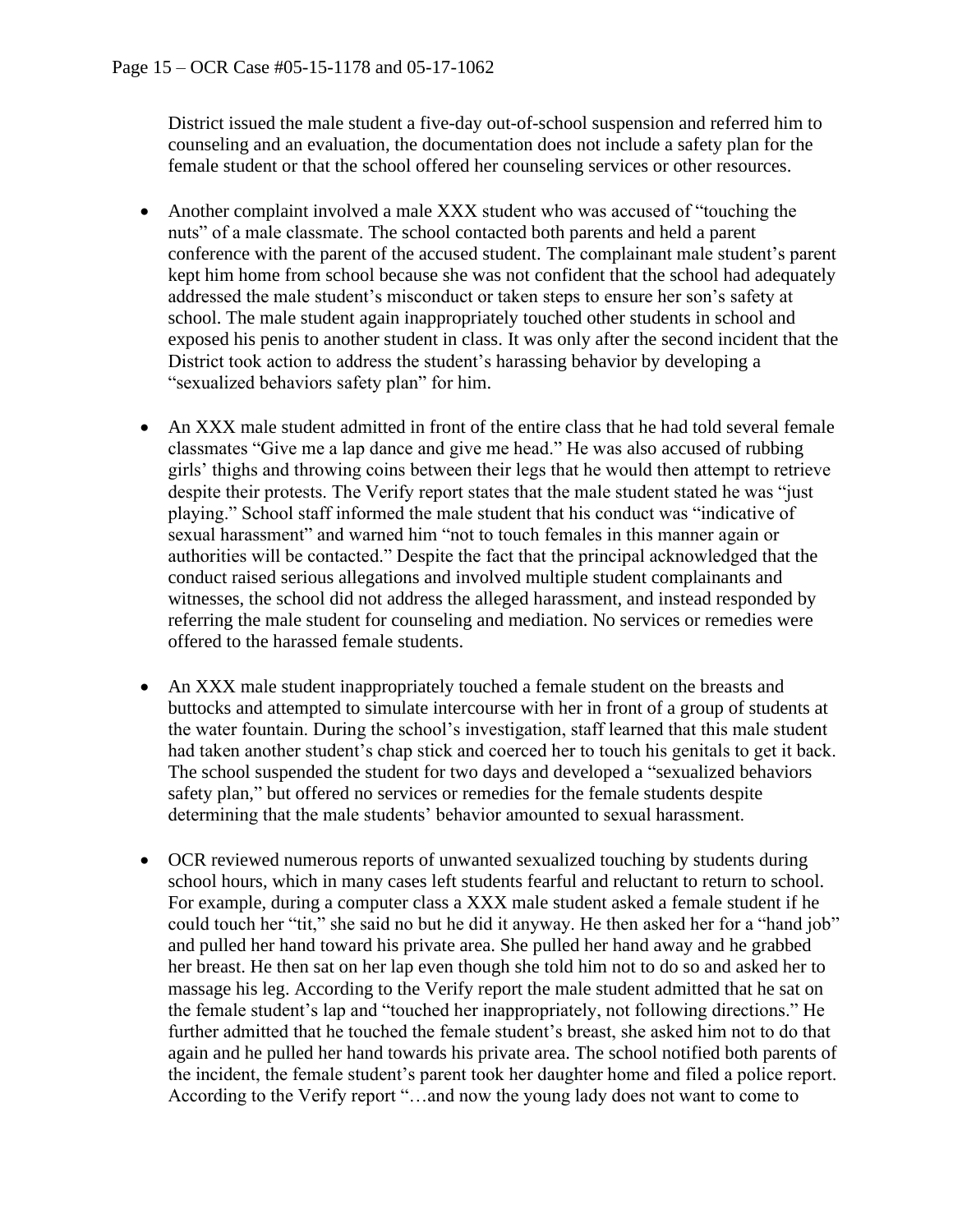school as a result of this. She is afraid to see him and afraid of what he will do." The male student received a XXX. The investigative file includes an unsigned reintegration plan for the male student, but no evidence of any services given to the female student.

- A XX student XXX reported that a XXX classmate stroked his penis during recess, touched his penis in the restroom and told him he would stab him with a knife if he said anything. According to the mother of the complaining student the accused student "…physically pulled out my son's penis from his pants and rubbed his genitals, pulled on his penis in a jerking motion on the school playground." The accused student told her son "… that this behavior is okay because he was being gentle and he wasn't 'doing it hard' and as a result he (my son) shouldn't worry about it." The mother complained in an email that two days after the incident her son was still in the same classroom as the accused student who continued to harass him by "…making gestures with his fingers at his own eyes, then towards my son's penis, and continued by making a fist at him." In response to an inquiry about how the school intended to keep her son safe, a school staff member expressed surprise that the parent had returned her son to school, noting "… I thought you were keeping him home."
- A XXX female student was with XXX male students in a classroom working on an extracurricular holiday program. She fell on the floor and males converged on her, one saying that they were going to run a threesome on her. One of the male students grabbed her ponytail and pulled her head towards his crotch. Another male student pulled her up while a third blocked her path and the fourth male student acted as a bystander. The female student managed to escape and reported the incident to her teacher. The male students are given a XXX OSS for inappropriate sexual conduct and all of the students participated in a restorative conversation. One of the male students was given a safety plan with check in services and two of the students had their suspension reduced to a oneday OSS and ISS. The School offered the complainant counseling services which she declined but she accepted the school's offer to transfer to a different class.
- In another case, a XXX male student grabbed 7 students by their heads and pushed their heads into his crotch, calling this "game" 'taking them to the dark side." The District file includes only a Verify report noting that the male student received a XXX OSS for inappropriate sexual conduct and that a safety plan would be developed for him. The file does not include a safety plan, contemporaneous documentation of any services provided to the male student or any mention of a safety plan or services for the 7 students. OCR reviewed several other cases that involved students who were grabbed by the head or neck and shoved towards the crotch of a classmate during school hours.
- A XXX female student was walking with a friend after school to a nearby XXX (the District noted she was "traveling from school" in the Verify report). A group of 4 male students approached the female student, made what she described as aggressive sexualized remarks and the accused male student grabbed her private area. Female students interviewed in the investigation identified male students (including the accused student) who yelled sexualized terms and slapped female students' butts. One female student said that male students yell sexual terms like (d--k, ass and f--k). Another female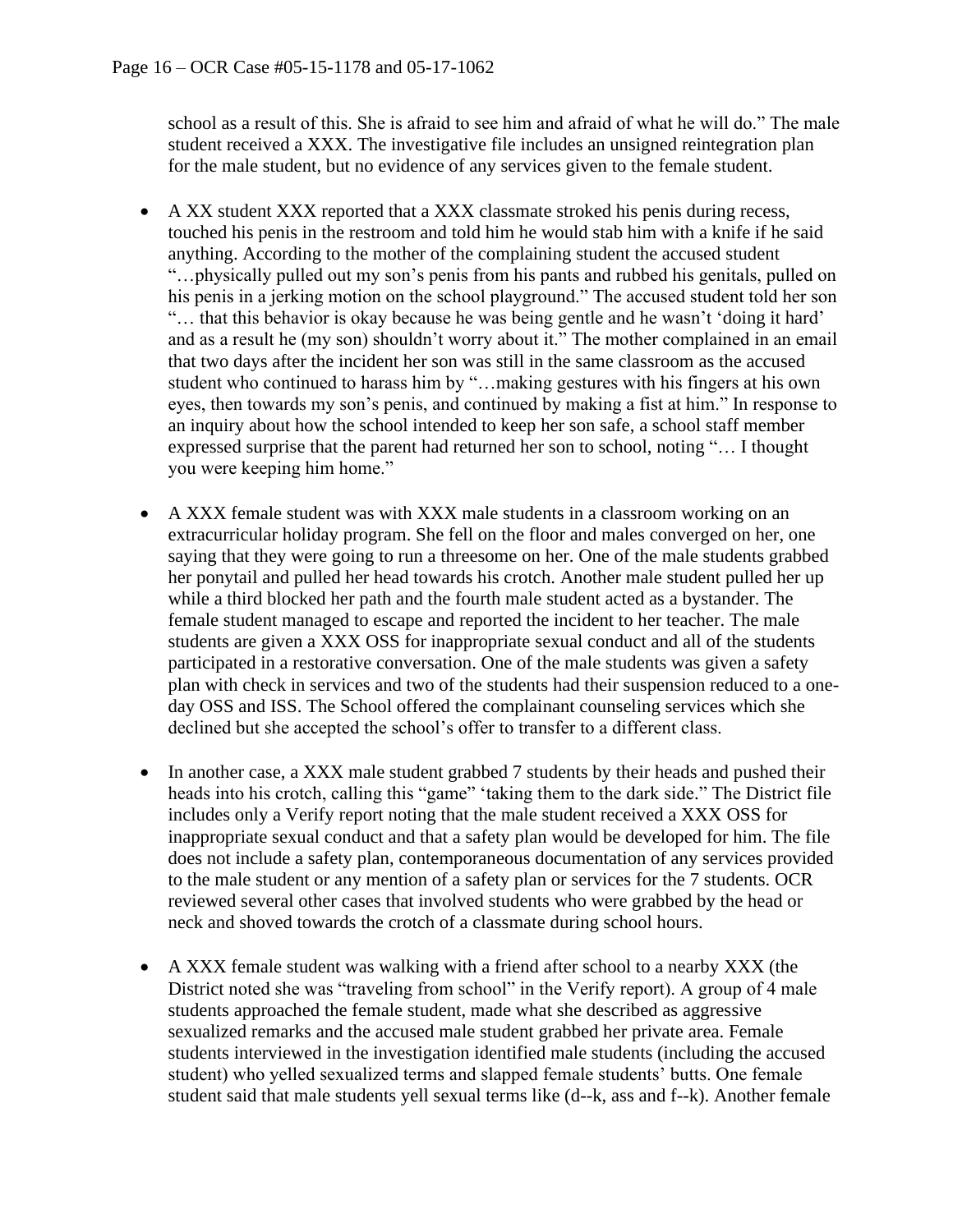student said that male students yell inappropriate things "all day." She said they call girls "stupid bitch" and "dumbas whose (sic)." The female student also reported that the male students touch and slap female students butts despite their protests; she mentioned "slap butt Fridays" where boys would "smack girls butts without their consent." Another female student said she had been aware of slap butt Friday since XXX grade (she said the game stopped when a teacher talked about sex harassment). Another female student said that the accused male student asked her in the hallway if he could "put my d--k up your p ---y." She also mentioned that the accused student would slap a female student's butt while she was passing papers in class despite her protest and slapped another female student's butt in the library despite her protest. Another female student reported that the accused student slapped her butt in gym class. Although the witness statements from the female students identified male perpetrators and female targets including the statements' authors, it does not appear that the school investigated the conduct of the other male students identified or provided services to these female reporters (only the reporting student listed on Verify was offered counseling services). The school gave the accused student a XXX OSS, a very restrictive safety plan and recommended him for expulsion; he was ultimately referred to the SMART program in lieu of expulsion. A month prior to the Verify report incident, a female teacher reported in an email that the accused student had been making sexually inappropriate remarks to her outside of her classroom despite her instruction that he stop making such remarks. The documented remarks included: "Ms. [ ] with your fine ass" "Ms. [ ] your ass is fat as fu—k" "Ms. [ ] you're thick as f k". "Ms. [ ] let me get your number." The teacher indicated that she felt "no amount of discipline or parent involvement would cease his inappropriate comments" so she filed a police report, which she attached to the email. It does not appear in the file that the District took any action towards the accused student in response to this report.

- A XXX male special education student mentioned at lunch that two male XXX students were having sex with each other. The Principal interviewed the students who all three admitted that they were all involved in a "dirty dare" game; one of the male students reported that the other two male students forced him to engage in oral sex off campus and the instigator threatened violence if he did not perform the sexual acts. The other student confirmed the instigator's threats of violence. One of the students also reported that the instigator cornered him in a school bathroom and forced him to touch the instigator's penis; the instigator admitted this conduct. The school called DCFS and the police, created safety plans for the two students who remained in school including bathroom protocols and transferred the instigator to an alternative school for the remainder of the school year. The instigator received a XXX OSS for sexual act which include use of force and an expulsion recommendation. Per the law department narrative one of the remaining students was later reevaluated and transferred to another school. The law department reported but did not document increased social services and check ins for the student who remained at the school.
- A XXX male student touched XXX female student in her private area during class. He also took a condom out of the package and rubbed it on himself. Three other students saw the male student rubbing himself with the condom. The female student asked the male student what it was and he told her it was something you put on your d—k. The male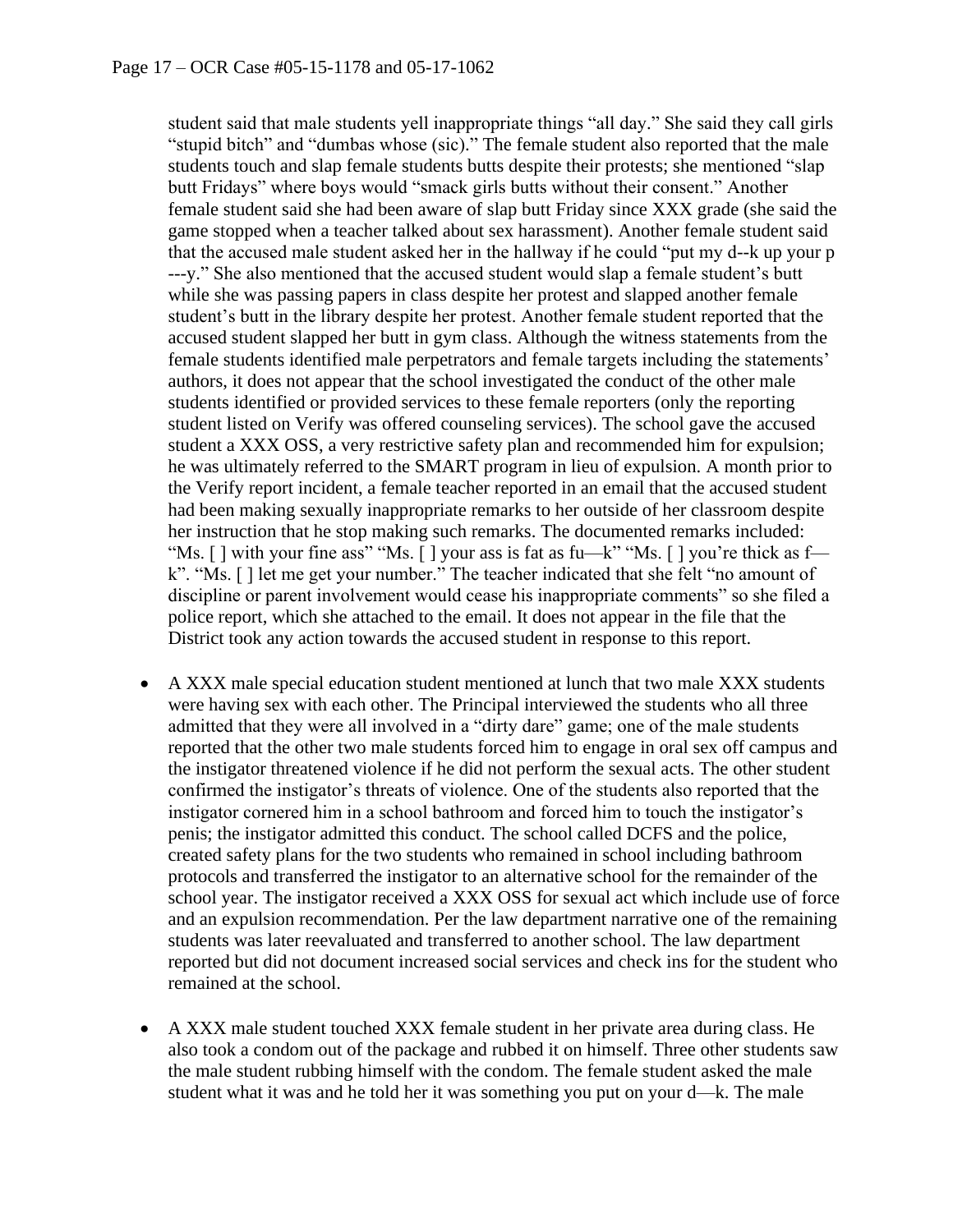student received a XXX OSS and parent conference for inappropriate sexual conduct. The file only included the Verify report, no documentation or reference to counseling for either student or notice to the parents of the female student.

- A XXX male student (repeat offender) grabbed a XXX female student's butt "and other inappropriate places on her body" repeatedly in the hallway despite her protest. He did not stop until other students and staff came into the hallway. The male student admitted his conduct but did not show any remorse or acknowledge wrongdoing. School staff notified the police and the male student was arrested. The school contacted the students' parents, changed schedules and put a safety plan in place to reduce contact between the students. The male student received a XXX OSS and referral to counseling and the Behavior Health Team. The file includes an e-mail referencing efforts to check in and provide counseling to the female student. One month after the hallway incident, the same male student put his hand around his former girlfriend's neck, pushed her against the lockers, rubbed her between her legs saying he "could have this anytime." The female student also reported that the repeat offender had threatened to share compromising photos of her to get her current boyfriend to break up with her. She also reported that the repeat offender had hit her butt multiple times after they stopped dating including on the day of the locker incident. The file does not include any indication that the school offered services to the female student. The school gave the repeat offender a XXX OSS for inappropriate sexual conduct and referred him to intervention. The misconduct report states that staff need to develop a safety plan including to ensure that he does not endanger the safety of students and staff. The School created a safety plan for the male student in connection with an unrelated third incident, which indicated that he had already served XXX out of school suspension and XXX in school suspension, yet found the "student lacks impulse control, has a difficult time respecting boundaries of personal space with his peers…" The safety plan for bullying behaviors states: "Student has repeatedly engaged in inappropriate physical actions with other female students, lacks impulse control, has a difficult time respecting boundaries of personal space with his peers."
- A female student reported that a male student had been sexually harassing her in class for 5 months. More specifically he would sit next to her and put his hand between her legs and forcefully put her hand on his private part. He also put his hand around her shoulder and then groped her breast. He also asked her for a nude photo on snapchat, so she blocked him. The female student said she did not report the incidents earlier because she hoped he would leave her alone. The school gave the male student a 5-day OSS and referred him to a District intervention program. The female student's parent reported the misconduct to the police. The file included a signed safety plan for the male student which included a no contact order. An email in the file indicates that the school changed the male student's schedule and noted that staff referred the female student to her counselor who met with her. The school also offered the female student a safety plan.
- A male student walked into the girl's bathroom and grabbed a XXX female's student who was in the bathroom after lacrosse practice, he left the bathroom went into the hallway and grabbed a sixteen-year-old female student's butt. The male student was given a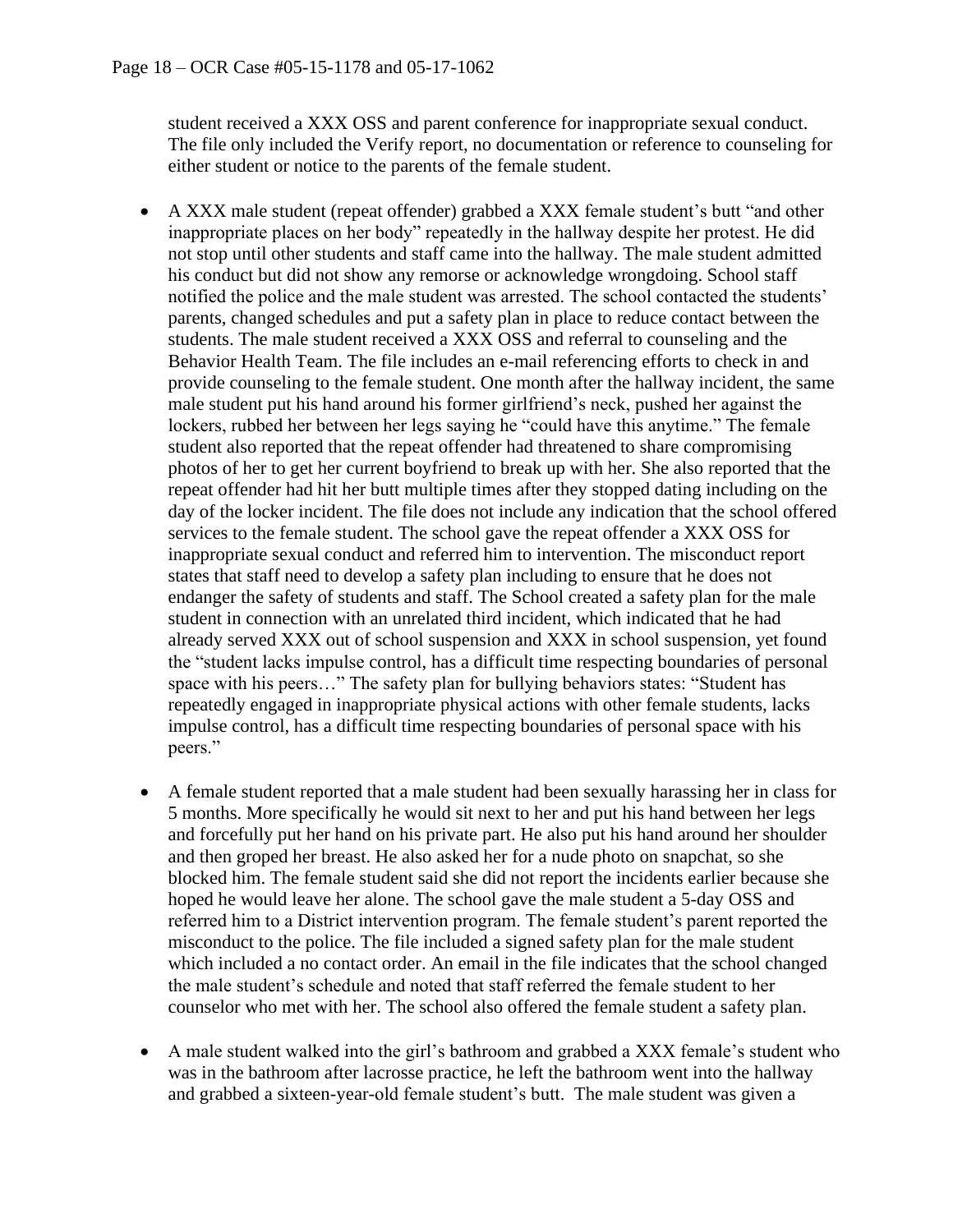XXX OSS for inappropriate sexual conduct. The District notified the police of the incident and the unsigned reintegration plans says the male student will be offered counseling services upon his return. The file did not include documentation of services (or notice of outcome) for the female students.

#### *Selected Incidents: Adult on Student*

The District identified 112 incidents of adult on student sexual harassment during the 2017-18 school year and provided OCR with documentation related to 73 of those incidents. The Law Department Investigations Unit investigated 31 of the incidents. The Law Department completed 21 of the 31 investigations in three months or less. Other cases took longer to investigate, including one that remained under investigation by the Law Department for 470 days. The remaining cases were handled either at the school level or by other District departments, including the Talent Department, EOCO, Transportation Department, and Labor Unit. When cases were not investigated by the Law Department, the documentation that the District provided to OCR did not include an investigation report, did not summarize witness testimony, and did not include other information to support the District's conclusion. Additionally, the documentation provided to OCR did not indicate that other District departments reported the results of their investigation to the Law Department or the EOCO Administrator, unless discipline was issued, in which case the Law Department was notified as part of the disciplinary process. The files do not include documentation as to whether services were provided to the students.

The documentation in connection with 34 of those complaints and other complaints included investigation reports summarizing the Law Department Investigations Unit's findings. The District terminated the employment of 18 adults whom it found engaged in sexual harassment or misconduct in connection with these complaints. The District designated the personnel files of 15 of the terminated individuals as "DNH," rendering them ineligible for future District employment. OCR could not discern the current employment status of 62 of the adults.

The conduct in adult on student files from the 2017-18 school year that OCR reviewed included several instances in which District employees engaged in nonconsensual or what the parties sometimes described as "consensual" sexual relationships with District students. In several cases, OCR observed that adults groomed students for sexual relationships by giving them money, buying them gifts and food, giving them rides, and showing them favor in school-related activities. OCR also reviewed several complaints where the District substantiated an allegation or report that a teacher or security guard shared or solicited and received sexually explicit images and text messages with underaged students. OCR reviewed numerous complaints involving sexual harassment and a lack of appropriate boundaries between teachers and students.

#### *Selected Incidents*

• In a case at one of the District's XXX schools, a teacher resigned after she admitted to engaging in a sexual relationship with a student whom she supervised in extra-curricular activities, including as the student manager of the XXX team and while traveling abroad for a school-sponsored trip XXX. OCR reviewed several additional complaints alleging an inappropriate sexual relationship between District teachers and their students. Several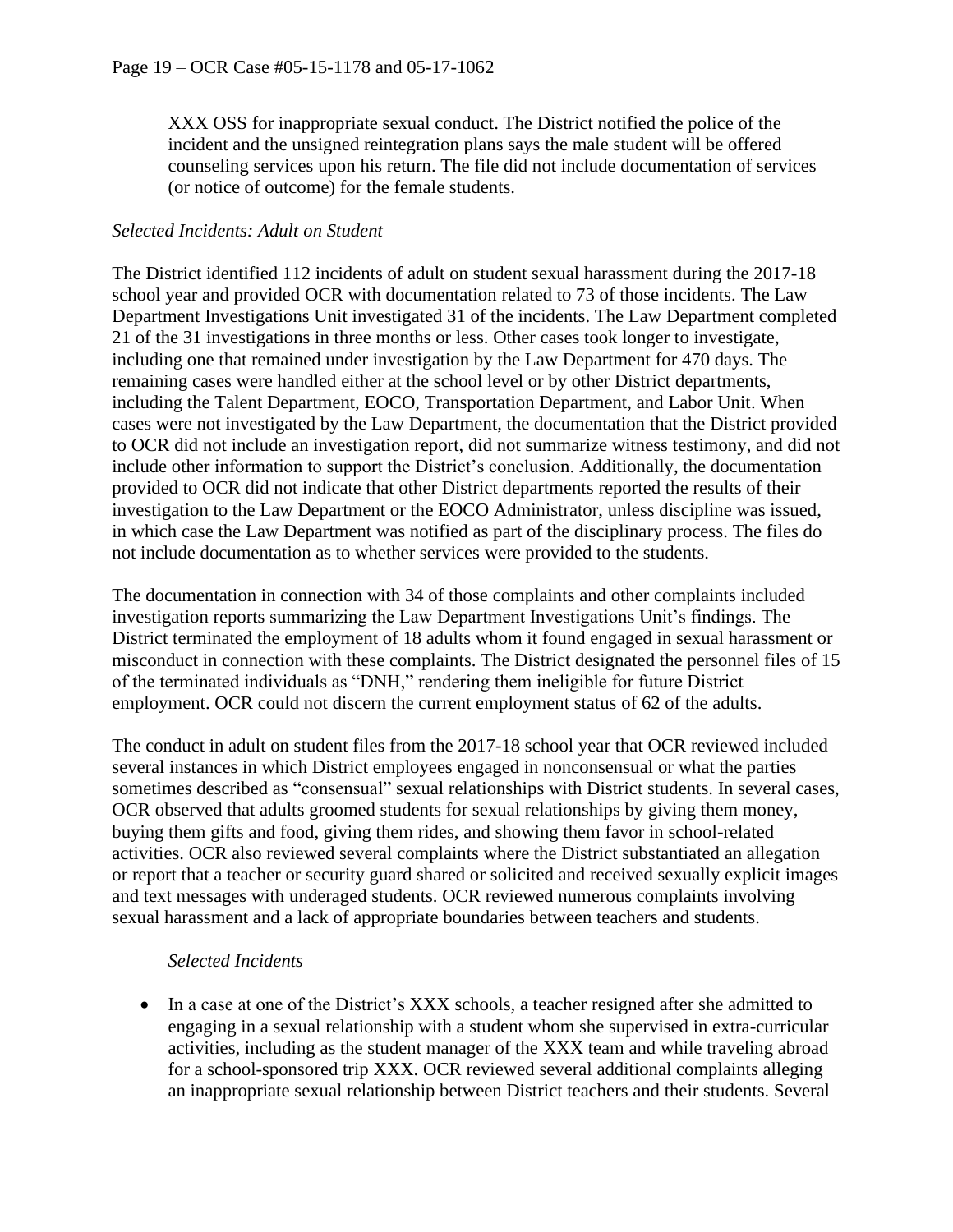of the complaints could not be substantiated, but in one case, school staff reported an inappropriate texting relationship between a female teacher and a male XXX school student. The District provided OCR only the Verify report documenting the school-level complaint, as well as documentation that the teacher was terminated three months after the complaint. In its narrative statement, the District asserted that the teacher was removed from her position the day the complaint was received, but provided no information related to a complaint investigation or remedies for the affected male student. In another case, the Law Department Investigation's Unit was unable to substantiate allegations that an elementary school teacher at a District XXX school frequently favored mature XXX and XXX female students, one of whom he allegedly gave a bra and underwear as a gift. The Investigation Report indicates that the Law Department could not substantiate the allegation after the female student did not consent to an interview and the teacher denied the allegations.

- Information related to a complaint against a teacher at a District XXX school shows that he resigned from his long-time position as the XX school's XXX teacher in XXX, six weeks after the Law Department Investigation's Unit launched an investigation into extensive allegations against the teacher. The teacher was permitted to resign, despite the ongoing investigation, in which the Law Department ultimately found credible evidence that the teacher "had a practice between 1993 – 2012 of establishing relationships with his students at school and after school for the purpose of enticing them into sexual relationships." The investigation considered whether the teacher had watched pornography with his students, engaged in sexual intercourse with several of them, and had a long history of discussing "raunchy" topics in class (pornography, masturbation, preferences for receiving "head" rather than engaging in intercourse, etc.). The District had investigated the same teacher for making sexual advances toward a student in XX, but did not substantiate the allegation at that time, and continued to employ the teacher at the school. The District acknowledged in documentation provided to OCR that it never notified the school community of the misconduct it determined that the teacher had committed, and stated that it will "develop and distribute notification guidelines for the 2018-19 school year" to address future situations where allegations of sexual misconduct against an adult are substantiated.
- Another teacher at the same XXXX school acknowledged that he solicited nude photos from a then-current student by text during the 2012-13 school year. The teacher was the sponsor of an extra-curricular activity in which the female student participated, and also taught her in a class. The "sexting" relationship was reported to the District in XXX by a friend of the student, who stated that she knew of the relationship when it had occurred, but only recently understood that it was a "big deal" about which the school should be told. The Law Department confirmed with the former female student that she had engaged in a sexting relationship with the teacher. She stated that she sent the teacher a nude picture of herself after he "dared" her to send him the picture. The complaint also noted that the teacher had solicited nude photos from another female student around the same time, but she rebuffed his request. During its investigation, the District learned of a second student who reported that the teacher "had made inappropriate comments about her body and had contacted her excessively." That student described the teacher as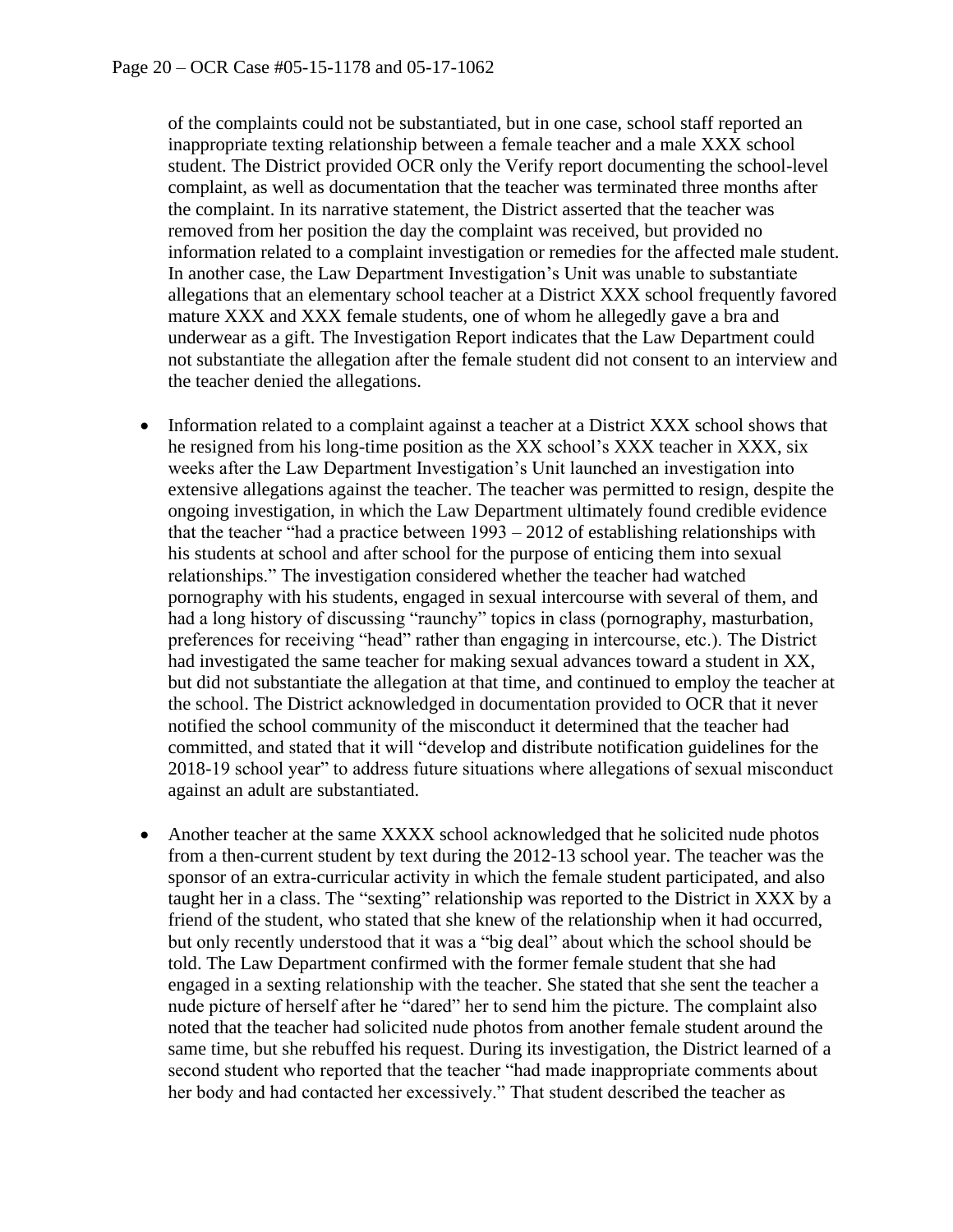"flirtatious" and found his behavior "gross." She believed that other students had similarly negative feelings about the teacher and told the Law Department that she did not believe he should be around kids. The teacher acknowledged to the Law Department that he had engaged in the sexting relationship with a student, and further acknowledged that he asked the student to send him nude pictures to him via cell phone while she was a student and he was a teacher at the school. He further admitted to receiving topless photographs of the female student. The District reassigned the teacher to a position in the Network Office on XXX, but has not reported to OCR whether it has moved to terminate his employment or provided services to the female students or determined the scope of the misconduct i.e., investigated the extent to which he had engaged in similar conduct with other students.

- In another complaint, a paraprofessional who also worked as the XXX school Assistant XXX Coach was accused of sending a nude video of himself to a female student who was XX during the 2017-18 school year. The female student knew the coach because she was on XX, which worked out after school in the same facilities as the XXX team. The student was also in a XXX class that the Assistant Coach staffed as a paraprofessional. The Assistant Coach acknowledged that he initiated communication with the student, and further disclosed that he had communicated with at least three other female students at the school. The Assistant Coach provided the Law Department with a copy of a nude video he had taken of himself but denied sharing the video with the student or knowing how she might have received it. According to the Assistant Coach, if he had shared the video with the student, he had done so accidentally. The District suspended the Assistant Coach within a week of receiving the complaint and terminated him two months later with a DNH designation. The Law Department Investigations Unit Investigative Report included testimony from the XXX Coach who explained that the Assistant Coach was a graduate of the school and a former member of the XXX team who was "like a son" to the Coach even after he graduated. The Head Coach admitted that he had allowed the Assistant Coach to volunteer as the Assistant Coach for the football team before he was hired to work as a paraprofessional at the school and without submitting any of the required paperwork for the Assistant Coach to be approved to work with the team.
- In one particularly egregious sexual harassment case, XXX school XXX instructor at a XX school was accused of sexually harassing students over the course of a twenty-year career. The teacher was reported to DCFS, temporarily reassigned to a Network Officer during the pendency of one investigation and ordered to undergo mandatory sexual harassment training. However, the teacher's behavior continued and over the years, students reported that he made them extremely uncomfortable.

The teacher's documented history of sexual harassment at the District began during his first year as a District employee when a student complained about his inappropriate classroom behavior, including that he touched her on the thigh, stomach and shoulder. This report resulted in an oral reprimand following a hearing in XXX. At the end of that school year, the teacher transferred to the District selective enrollment high school where he remained employed for 20 years and continued to work as of XXX, when the District provided information about him to OCR. In XXX, the selective enrollment high school's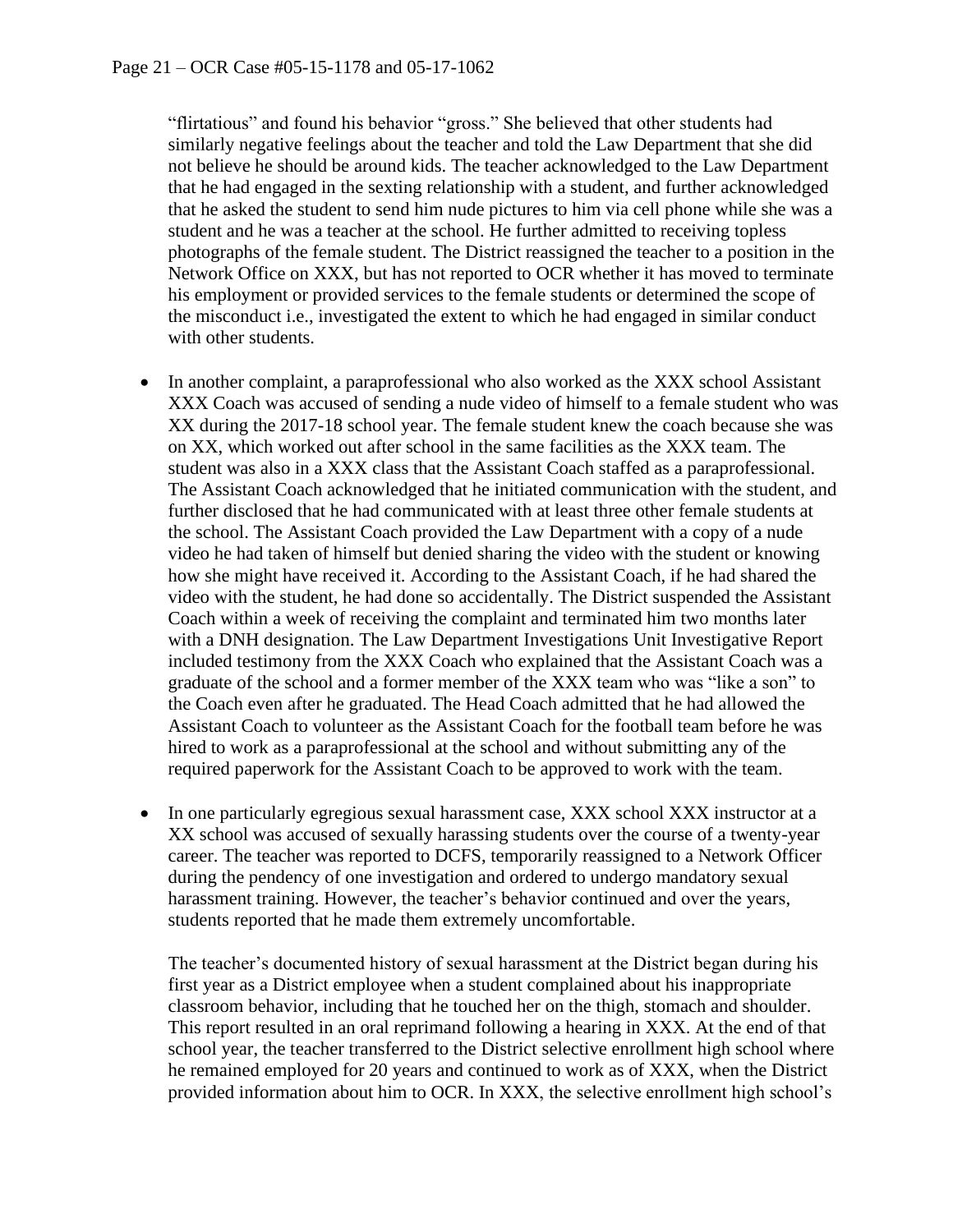then-principal documented a meeting he had with the teacher in which he counseled the teacher that he was "possibly dancing with appropriate boundaries in terms of physical contact with selected female students," and suggesting that the teacher "remove the blinds from his office window and ensure that he not close the door fully when meeting with students." In XXX, a female student reported anonymously that the teacher grabbed her thigh to take hold of a temporary student ID that she had taped to her pants, stating: "You girls wear your I.D.'s down there so that us old men get in trouble for looking." The incident was reported to DCFS and the District temporarily reassigned the teacher to a network office during the DCFS investigation. The teacher was returned to the classroom several weeks later; however, as a result of that investigation, the Principal directed the teacher "to attend an in-depth workshop on sexual harassment issues."

Over the course of the next decade, multiple students complained about the teacher's inappropriate conduct, although few of the complaints were entered into the Verify system and none resulted in formal discipline of the teacher. During the spring semester of the 2017-18 school year, a group of students with one parent complained to the school principal that the teacher was checking students out in class and staring at their breasts, caressing their legs and thighs, and stomachs, touching their buttocks and stroking them inappropriately "starting from the top of their backs to the small of their backs." Students reported the teacher regularly commented on student attire (allegedly discussing girls who wear thongs) and compared students' bodies to those of teachers and staff at the school, suggesting that female musicians would get higher ratings from judges during competitions based on their physical appearance. The students also alleged that the teacher frequently told sexual jokes and made sexual innuendos in class, including, on one occasion, telling a male and female student who sat in the back of his classroom that he hoped their hands "were not sticky" insinuating they had engaged in sexual activity during class. The students reported that the teacher's conduct and comments were "creepy" and unprofessional. They reported that he made them extremely uncomfortable. Some students disclosed that they were afraid to go to school, while others asked to drop orchestra despite wishing to continue to play a musical instrument, because of the teacher. Several students complained that their reports, which they felt went unheeded by school administrators in the past, caused the teacher to retaliate against them in the classroom by singling them out for criticism, chiding them for telling on him to their parents or making comments like "I'm always getting into trouble with faculty because of you kids," and giving them cold stares when he encountered them at school.

In response to the group complaint that the District received in the spring of 2017, the Principal stated that he consulted with the Law Department and was advised not to create a Verify report and instead directed to prepare a formal memorandum detailing concerns regarding the teacher's conduct and consequences if it persisted. The Principal prepared a formal memo and met with the teacher. The memo directed the teacher to "[i]mmediately cease any and all inappropriate behavior and language in interactions with students, such as those … that make students uncomfortable and may constitute sexual harassment." However, in the fall of 2017, when a parent of one of the complaining students discovered that the teacher continued to work at the school and was again the orchestra instructor, she sent an email to the Local School Council detailing allegations of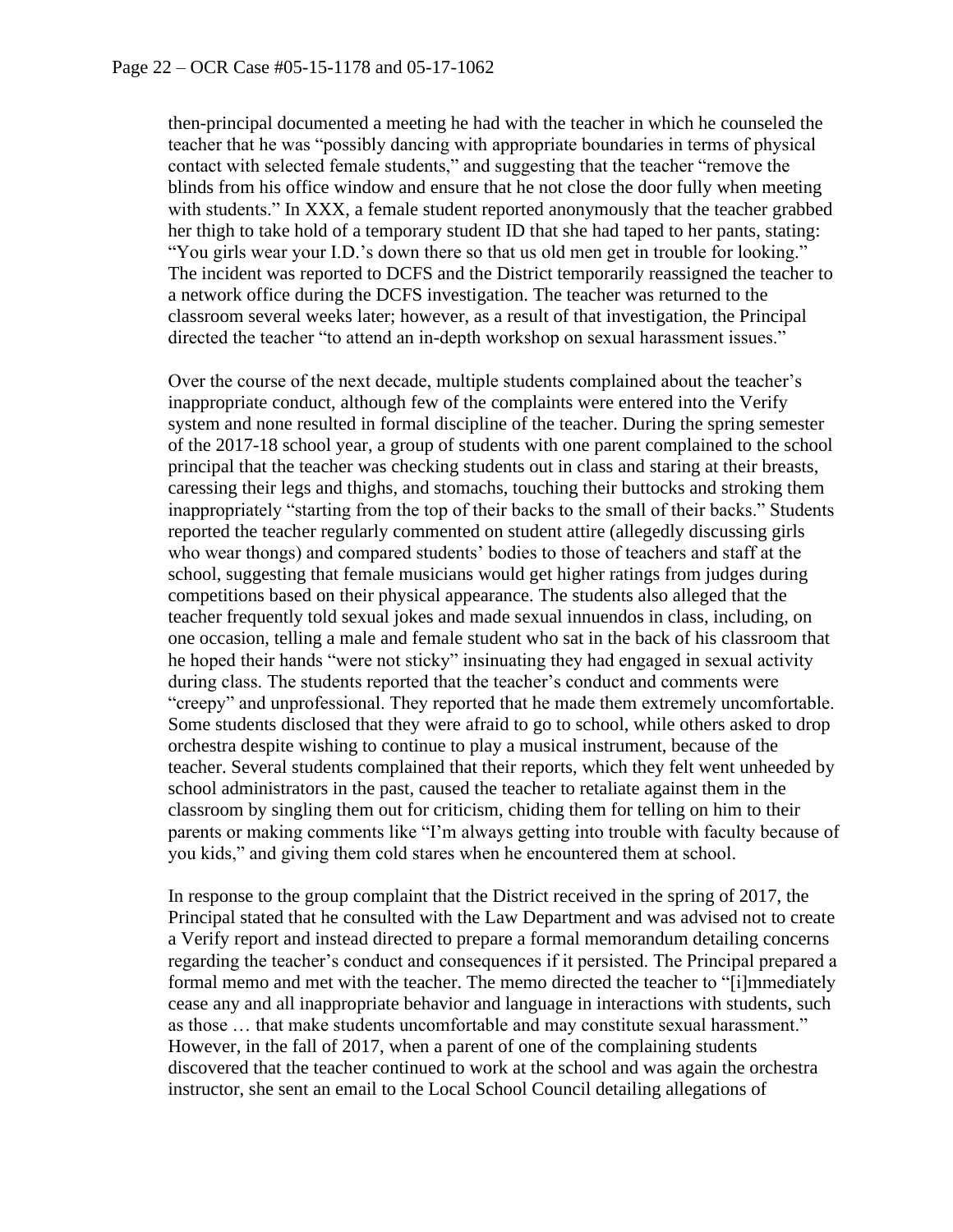widespread sexual harassment of students in orchestra by the teacher. She ended her email by chiding the principal, stating: "Shame on [principal] for his lack of leadership especially with respect to explicit sexual situations in class." In response to this email, the District's Chief Talent Officer pressed the Law Department to open a formal investigation, writing in an email: I don't know why this is a thing we're willing to wait to "see improvement in these areas of concern." This [sic] are super creepy allegations and being sexual in nature, they are combustible….I think we need to do an investigation and interview the students.

As a result, the Law Department Investigation's Unit was instructed by Deputy General Counsel in XXX to investigate the teacher's conduct towards students. During the course of the investigation, another student sent an email to the principal in which she stated that the teacher "ruined playing the flute, and ruined high school for me." She relayed to him that after complaining about the teacher's sexual harassment to another School staff member and an administrator the prior school year, the administrator told her that she was making "'very serious accusations' and that [she] would need more evidence," to go forward with a complaint against the teacher. As a result, the student wrote "I remember feeling alone because no one would help me or stand up to him."

The Investigation's Unit completed its investigation on XXX, finding credible evidence that: the principal allowed the teacher to continue to teach "despite being presented with sexual harassment complaints" against him and did not enter the reports into Verify; the teacher looked at girls' bodies in class; compared students' bodies in class to other students; touched multiple female students on the small of the back "outside of musical instruction;" and made sexually based comments and has engaged in sexually based conversations with students. The District did not provide OCR with information about the disciplinary consequences for the teacher or whether it provided any remedials services for the students. He is no longer listed on the school website as its orchestra director.<sup>6</sup>

• One District XXX teacher who was disciplined several years earlier for failing to maintain appropriate boundaries with students was the subject of an additional student complaint in the 2017-18 school year. In the new complaint, several students reported that the male teacher made inappropriate comments of a sexual nature (for example he told one student in front of the entire class that the student's self-portrait looked like he had "a mouthful of cum" and told a female student that her self-portrait looked "sexy"), regularly told sexually inappropriate jokes in class, swore, and invaded female students' personal space, often touching them in class. The Law Department Investigations Unit spent 8 months investigating the complaint and substantiated many of the allegations. The District reassigned the teacher to an administrative position more than two months after the complaint was filed and did not provide OCR with information on the teacher's current employment status.

OCR reviewed numerous complaints against District security officers. The allegations against the security officers ranged from inappropriate touching and sexual banter to grooming and

<sup>&</sup>lt;sup>6</sup> [https://www.jonescollegeprep.org/apps/pages/index.jsp?uREC\\_ID=1465113&type=d&pREC\\_ID=staff](https://www.jonescollegeprep.org/apps/pages/index.jsp?uREC_ID=1465113&type=d&pREC_ID=staff) (last visited August 7, 2019).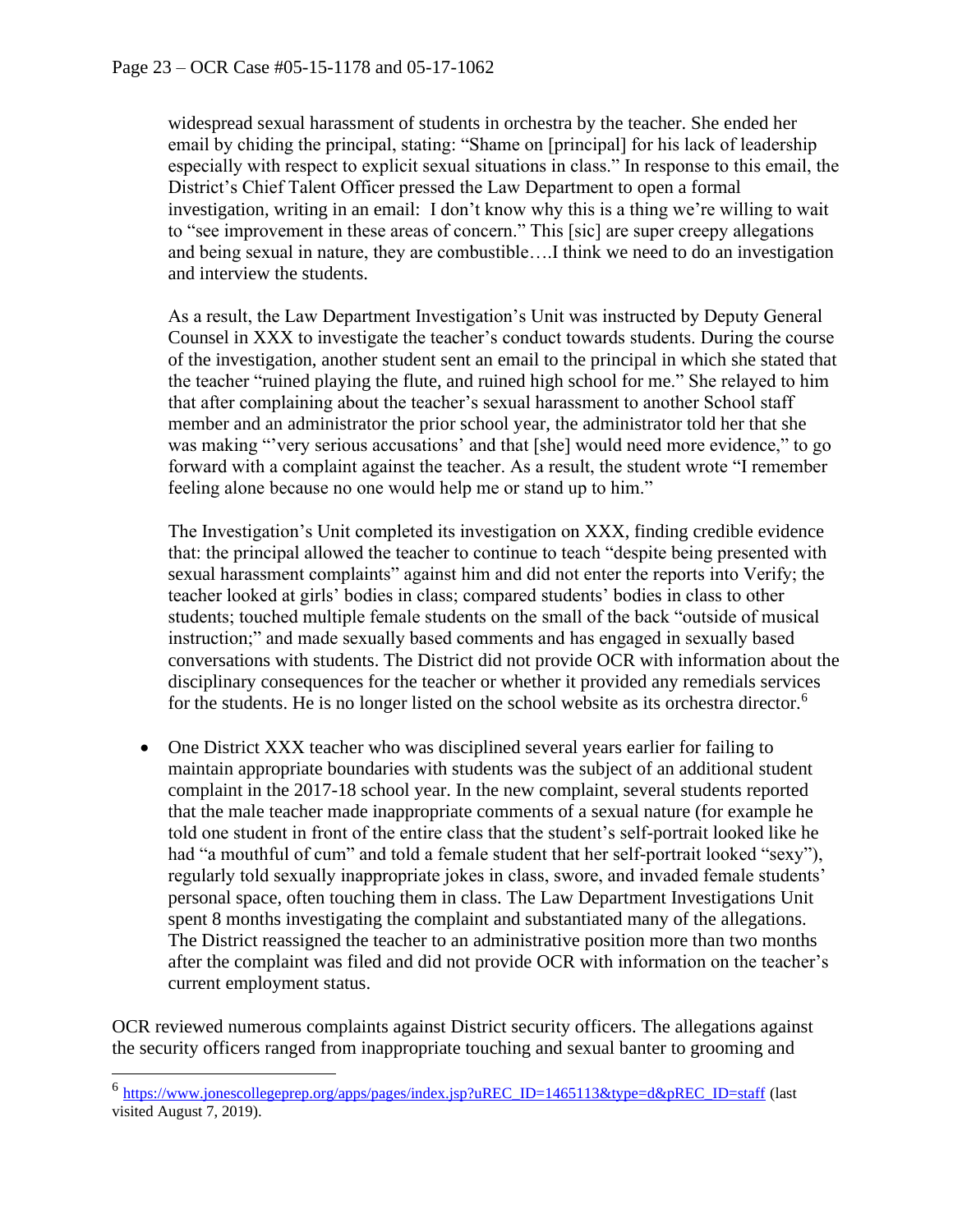inappropriate communications to security officers who acknowledged engaging in sexual relationships with students at the schools where they had been hired to ensure a safe environment.

- In one District school, a security guard was initially disciplined but not dismissed after the District substantiated that he repeatedly hugged and touched female XXX school students inappropriately. The District did not terminate the security guard XXX, when it received an additional complaint. The documentation that the District provided OCR does not indicate that the School offered to provide the affected students appropriate remedies. Instead, the District reported that the students' counselor spoke with them following a visit to the School by DCFS, which was also investigating the teacher's conduct. According to the District, it lacked records of the Principal's internal review of this complaint. The District further acknowledged a need to do "more" to ensure that students receive appropriate assistance after substantiated abuse reports and committed to developing an appropriate framework to provide such assistance in future cases where abuse is substantiated.
- At a different XXX school, the District terminated a security officer after the CPD reported that they had arrested the security officer who admitted to having a sexual relationship with a student at the school where he worked. The District learned through its investigation that the security officer also used the female student to sell drugs at the school on his behalf, and that their sexual relationship had lasted a period of several months. Although the Principal offered counseling to the female student, her parent elected to transfer her to a different school district.
- In another case, the Law Department Investigations Unit substantiated a complaint against a XXX school security guard who served as the coach XXX, in which it found that the security guard/coach repeatedly hugged female students, including one player on the team who reported that he lay his head between her breasts while he was seated and asked for a hug. The District also substantiated that the coach had caressed the student's stomach and lower back, inappropriately. During the investigation, the Law Department learned of a School employee who had witnessed the uncomfortable and inappropriate hugs and reported that the security guard called female students "baby." The Law Department also learned of other female athletes who "dismissed" the coach's unsolicited and unwelcome hugs because they worried the girls' softball team would be cancelled if they complained about the coach. The District suspended the security guard/coach but did not provide OCR with information about his current employment status, including whether he was terminated and received a DNH.
- At one District XXX school two different security officers were terminated following substantiated allegations of inappropriate contact with students. In the first case, the District terminated a security guard who gave gifts (food, jewelry and perfume) to a female student who he occasionally also drove home from school. In the second case, the District fired a different security officer at the XXX school, placing a DNH in his personnel file, after he repeatedly offered to buy a female student things, offered her money, and failed to maintain appropriate boundaries with the student.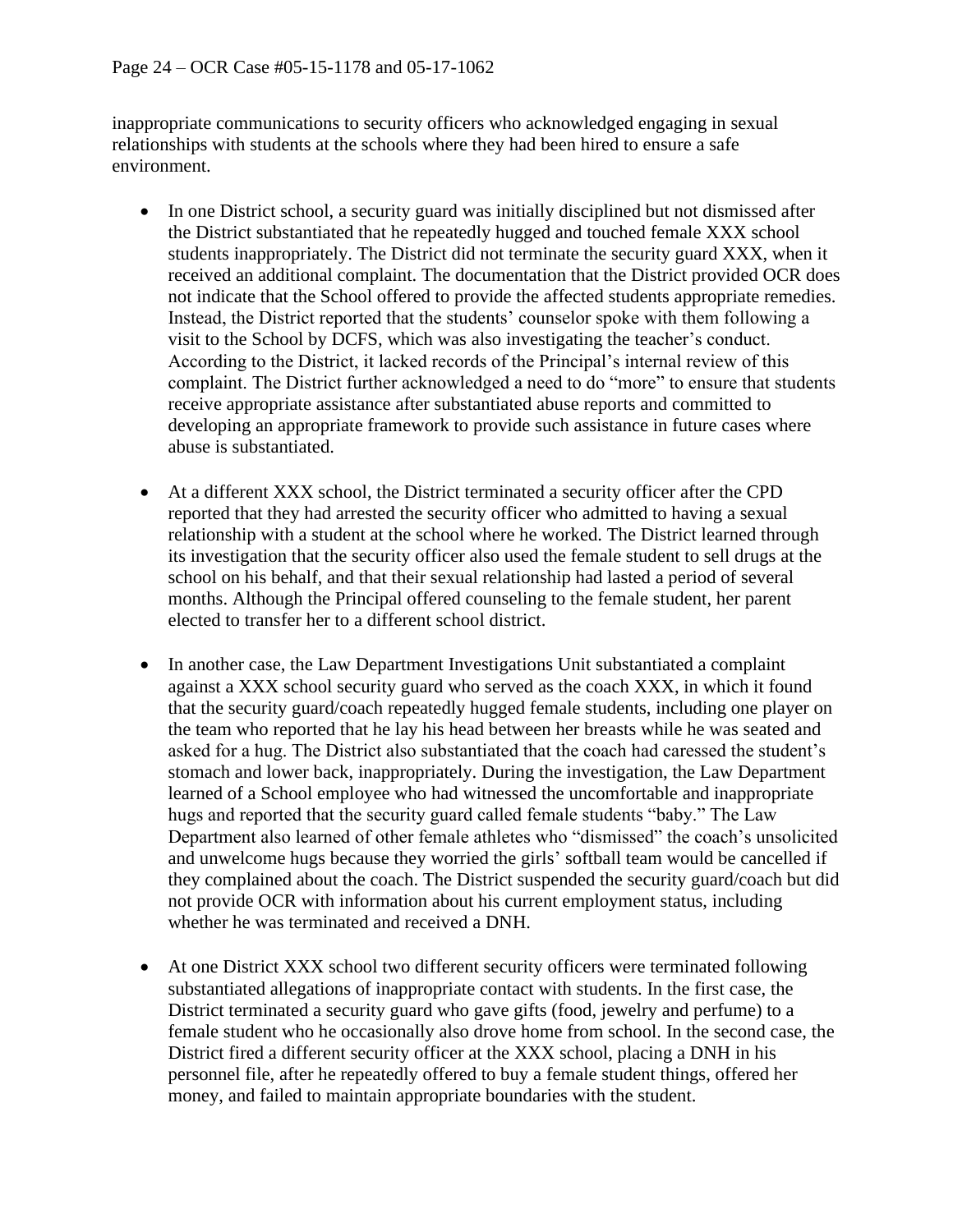In some cases, the District provided scant documentation and OCR was unable to ascertain how reports of sexual harassment and misconduct against school staff were addressed.

- There was a XXX teacher accused by female students of asking to go to the bathroom with them and taking unauthorized videos of the students, but the District provided OCR no documentation or information about how the report against this teacher was resolved.
- Another case investigated by building staff rather than the Law Department Investigations Unit involved allegations that a male security officer made inappropriate comments to female students, calling them "baby girl" and "sexy ass," and commenting on their physical appearance. The documentation provided to OCR indicates only that the security officer was reassigned to work only at the main entrance to the school to minimize contact with students during the investigation. The District did not report whether it substantiated the allegations or terminated the security officer.

OCR's review of the investigative files of the above-described cases revealed that the District did not consistently offer interim services or remedies to affected students, did not complete investigations, did not attempt to determine whether the harassing conduct impacted other students, including students involved in extracurricular activities at the school, and did not notify parents of affected students of the adult's conduct. Some students in cases reviewed by OCR reported feeling unsafe and afraid as a result of these employees' conduct. Some informed the District that they wished to withdraw from classes and extra-curricular activities to avoid further contacts with these adults. In several of these cases, the District significantly delayed removing an accused adult from the school and classroom environment or provided no information to establish that the adult was ever removed as a result of the complaint. In numerous complaints the Law Department's Investigation's Unit concluded that School staff and administrators were either unaware of their obligation to document in Verify and report to DCFS allegations of student sexual harassment and misconduct by District employees or knew of their duty to report yet failed to do so.

### *Chicago Tribune's "Betrayed" Series on Sexual Abuse and Misconduct in the District and the District's Response*

OCR's review of the District's response to student sexual harassment complaints is consistent with reporting by the *Chicago Tribune* (*Tribune*) during the summer of 2018 in a series entitled *Betrayed*, which reported on the District's alleged persistent failure to respond appropriately to reports of sexual abuse and misconduct. According to the *Tribune,* much of the factual information to support the series was obtained from the CPD and court records. The *Tribune*  reported that the CPD disclosed to the *Tribune* that it had investigated 523 reports of sexual assault or abuse of District students at its school over a ten-year period. The *Tribune* further reported that since 2011, the District's Law Department investigated 430 reports of employee sexual harassment or sexual misconduct involving District students. According to the *Tribune,*  the Law Department substantiated the misconduct in 230 of these cases.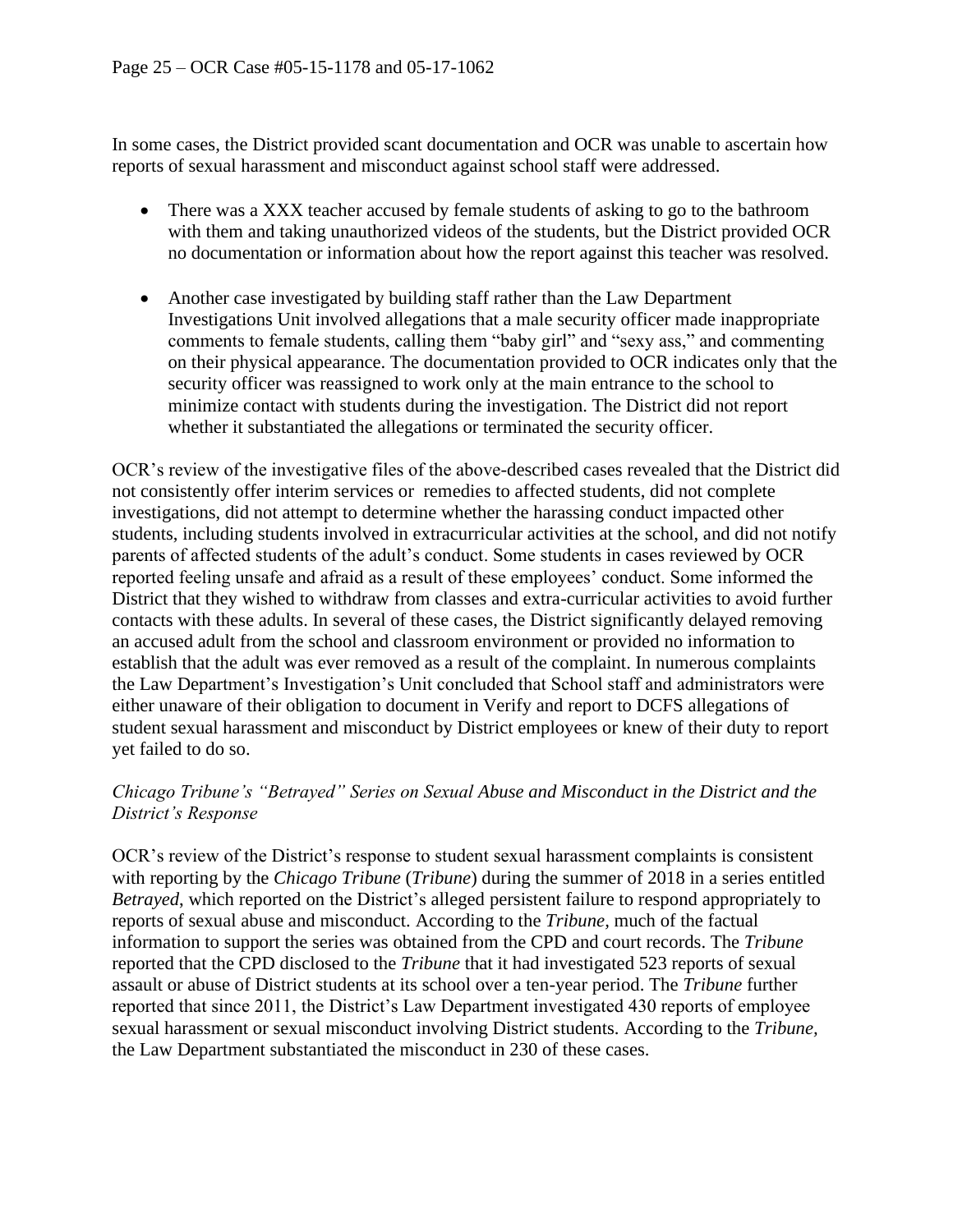The *Tribune* reported several cases that were consistent with OCR's investigation in the systemic review. Regarding peer sexual harassment, the *Tribune* reported that a disabled student with a history of sexual aggression who was required to have one-on-one supervision at all times allegedly raped another disabled student. After the assault was reported to the School, the *Tribune* detailed how the Principal asked the student to describe how he was raped, and whether it hurt; the parents reported that the principal was eating her breakfast while the student described the bathroom rape. The *Tribune* noted that the Principal is still employed at the school. The *Tribune* also reported that a disabled student attending a vocational high school was allegedly sexually assaulted by another disabled student. The *Tribune* stated that the parent reported that in response to her complaint the principal (who reportedly is still employed at the school) implied that the incident was her son's fault, commenting that the targeted student is bigger than his assailant.

With regard to adult on student sexual assault, the *Tribune* obtained records to show that a District volunteer track coach with four pre-hire felony convictions raped a 16 year old high school athlete repeatedly, a dance teacher and coach solicited nude photos of male students, groped, and stalked them in the showers, and a high school janitor sexually assaulted two special needs students.

In the *Betrayed* series, the *Tribune* described cases in which the District failed to provide educational and emotional support services for students who were assaulted by District staff like the cases reviewed by OCR. Additionally, the series described how the District's Law Department was still charged with investigating reports of staff on student sexual misconduct, even when the law department could not remain impartial in such investigations as its lawyers (sometimes simultaneously) also defended the District in private court actions in addition to handling employee disciplinary proceedings related to employee sexual misconduct. The series disclosed the District's practice of allowing employees to resign with a "do not hire" designation in their personnel file rather than face termination for sexual misconduct– a practice that failed to prevent District charter schools and other school districts from hiring the same employees.

In response to the *Betrayed* series, the District retained outside counsel to conduct a review of its responses to sexual violence (Audit). The Audit's assessment of the District's response to sexual harassment complaints is also consistent with OCR's findings in its systemic review.

Throughout this report, [the auditor identified] systemic deficiencies in [the District's] efforts to prevent and respond to incidents of sexual misconduct. [The] review showed systemic deficiencies in training, reporting, aggregating data, tracking trends, and comprehending the extent of the sexual misconduct facing [District] children. These deficiencies occurred at all levels; in the schools, the networks, the Central Office, and the Chicago Board of Education (Board). [The District] did not collect overall data to see trends in certain schools or across geographies or demographics. Thus, [the District] failed to recognize the extent of the problem.

The Audit further noted that "[the District] has not been effective in preventing and responding to sexual misconduct." Consistent with OCR's observations in its more extensive data review, the Audit report stated that the District does not consistently provide students (complainants and respondents alike) with interim measures or services during an investigation of a report of sexual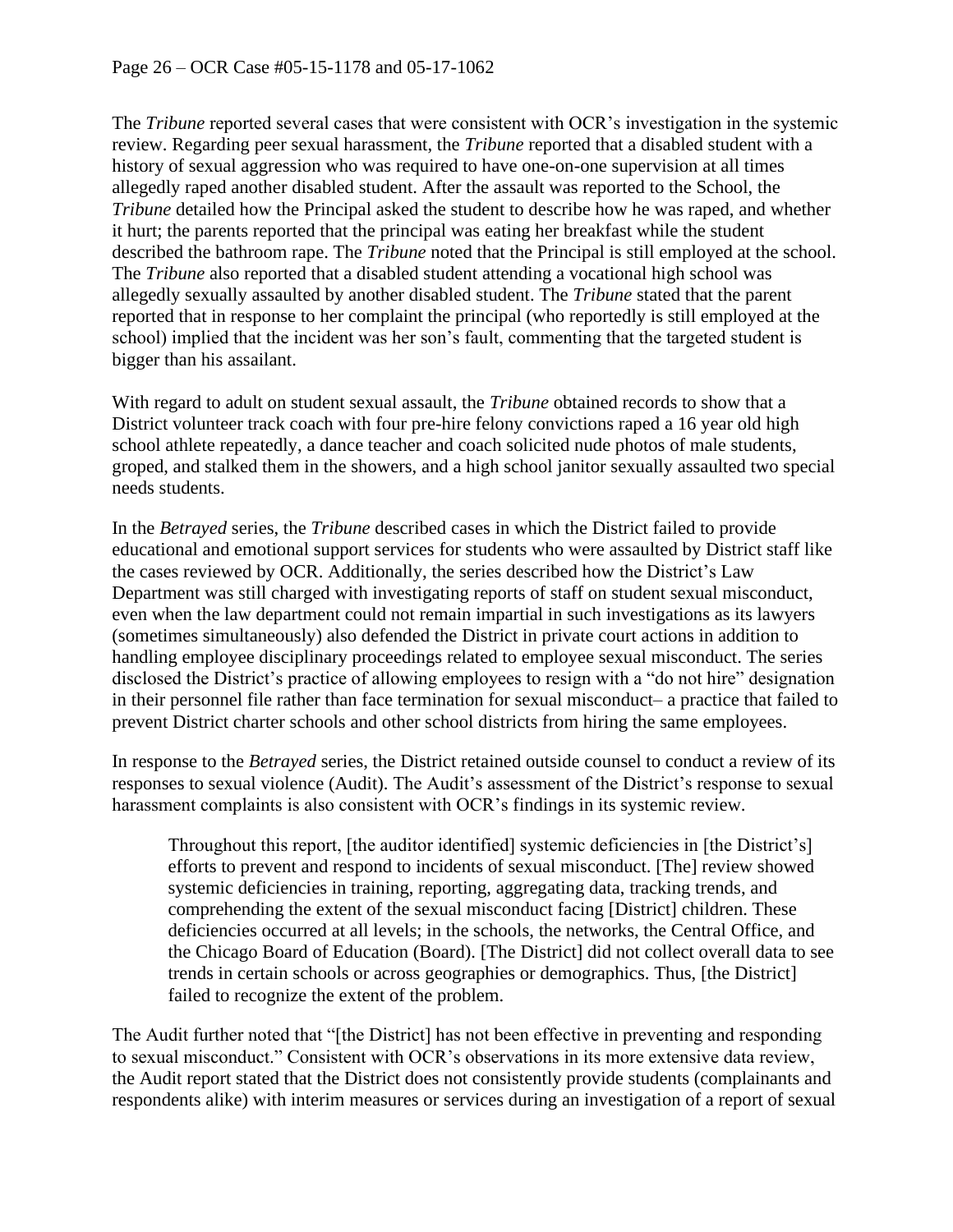harassment, including sexual misconduct. The Audit report also noted that "...the Investigations Unit and [the District] as a whole, failed to appropriately review and consider the causes of specific sexual-misconduct incidents and take corrective action to prevent future incidents."

#### *The District's Response to Student Sexual Harassment Complaints After June 2018*

### *Title IX Coordinator(s)*

On December 18, 2018, the District designated its First Deputy General Counsel as its Interim Title IX Coordinator. The Office of Student Protections (OSP) webpage at that time was updated to include the Interim Title IX Coordinator's name, address and the main telephone number for the OSP.

The Interim Title IX Coordinator oversaw the District's handling of student on student sexual harassment complaints, but did not oversee the work of the OIG Sexual Allegations Team, which had assumed responsibility for investigating adult on student sexual harassment complaints in October 2018.

The Interim Title IX Coordinator also informed OCR that in his role as Deputy General Counsel, his responsibilities included oversight of the District's response to private lawsuits and external complaints filed by students against the District with respect to alleged sexual harassment. The Interim Title IX Coordinator did not recuse himself from working on such cases, nor did he perceive a conflict between his work as Interim Chief of the OSP and his Law Department duties. According to the Interim Title IX Coordinator, "litigators who defend the Board's interest in those cases do not have any influence over what happens in OSP." Likewise, he asserted that OSP does not act with the interests of the Law Department in mind. The Interim Title IX Coordinator asserted to OCR that if a situation arose where he felt conflicted or compromised in either of his roles, he would have recused himself from the case.

On March 27, 2019, the District designated a permanent Title IX Coordinator. She reports directly to the District's Chief Executive Officer (CEO). As the Title IX Coordinator, she oversees District employees handling student on student sexual harassment complaints but does not oversee or otherwise coordinate the work of the OIG Sexual Allegations Team, which investigates adult on student sexual harassment complaints.

#### *Office of Student Protections*

At the start of the 2018-19 school year, the District launched the OSP to investigate student on student sexual harassment complaints and train staff regarding Title IX compliance.<sup>7</sup> The District reported that OSP also coordinates internally and externally available student resources, including advocacy and counseling, trains the District community on recognizing and responding to sexual harassment, develops District policies and practices, and collects and disseminates information on sexual harassment.

<sup>7</sup> The District reports that it is has implemented comprehensive changes as a result of the outside consultant's report.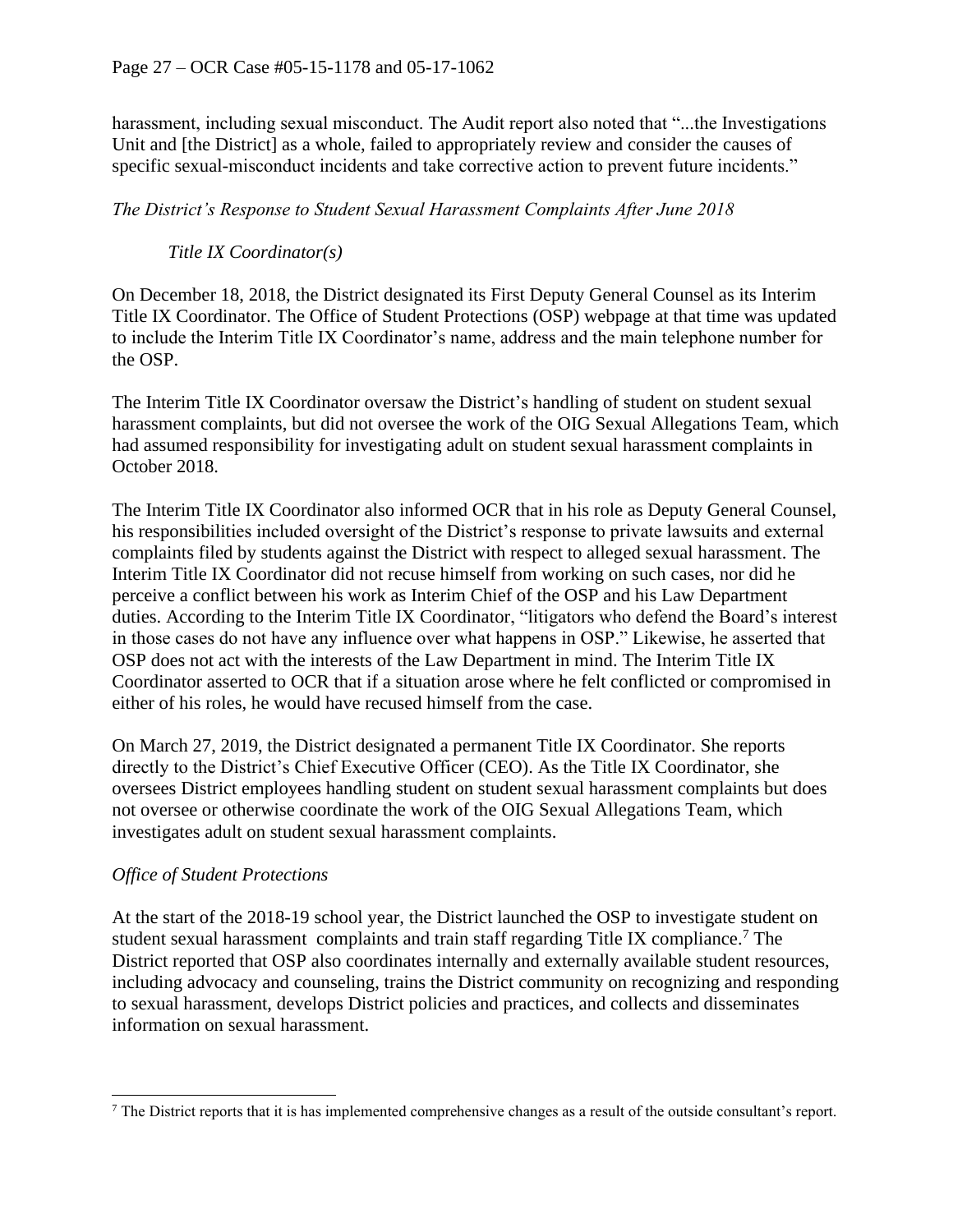According to the District, the OSP comprises three teams: Training and Compliance, Title IX Coordination, and Title IX Investigations. The Training and Compliance Team is responsible for training all District staff, students, and parents on sex discrimination, including harassment and violence. However, since the start of the 2018-19 school year, the only training that the District has provided to all staff is on the obligation to report suspected student sexual abuse to protective services. That training made no mention of Title IX, OSP, or the Title IX Coordinator. Additionally, each District school was required to designate a "Title IX School Representative" to serve as a point of contact for OSP. In spring of 2019 the District reported that the Training and Compliance Team trained over 500 Title IX School Representatives on District policies and procedures and newly developed "Guidelines for School Based Investigations" (the Guidelines), which describe how to conduct and document school-based Title IX investigations.

The Training and Compliance Team is also responsible for compiling reports and monitoring District-wide data on sex discrimination complaints to manage Title IX compliance.<sup>8</sup> The Title IX Coordination Team is responsible for coordinating how the District handles all student sexual harassment complaints. Although OSP does not investigate adult on student sexual harassment, it is responsible for coordinating services for the students and for tracking OIG investigations. The District developed a new system, LawTrac, which is designed to capture data including relevant dates, store documentation of investigations, including witness statements, interview notes, and outcome letters, and provide detailed information about the outcome and any services offered and provided.

According to the District, the OSP Title IX Investigations Team investigates complaints alleging "serious" student on student sexual harassment incidents. According to the District, the OSP investigators investigate all reports of sexual harassment as well as complaints of dating violence. School-based personnel typically investigate complaints involving touching, inappropriate comments and verbal harassment. The District advised OCR that it has trained OSP investigators several times since October 2018 on Title IX and how to conduct sexual harassment investigations.

The Title IX Coordinator informed OCR that the District strives to complete all investigations as quickly as possible, and within a week when possible. If OSP is conducting an investigation, the OSP investigator is supposed to initiate the investigation within 24 hours of receiving the report. According to the Interim Title IX Coordinator, an investigative report including a summary of inculpatory and exculpatory evidence and witness statements is created in every investigation handled by school administrators or by the OSP Title IX Investigations team.

The OSP has a dedicated website, which does not include an email address or an online complaint form.<sup>9</sup> On April 29, 2019, the District updated the OSP website to include the name, address, and telephone number for the Title IX Coordinator.<sup>10</sup> The Interim Title IX Coordinator informed OCR that the District intends to more fully develop the OSP website so that it is a repository for all information related to Title IX.

<sup>8</sup> On April 29, 2019, the District provided OCR a report developed by the OSP Training and Compliance Team on District-wide sex discrimination incidents.

<sup>&</sup>lt;sup>9</sup> <https://cps.edu/Pages/illinoismandatedreporter.aspx> (Last visited June 4, 2019).

<sup>&</sup>lt;sup>10</sup> <https://cps.edu/Pages/officeofstudentprotections.aspx> (Last visited June 19, 2019).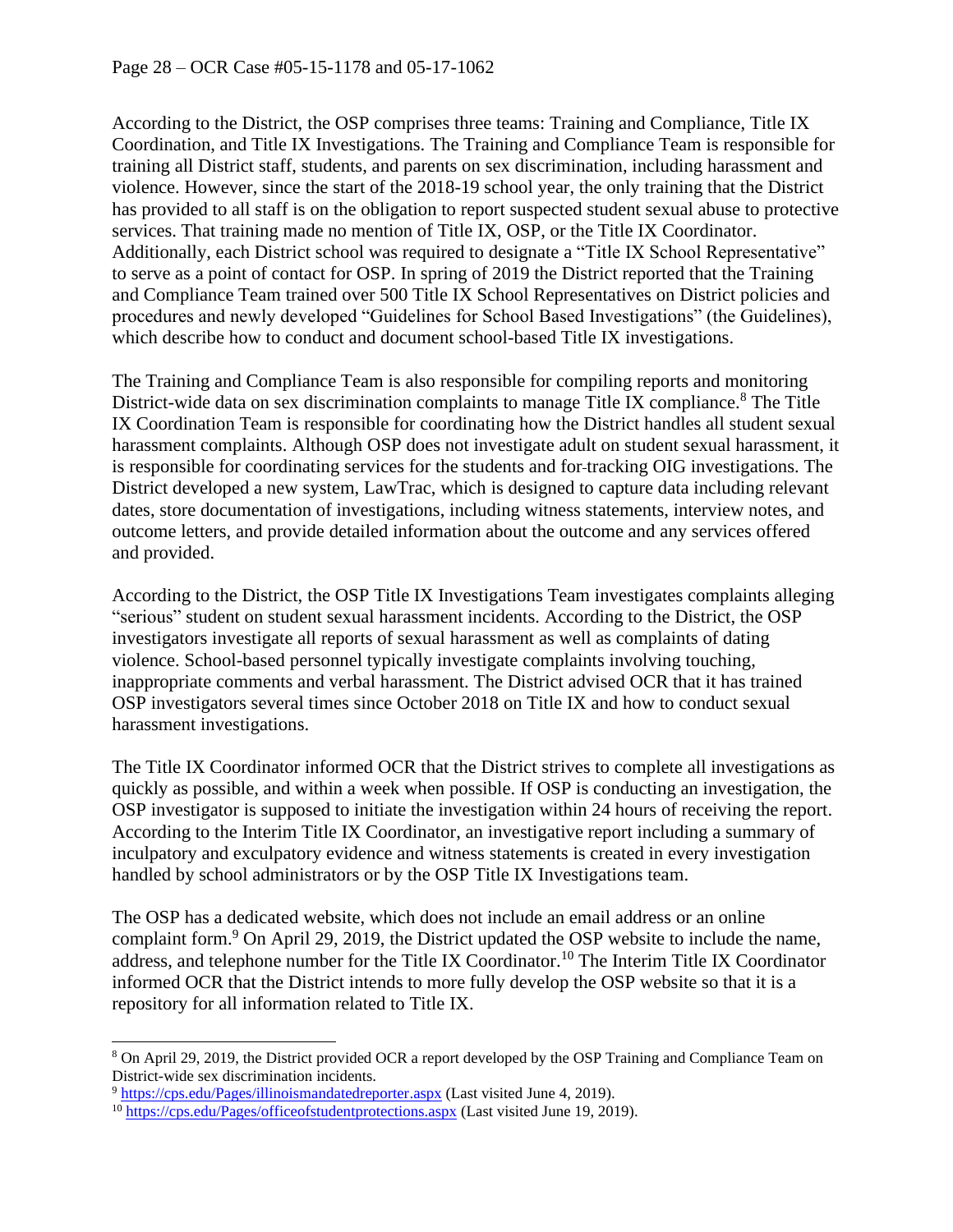### *Office of the Inspector General (OIG) Sexual Allegations Team*

On June 27, 2018, the Board of Education delegated to the OIG the District's responsibility to investigate all reports of adult on student sexual harassment. OCR interviewed the IG and two Assistant Inspectors General (AIGs), who oversee the OIG Sexual Allegations Team.

The OIG Sexual Allegations Team coordinates with OSP in each case, sharing information, including documents, evidence, interview notes, and a final investigation report and recommendations with OSP. However, because of OIG's independent function, the District's Title IX Coordinator does not oversee or otherwise coordinate the OIG Sexual Allegations Team's work or supervise its members. The IG confirmed that OSP manages interim measures for students involved in cases investigated by the Sexual Allegations Team, as well as remedial measures that may be necessary after the Team concludes its investigation.

In addition to investigating all adult on student sexual harassment complaints, the Board tasked the OIG with reviewing all reports of sexual harassment against District staff going back to 2000. Two private law firms are conducting this review for the OIG. According to the IG, the Title IX Coordinator is not being involved in this review but will be briefed on the results when each firm concludes its work.

### **III. District Policies and Procedures**

### **A. Non-Discrimination Statement**

The District's main webpage includes a link to a Non-Discrimination Statement that prohibits "unlawful discrimination, harassment and retaliation" on the basis of sex.<sup>11</sup> The District has not updated the statement on its website since February 2018, and it incorrectly directs inquiries related to Title IX and sex discrimination to the EOCO Administrator, who does not have full authority to coordinate the District's efforts to comply with Title IX. As of August 28, 2019, the Non-Discrimination Statement was also inconsistent with other information disseminated by the District stating that effective fall 2018, Title IX compliance is being handled by the new Office of Student Protections and Title IX (OSP) and the Office of the Inspector General (OIG). The District provided OCR with a revised Non-Discrimination Statement that it intends to disseminate at the start of the 2019-20 school year. The revised Non-Discrimination Statement, which includes contact information for OSP, the Title IX Coordinator, and OCR, has not been widely disseminated.

#### **B. Non-Discrimination, Title IX, and Sexual Harassment Policy**

The District's Comprehensive Non-Discrimination, Title IX, and Sexual Harassment Policy (Title IX Policy) previously applied to student on student and adult on adult sexual harassment complaints.<sup>12</sup> The Title IX Policy was in effect from May 25, 2016 until May 22, 2019, when the

<sup>11</sup> *See* <https://www.cps.edu/Pages/home.aspx> with a link t[o http://www.cps.edu/Pages/NonDiscrimination.aspx](http://www.cps.edu/Pages/NonDiscrimination.aspx) (last visited June 18, 2019).

<sup>&</sup>lt;sup>12</sup> <https://policy.cps.edu/download.aspx?ID=36> (Last visited June 4, 2019).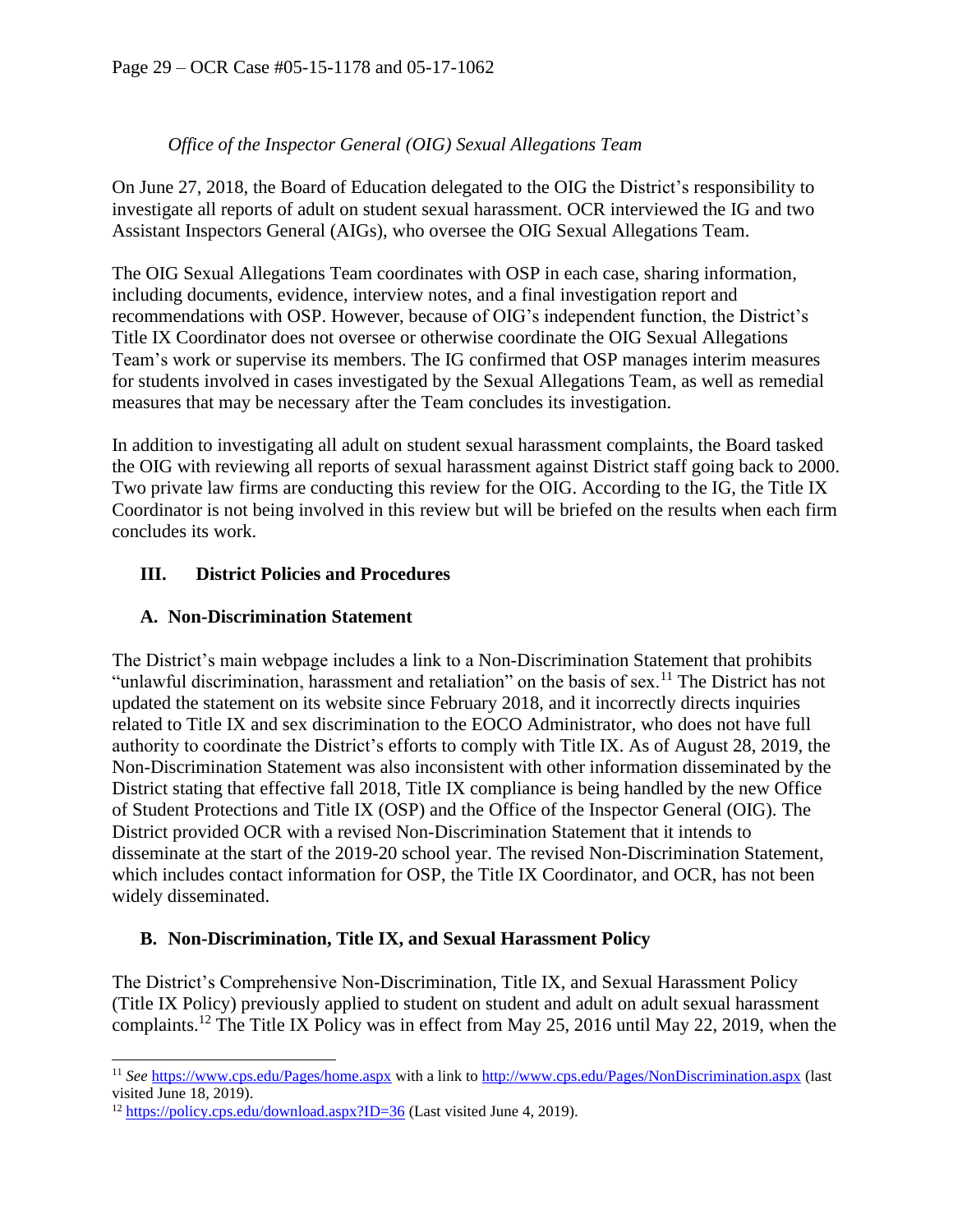Board adopted a revised version of the policy (Revised Title IX Policy),<sup>13</sup> which will go into effect in September 2019.

Under the prior policy, student complaints of discrimination made against an employee, vendor, or volunteer-- including prohibited "romantic or sexual conduct" and "physical conduct of a sexual nature or use of sexually suggestive, offensive or inappropriate remarks"-- had to be referred to the District's Law Department for investigation. Individuals with knowledge of such conduct were required to report it to child protective services and to law enforcement. The Title IX Policy did not describe procedures or a timeframe applicable to Law Department investigations, nor did it require the Law Department or the District to provide services and resources to students during or following an investigation.

Additionally, under the prior policy, student complaints of discrimination against another student had to be filed either with the principal of the school where the discrimination allegedly occurred, or with the EOCO. The Title IX Policy did not outline procedural guidelines or requirements with respect to school-based investigations of Title IX complaints; it provided only that schools discipline offending students in substantiated complaints consistent with the District's Student Code of Conduct, and that complainants could appeal school-based investigation outcomes and sanctions to the EOCO Administrator within 15 calendar days if the school's response was considered inadequate. Where the EOCO Administrator determined that a school-based outcome or sanction was insufficient, the EOCO was required to submit a report of its findings to the Law Department. The Title IX Policy did not describe procedures for how the Law Department proceeded after the EOCO Administrator submitted her findings.

The Title IX Policy contained a detailed description of the procedures the EOCO had to follow to investigate sex discrimination complaints; however, the EOCO Administrator informed OCR that she did not use or follow those procedures in the context of student sexual harassment complaints because she referred all such reports to the Law Department. The Title IX Policy did not specify any timeframe for the completion of Title IX investigations. As appropriate, the EOCO was directed to take interim steps to reduce contact between the parties. The Title IX Policy did not mention any other interim measures that the EOCO could implement in response to a report of discrimination. At the end of the investigation, the EOCO was directed to prepare a written report of the evidence and its findings, and to provide both parties with notice of the investigation outcome and the EOCO's determination.

#### *Revised Title IX Policy*

On May 22, 2019, the Board voted to rescind the District's Title IX Policy and replace the policy with a new Comprehensive Non-Discrimination, Harassment and Retaliation Policy (Revised Title IX Policy) that will become effective September 3, 2019. The District informed OCR on June 17, 2019, that it had posted the Revised Title IX Policy to its website. The Revised Title IX Policy covers all students, employees, and District affiliated adults such as vendors, volunteers, contractors, and Board and Local School Council (LSC) members. It applies to all employment,

<sup>&</sup>lt;sup>13</sup> <https://policy.cps.edu/download.aspx?ID=1280> (Last visited June 17, 2019). This letter analyzes only the Title IX Policy in effect through May 2019, which applied to the XXXX and XXXXX cases in addition to the cases the District reported to OCR for the 2012-13, 2013-14, 2014-15 and 2017-18 school years.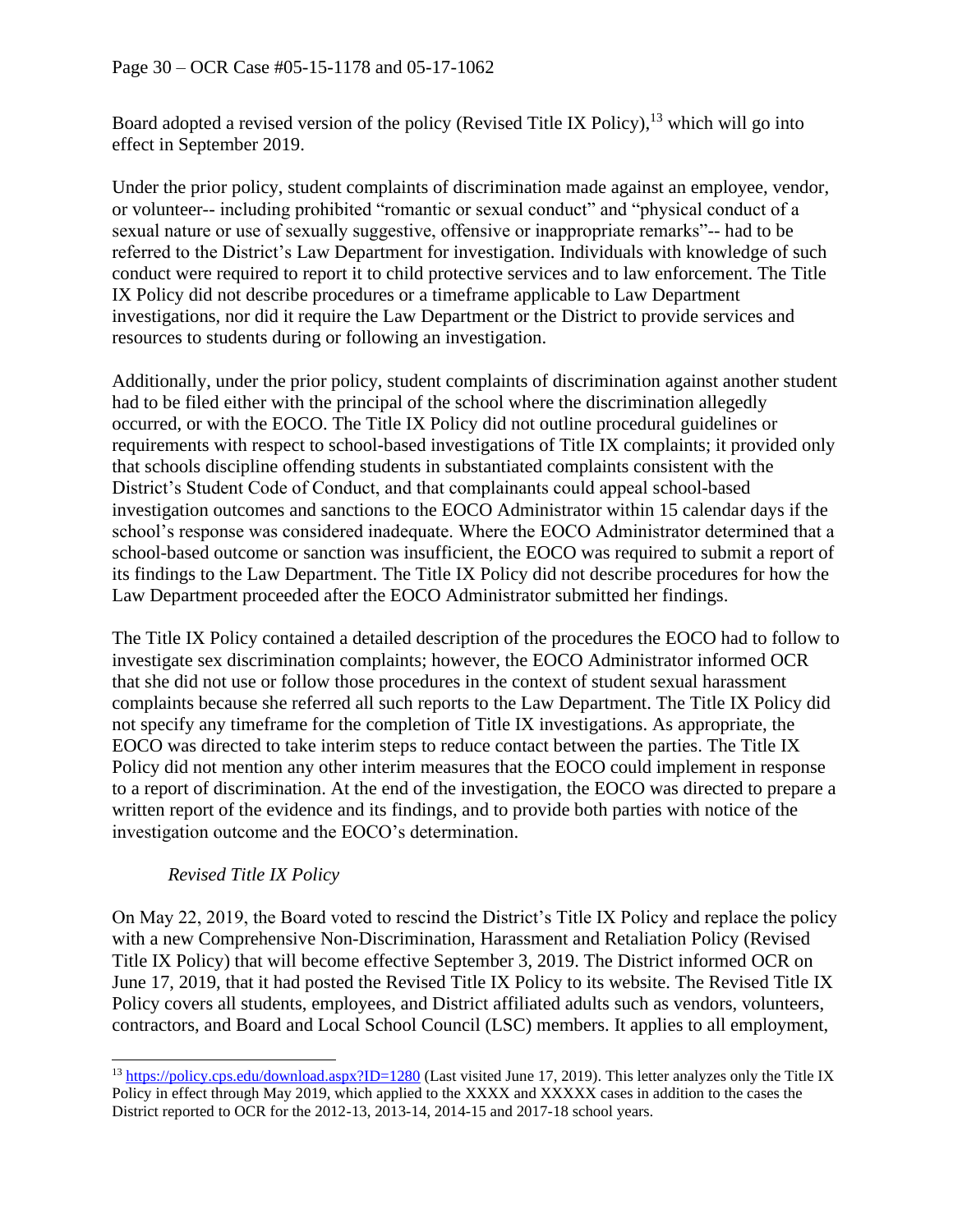educational, and extracurricular programs and activities of the District, and defines and prohibits discrimination, harassment, retaliation and sexual misconduct. It does not designate an individual(s) or entity to receive all Title IX-related complaints or outline specific procedures for the investigation of complaints related to any conduct prohibited by the Revised Title IX Policy. Instead, the District has delegated to multiple entities the responsibilities to investigate Title IX related complaints, and it did not delegate to its Title IX Coordinator appropriate authority to effectively coordinate the District's compliance with Title IX, including oversight of all of the District's Title IX investigations. Specifically, the Revised Title IX Policy refers individuals to the OSP Procedure Manual "for inquiries or complaints related to student-to-student Sexual Misconduct, Harassment and/or retaliation," and to the OIG "for inquiries or complaints related to adult-to-student Sexual Misconduct, Harassment and/or retaliation." The District informed OCR that it has not yet adopted the OSP Procedure Manual, which will include Title IX grievance procedures. On July 3, 2019, the District provided OCR a draft of the OSP Procedure Manual for review.

Students who violate the Revised Title IX Policy are subject to discipline pursuant to the District's Code of Conduct. The District asserts that a copy of the Revised Title IX Policy will be provided to all new employees within 30 days of hire, and annually to all adults. The Revised Title IX Policy is also posted on the Board's website and will be posted in a prominent location at all District schools, network offices, and central office locations. Additionally, the District informed OCR that annual training on the Revised Title IX Policy will be provided by the CEO or her designee. The Revised Title IX Policy includes contact information for OSP and OCR and provides the name, title and contact information of the District's Title IX Coordinator.

The Revised Title IX Policy includes a non-discrimination statement that the District will include in its Code of Conduct and post to its human resources webpage and main District website. The non-discrimination statement included in the Revised Title IX Policy does not reference the District's designated Title IX Coordinator or state that inquiries regarding Title IX may be made to the Title IX Coordinator or OCR and provide contact information for both.

# **IV. Legal Standards**

The Title IX regulation contains a number of procedural requirements, including a requirement that recipients designate at least one employee to coordinate the recipient's efforts to comply with Title IX, including the investigation of any complaint communicated to such recipient alleging its noncompliance with Title IX, or alleging any actions which would be prohibited by Title IX, 34 C.F.R. 106.8(a). In addition, the Title IX regulation requires recipients to publish a notice of nondiscrimination covering Title IX, and to adopt and publish procedures that provide for the prompt and equitable resolution of student and employee complaints alleging any actions prohibited by Title IX and its implementing regulation. *See* 34 C.F.R. § 106.9(a); *see also* 34 C.F.R. § 106.8(b).

Sexual harassment is a form of sex discrimination prohibited by Title IX. Sexual harassment can include unwelcome sexual advances, requests for sexual favors, and other verbal, nonverbal, or physical conduct of a sexual nature, such as sexual assault or acts of sexual violence.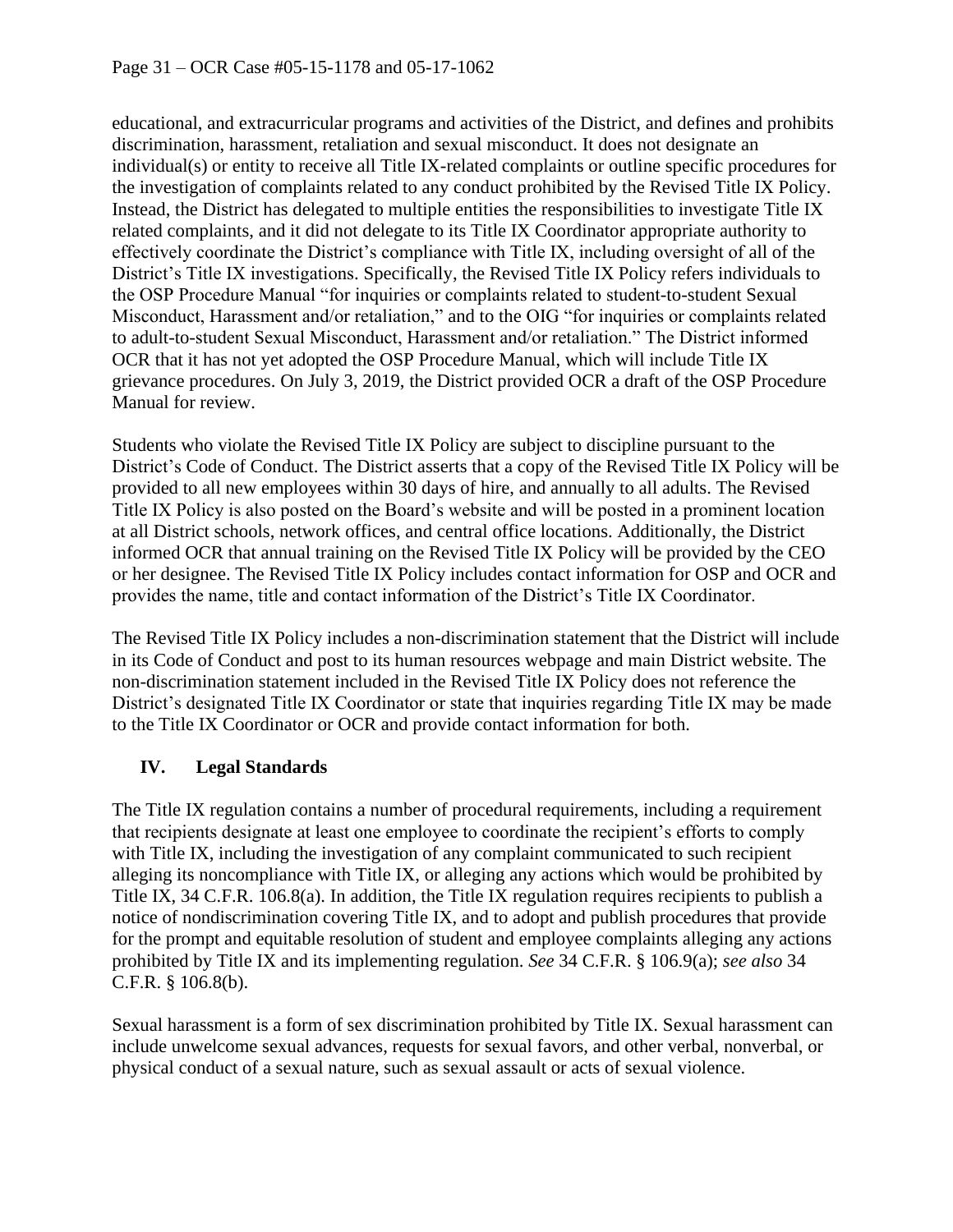In determining whether sexual harassment based on sex exists, OCR looks at the totality of the circumstances, and considers a variety of factors, including the degree to which the conduct affected one or more students' education; the type, frequency, and duration of the conduct; the identity of and relationship between the alleged harasser and the subject or subjects of the harassment; the number of individuals involved; the age and sex of the alleged harasser and the subject of the harassment; the size of the school, location of the incidents, and the context in which they occurred; other incidents at the school; and whether there were also incidents of gender-based but non-sexual harassment. OCR examines the conduct from an objective perspective and a subjective perspective.

The type of sexual harassment traditionally referred to as "quid pro quo" harassment occurs if a teacher or other employee conditions an educational decision or benefit on the student's submission to unwelcome sexual conduct. Whether the student resists and suffers the threatened harm or submits and avoids the threatened harm, the student has been treated differently on the basis of sex.

Under Title IX, this includes taking appropriate steps to investigate or otherwise determine what occurred, and it may be appropriate for a school to take interim measures prior to or during the investigation of a complaint. Interim measures are individualized services offered as appropriate to either or both the reporting and responding parties involved in an alleged incident of sexual misconduct. Interim measures include counseling, extensions of time or other course-related adjustments, modifications of work or class schedules, campus escort services, restrictions on contact between the parties, changes in work locations, leaves of absence, increased security and monitoring of certain areas of campus, and other similar accommodations. For instance, if a student alleges that he or she has been sexually assaulted by another student, the school may decide to place the students immediately in separate classes, pending the results of the school's investigation. Similarly, if the alleged harasser is a teacher, allowing the student to transfer to a different class may be appropriate.

The following factors are considered in determining whether an employee has engaged in harassment in the context of the employee's provision of aid, benefits or services to students: 1) the type and degree of responsibility given to the employee, including both formal and informal authority, to provide aid, benefits, or services to students, to direct and control student conduct, or to discipline students generally; 2) the degree of influence the employee has over the particular student involved, including the circumstances in which the harassment took place; 3) where and when the harassment occurred; 4) the age and educational level of the student involved; and 5) as applicable, whether, in light of the student's age and educational level and the way the school is run, it would be reasonable to believe that the employee was in a position of responsibility over the student, even if the employee was not. The school is therefore also responsible for remedying any effects of the harassment on the students, as well as for ending the harassment and preventing its recurrence.

Once charged with notice of a sexually hostile environment, a school should take steps to prevent any retaliation against the person who made the complaint (or was the subject of harassment) or against those who provided information as witnesses. At a minimum, the school's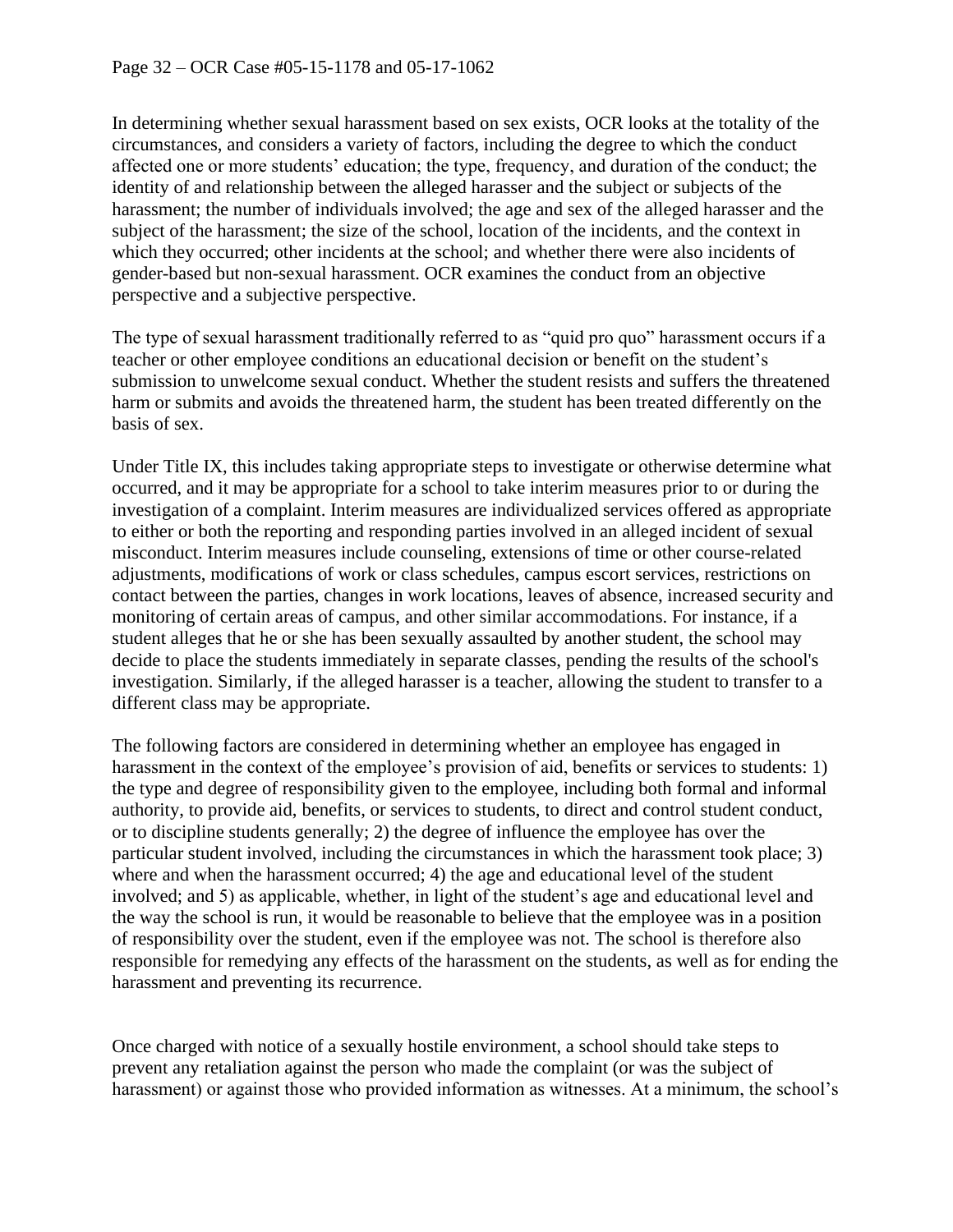responsibilities include making sure that the harassed students know how to report any subsequent problems, conducting follow-up inquiries to see if there have been any new incidents or any instances of retaliation, and responding promptly and appropriately to address continuing or new problems. In cases where the harassment is widespread, the school may need to provide training for the larger school community to ensure that individuals can recognize harassment if it recurs and know how to respond.

# **V. Analysis**

# **XXXX Complaint**

The evidence establishes that the District violated Title IX when it denied Student A and her mother a prompt and equitable response to her mother's August and September 2013 complaints that Teacher A sexually harassed and assaulted Student A, in violation of the Title IX regulation at 34 C.F.R. § 106.8(b). OCR also determined that the District, which previously determined that Teacher A sexually harassed other female students, failed to take effective action to address and prevent the recurrence of sexual harassment, this time against Student A.

OCR determined that the District's investigation was not prompt. The District completed its investigation of Student A's mother's sexual harassment complaint on XXX, which was 232 days (7 months and 20 days) after the XXX meeting between Student A's mother and the XXXX Guidance Counselor. During that meeting Student A's mother provided detailed information about and evidence of Teacher A's sexual harassment and assault of Student A. Although the Law Department interviewed numerous witnesses, including those identified by Student A's mother, the complexity of the case and available witnesses do not justify the duration of the District's investigation.

Further, it took the District an additional 11 months (until XXX) to resolve the case. At that time the District negotiated a settlement with Teacher A that permitted him to resign rather than face termination. The District attributes delays in the disciplinary process to the timeframe set by ISBE for Teacher A's termination proceeding. While Teacher A may have had certain contractual and state law rights, OCR finds the District did nothing during this period to apprise Student A and her mother of the process or the fact that a settlement was negotiated that allowed Teacher A to resign.

OCR further determined that the District's response to Student A's mother's sexual harassment complaint was not equitable. The District did not provide Student A interim measures, even though she requested assistance, and did not notify Student A or her mother of the outcome of the District's investigation into the complaint against Teacher A. Student A briefly enrolled in a different District high school, where she sought services, including homebound education. The District did not provide Student A with homebound services or any other services, such as counseling or social work, even though her mother submitted medical documentation showing that Student A was experiencing depression and post-traumatic stress disorder because she was sexually assaulted by a District teacher. The District first provided services to Student A when she enrolled in XXX School in 2016, nearly two and a half years after Student A's mother complained to the District about the sexual assault.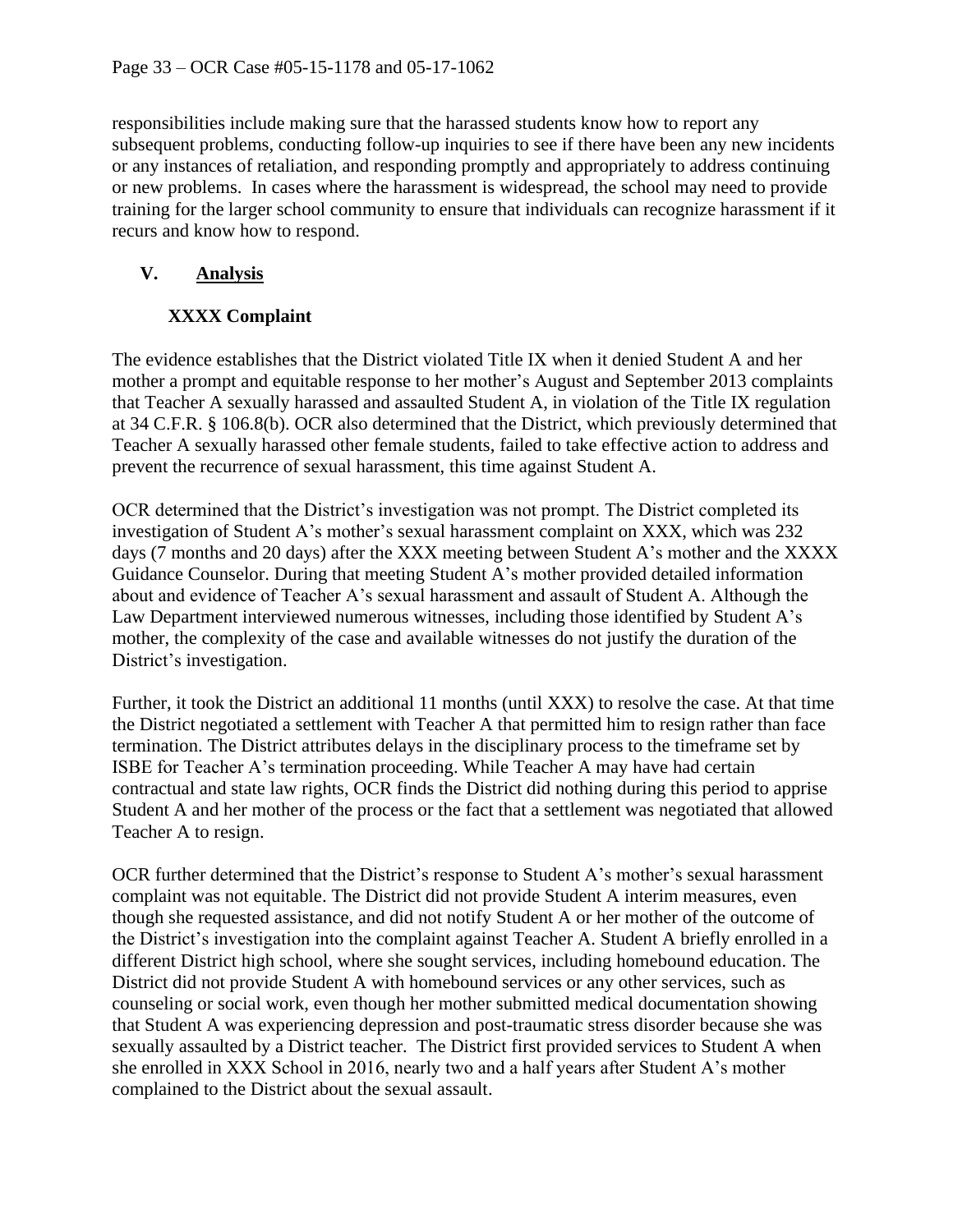Although District employees contacted Student A about testifying at Teacher A's pre-suspension hearing, the District acknowledges that it did not inform Student A or her mother that the District completed its investigation and permitted Teacher A to resign. The District did not communicate this information despite finding that Teacher A had sexually assaulted Student A after serving her alcohol, in violation of the District's Title IX Policy, and despite knowing that DCFS substantiated the allegations against him and that he faced criminal sexual misconduct charges.

OCR further determined that the District failed to fulfill its responsibility to prevent and address sexual harassment by Teacher A that it previously substantiated. Specifically, the District did not take effective action to address and prevent the recurrence of sexual harassment by Teacher A as required by Title IX. Despite notice of Teacher A's prior sexual harassment of other female students, and notwithstanding a contemporaneous complaint alleging that he was sexually harassing a female teacher at XXXX, the District did not take corrective action to prevent the recurrence of Teacher A's sexual harassment. Therefore, OCR determined that the District's own failure permitted Student A to be subjected to sex discrimination that could reasonably have been prevented had the District responded promptly and equitably.

# **A. XXXX Complaint**

The evidence establishes that the District violated Title IX when it failed to conclude the investigation of the complaint that Student B had been raped by XXX male XXXX students, assess the potential danger to the XXXX community raised by Student B's complaint and take action as necessary to ensure the community's safety, and provide appropriate support services to Student B as she struggled to continue her education.

Schools have the responsibility to provide a safe and nondiscriminatory environment for all students. In failing to complete the investigation of the complaint alleging that Student B had been raped by a group of XXX current XXXX students, the District potentially placed the entire XXXX school community at risk because it did not determine whether the students, who remained enrolled in XXXX, were a danger to the community and it did not take any steps to ensure the community's safety. The failures of the District in this regard constitute an abdication of its responsibility to ensure the all XXXX students had access to a safe learning environment.

Further, the District failed to offer or provide Student B interim measures to ensure Student B had access to her education. Although the District permitted Student B to transfer to another high school in XX, it provided no support services to her during her brief period of enrollment there. When Student B transferred to yet another high school in XXX, the District provided some support services to her, although implementation of those services was not consistent. In addition, an administrator at the high school harassed Student B, which resulted in her hospitalization XXX. XXX.

Accordingly, OCR determined that the District violated the Title IX regulation at 34 C.F.R. § 106.8(b).

#### **B. District Title IX Structure**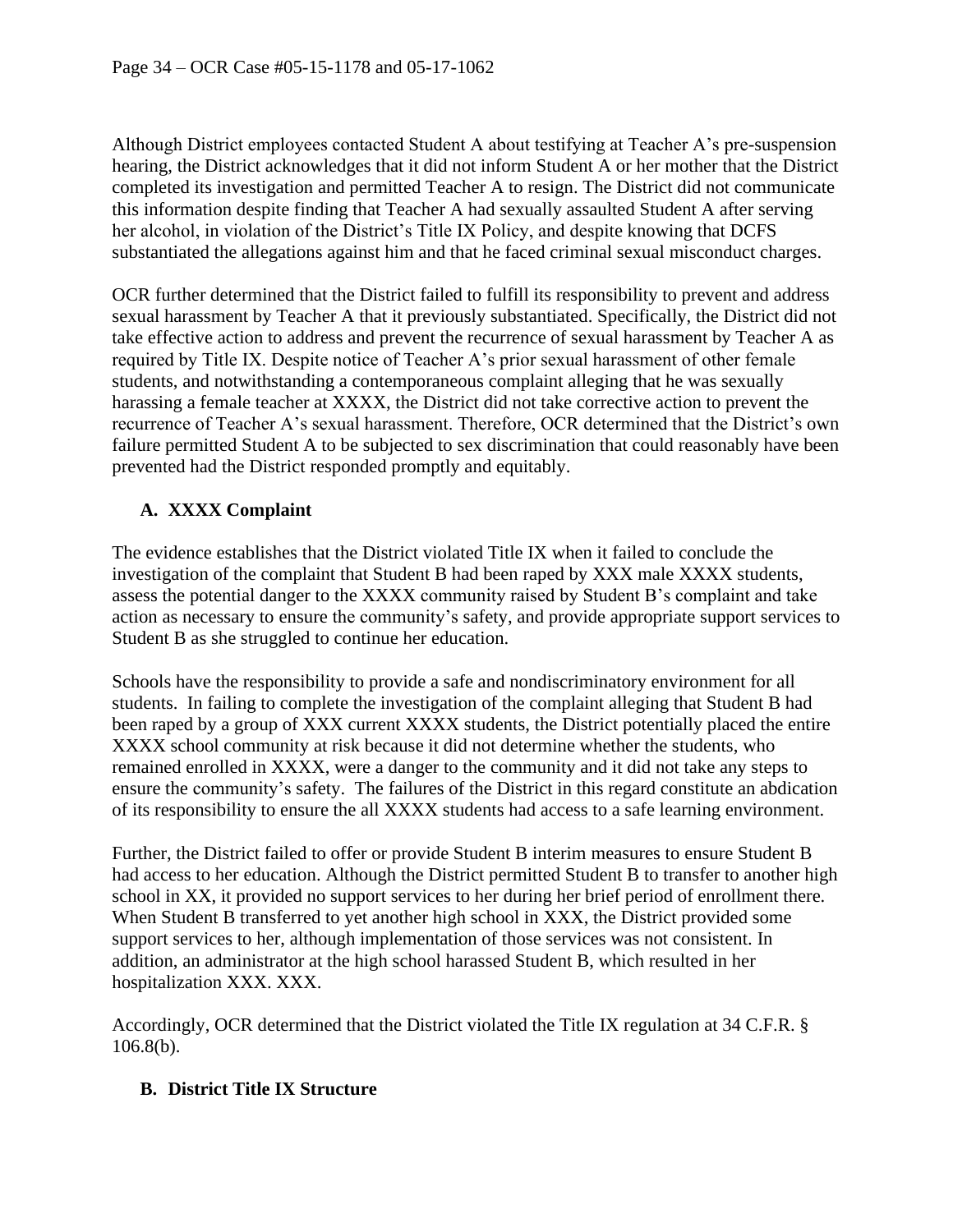The evidence establishes that since 1999 the current and previous Title IX Coordinators lacked authority to coordinate the District's efforts to comply with the requirements of the Title IX regulation at 34 C.F.R. § 106.8(a). The evidence showed that the District did not have at least one District employee responsible for tracking and monitoring all student reports or complaints of sexual harassment and that it had a decentralized system wherein each school is responsible for tracking student reports. This lack of oversight prevented the District from identifying patterns, trends, and Title IX compliance deficiencies, as corroborated by its own Title IX auditor and OCR's findings. The District acknowledged that the Law Department Investigations Unit investigated complaints of sexual harassment of students by adults and did not share the results of its handling of complaints of adult on student sexual harassment with the Title IX Coordinator. The evidence also showed that many adult on student cases were handled either at the school level or by other District departments, including the Talent Department, EOCO, Transportation Department, and Labor Unit, and did not include an investigation report, did not summarize witness testimony, and did not include other information to support the District's conclusion. School administrators did not share the results of sexual harassment investigations with the Title IX Coordinator.

Compounding the Title IX Coordinator's lack of appropriate authority to effectively coordinate the District's compliance with Title IX, including oversight of all the District's Title IX investigations, the District acknowledged that prior to creating the OSP, it lacked a data maintenance system outside of Verify to maintain records of its response to such complaints.

#### **C. Districtwide Response to Complaints of Sexual Harassment**

In response to OCR's interrogatories, the District acknowledged systemic failures to ensure a prompt and equitable response to student sexual harassment complaints. This is consistent with OCR's findings regarding the District's handling of the XXXX and XXXX complaints, and its review of the information produced in connection with 2,800 student on student complaints and 357 adult on student complaints, as well as OCR's more in-depth review of a representative sample of the District's responses to student sexual harassment complaints.

As set forth more fully below, the evidence obtained during OCR's investigation establishes that the District violated Title IX by failing to respond promptly and equitably to complaints of student on student and adult on student sexual harassment. For example, in XXXX and several other high school cases OCR reviewed, the evidence reflects that the District had notice of substantiated and documented prior incidents of sexual harassment and it did not take appropriate action to address the harassment. Additionally, students were not consistently provided interim measures and remedies to ensure their continued participation in the District's programs and were not consistently notified of the outcome of the District's investigation of their complaints. Complaints of sexual harassment were not handled by adequately trained individuals and not overseen by the District's Title IX Coordinator. Finally, OCR finds that the District failed to maintain such records of its responses to complaints of sexual harassment as are necessary to enable OCR to ascertain whether the District has complied with Title IX.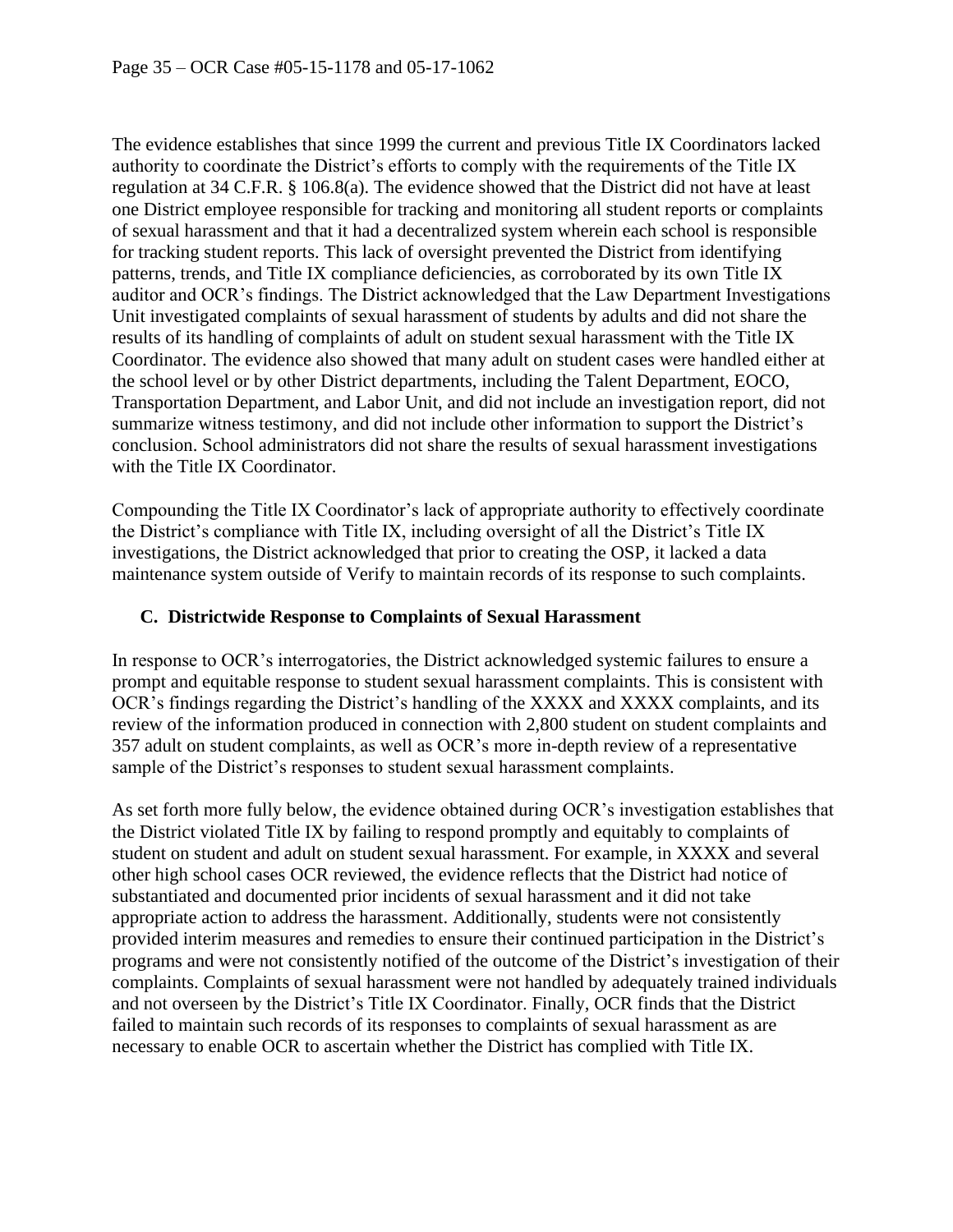Additionally, OCR is concerned that Law Department Investigations Unit investigations may have been handled by employees whose simultaneous investigation of the allegations and role in defending the District against related private litigation could have created a conflict of interest such that their investigations were not impartial.

The District reported that with respect to student complaints, school "administration should be working with counselors, social workers, psychologists, and/or teachers on determining whether medical (physical or emotional) services need to be provided and whether a safety plan needs to be prepared for the student." It further asserted that school staff are responsible for ensuring that students receive interim measures as appropriate, and concerns about whether services are adequate can be addressed directly with school administration. Despite providing OCR with this information, General Counsel for the District acknowledged that prior to the creation of the OSP at the start of the 2018-19 school year, no entity in the District's Central Office-- including the individual the District designated as its Title IX Coordinator-- supervised the District's efforts to comply with Title IX requirements to ensure an appropriate response in every case.

In reviewing the complaint documentation that the District provided regarding student on student and adult on student sexual harassment complaints, OCR found that while the District processed the complaints, it failed to ensure that students who were subjected to sexual harassment were consistently provided with appropriate interim measures and remedial services, and that the District also failed to ensure that staff took effective actions designed to stop the harassment and prevent its recurrence. OCR noted inconsistent responses by school and District staff. Some school administrators documented that students were offered information about counseling and other resources, other administrators indicated that a safety plan was developed. However, many of the school administrators did not document offering or providing students services and support so that they could continue to participate in the District's educational programs and activities. These failures by the District effectively denied students who had experienced sexual harassment-- including egregious sexual misconduct-- the opportunity to participate in the District's educational programs and activities free from sex discrimination by District adults and students.

The District further acknowledged that neither school administrators nor the Law Department Investigations Unit provided "formal notice" to students and parents when an investigation was completed. OCR observed that notice was provided to a respondent (employee or student) as part of the discipline process, when discipline was pursued. In other cases, OCR observed that District staff would indicate that they had contacted the affected students' parents, but did not indicate that staff informed them whether the District substantiated the complaint and found harassment occurred. OCR's review of summaries of the District's response to complaints of adult on student sexual harassment and misconduct complaints during the 2017-18 school year establishes that the District did not document providing notice of outcome in the majority of cases.

# **D. The District's Grievance Procedures**

OCR determined that during the time period covered by OCR's investigation, the District did not adopt grievance procedures that provide for a prompt and equitable response to student sexual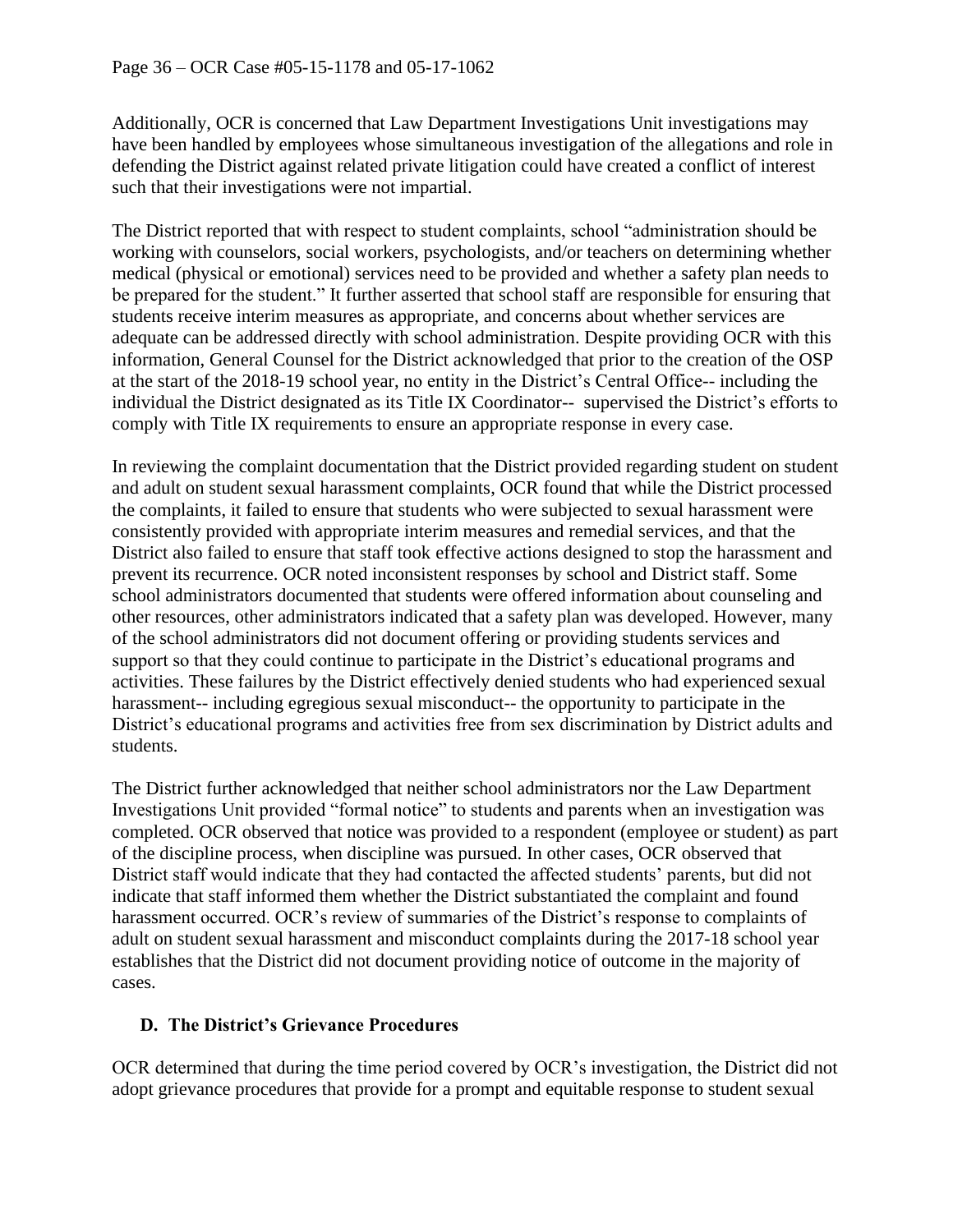harassment and misconduct complaints, in violation of the Title IX regulation at 34 C.F.R. §  $106.8(b)$ <sup>14</sup> Moreover, and as explained below, the District's systemic response to Title IX complaints was not consistent with its written grievance procedures, and also failed to comply with the minimum requirements of Title IX.

Under the Title IX Policy, the District did not ensure that students who reported sexual harassment received interim services and appropriate remedies in substantiated cases, nor did the District have an obligation to prepare an investigation report summarizing the results of the investigation, or notify the parties of the outcome of an investigation, including whether the investigation substantiated the allegations and determined that harassment occurred. Additionally, the District was not constrained by reasonably prompt timeframes in the Title IX Policy for completing its investigations. Under the Title IX Policy, the EOCO could take up to five months to complete its investigations, and other investigations (those conducted at District schools or by the Law Department Investigations Unit) were not subject to any timeframes.

The District's Revised Title IX Policy does not contain grievance procedures and instead refers to "the OSP Procedure Manual," which the District has not yet adopted or published, and several other District offices that handle different types of discrimination complaints. OCR is concerned that the Revised Title IX Policy is confusing and does not clearly convey to District parents and students where to report sexual harassment complaints nor does it specify that the Title IX Coordinator has full authority to address all Title IX complaints and inquiries.

The Revised Title IX Policy includes a statement that the District will use in any new publication of the District Code of Conduct and will post on the District's main website and human resources webpage beginning September 3, 2019. However, the statement-- which conveys the District's commitment not to discriminate on the basis of sex-- does not state that the District is required by Title IX not to discriminate on that basis, nor does it state that inquiries regarding Title IX may be made to the Title IX Coordinator or to OCR. Instead, the Revised Title IX Policy includes a separate page that provides contact information for the Title IX Coordinator and for OCR, without stating that Title IX inquiries may be referred to either entity as required by the Title IX regulation at 34 C.F.R. § 106.9.

# **E. Training**

Prior to the fall of 2018, the District provided limited Title IX training to its staff, including those staff directly responsible for responding to student sexual harassment and misconduct complaints. In response to OCR's request for training materials, the District produced documents that did not address sexual harassment and misconduct under Title IX. The EOCO Administrator and other District employees acknowledged that its training of staff was not systemic, and was often in response to a particular complaint.

Even after the OSP was created with a Training and Compliance Team dedicated to staff and student training, the only training that the District has provided to all of its employees did not mention Title IX, the OSP or the Title IX Coordinator, or address school-based investigations.

<sup>&</sup>lt;sup>14</sup> The District is in the process of revising its grievance procedures but has not yet finalized or adopted the proposed changes.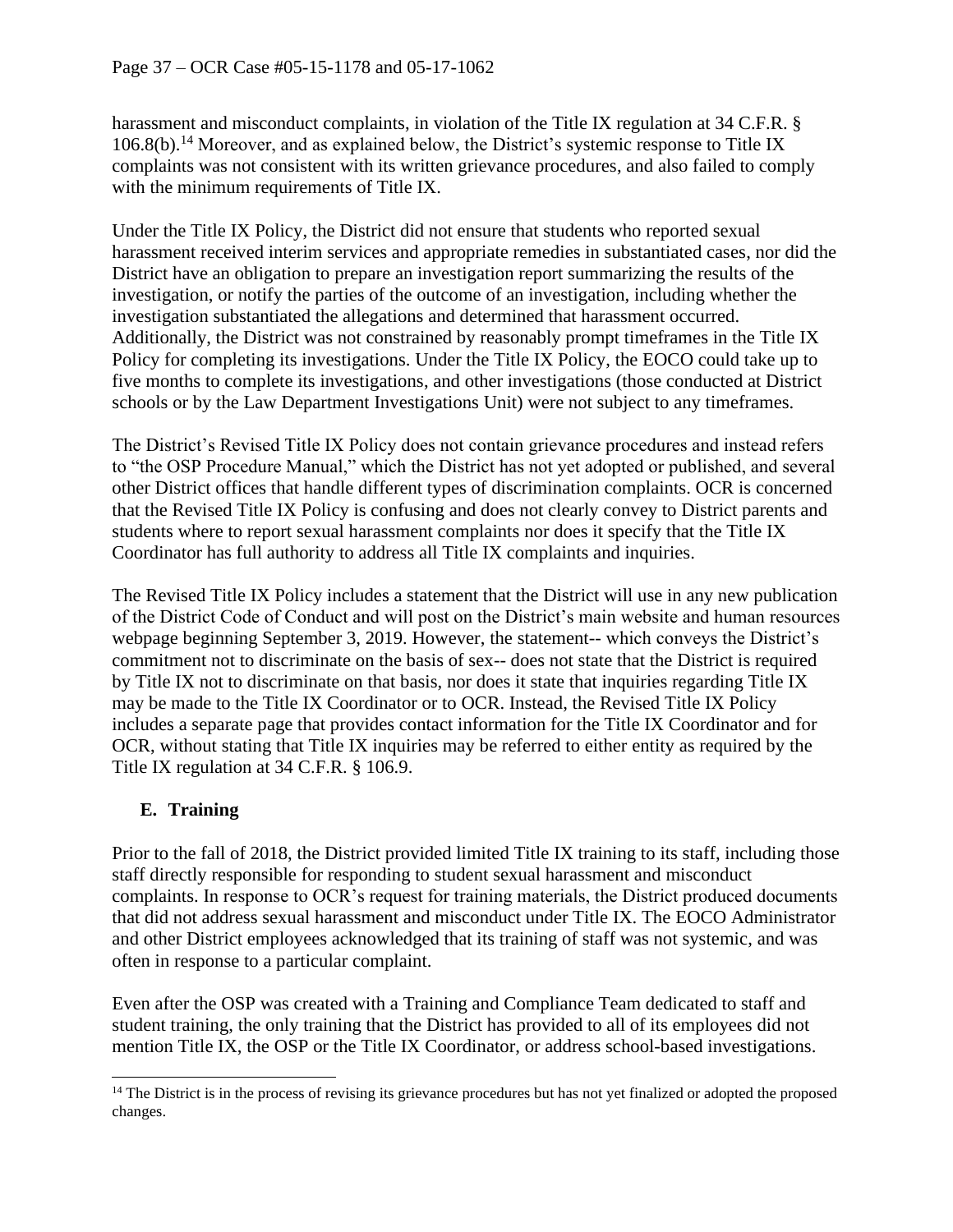Instead, the District has invested in comprehensive training for one Title IX School representative at each District school, an effort that OCR hopes will yield greater consistency and adherence to District policy and practices by those individuals and the schools where they work. The training, however, does not substitute for mandatory, District-wide training for all District-affiliated adults on Title IX, its prohibition against sex discrimination, and the District's policies and procedures.

Additionally, and notwithstanding the public statement that the Training and Compliance Team will train District students on these same Title IX topics, the District did not provide OCR with any information regarding its plans to roll out such training or the content it intends to deliver through the curriculum.

OCR determined that the District's failure to adequately train staff and students on Title IX, the Title IX Policy, and available resources, contributed to the District's systemic failure to provide a prompt and equitable response to student sexual harassment and misconduct complaints Districtwide.

#### **Conclusion**

Over the course of OCR's investigation, the District took some steps to address its systemic failures to ensure a prompt and equitable response to student sexual harassment complaints. The District revised its Non-Discrimination Statement, hired a Title IX Coordinator, launched the OSP, and has begun to train school-based staff on how to respond to student sexual harassment complaints. Nevertheless, OCR determined that the District violated the Title IX regulation at §§ 106.8 (a), 106.8(b), 106.9(a) and 106.31. Specifically, the District denied Student A and Student B a prompt and equitable response to complaints of sexual harassment filed on their behalf. The District also failed to respond promptly and equitably to other complaints of adult on student and student on student sexual harassment, including by failing to offer and provide students appropriate interim measures during the pendency of an investigation, failing to provide notice of outcome of the investigation to all parties, and failing to ensure that properly trained investigators conducted adequate, reliable and impartial investigations into sexual harassment complaints within reasonable timeframes.

Additionally, OCR determined that the District failed to designate an employee to effectively coordinate its efforts to comply with and carry out Title IX responsibilities. OCR further determined that the District failed to adopt and publish grievance procedures that provided for the prompt and equitable resolution of Title IX complaints, including failing to provide designated timeframes for major stages of complaint processing or requiring that a notice of an outcome is provided to the parties of a sexual harassment complaint. OCR determined that the District failed to provide adequate notice to students and parents of its Title IX grievance procedures, and its obligations not to discriminate on the basis of sex in the educational programs or activities it operates.

Finally, the District failed to maintain records sufficient to enable OCR to ascertain its compliance with Title IX.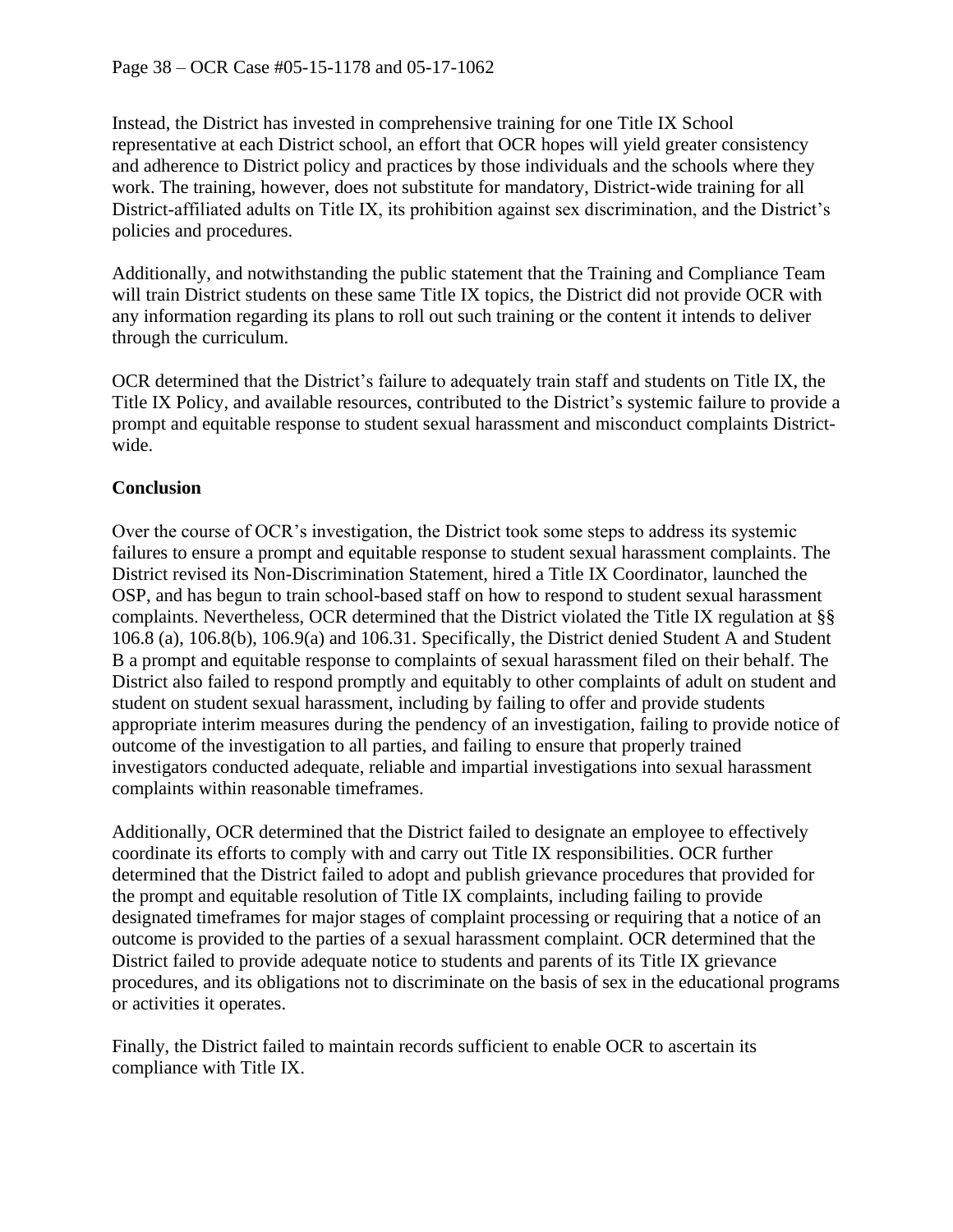To resolve these Title IX compliance violations, the District agreed to take the following steps:

- (1) The District will revise its Title IX structure to ensure that the Title IX Coordinator has the appropriate authority to effectively coordinate all of the District's efforts to comply with Title IX, and will separate functions and responsibilities of District employees in order to discharge its Title IX responsibilities with appropriate and sufficient independent authority.
- (2) The District will ensure that it has a comprehensive process for responding to all complaints of sex discrimination and that it fully documents responsive actions taken.
- (3) The District will review and revise its Title IX Policy and Grievance Procedures subject to OCR's approval, and ensure that its Notice of Nondiscrimination is compliant with Title IX and widely distributed.
- (4) The District will develop District-wide Title IX training for designated individuals responsible for resolving complaints of sexual harassment to ensure they are addressed promptly and equitably, and age-appropriate training for District students and parents.
- (5) The District will develop and implement a record-keeping system that captures all required documentation in connection with all complaints of possible sexual harassment and sex discrimination.
- (6) The District implements its pre-existing commitment to providing equitable individual remedies for Student A and Student B.
- (7) The District will post a notice to its website and include information in the 2019-2020 back-to-school communications sent by each District school inviting recent complainants (since 2016) who have continuing concerns to refile their complaint with the Title IX Coordinator.
- (8) The District will review the actions of all current and former employees who had notice or were reported to have notice of complaints of sexual harassment, and will take appropriate action to address any failure to provide a prompt and equitable response to such complaints of student sexual harassment, including appropriate responsive actions.

The attached Resolution Agreement is aligned with the complaint allegations and, when fully implemented, will resolve the Title IX violations described above.

OCR will monitor the District's implementation of the Agreement until the District is in compliance with all of its terms. We look forward to receiving the District's next monitoring report.

This concludes OCR's investigation of this complaint and should not be interpreted to address the District's compliance with any other regulatory provision or to address any issues other than those addressed in this letter.

This letter sets forth OCR's determination in individual OCR cases. This letter is not a formal statement of OCR policy and should not be relied upon, cited, or construed as such. OCR's formal policy statements are approved by a duly authorized OCR official and made available to the public. The complainant may file a private suit in federal court, whether or not OCR finds a violation.